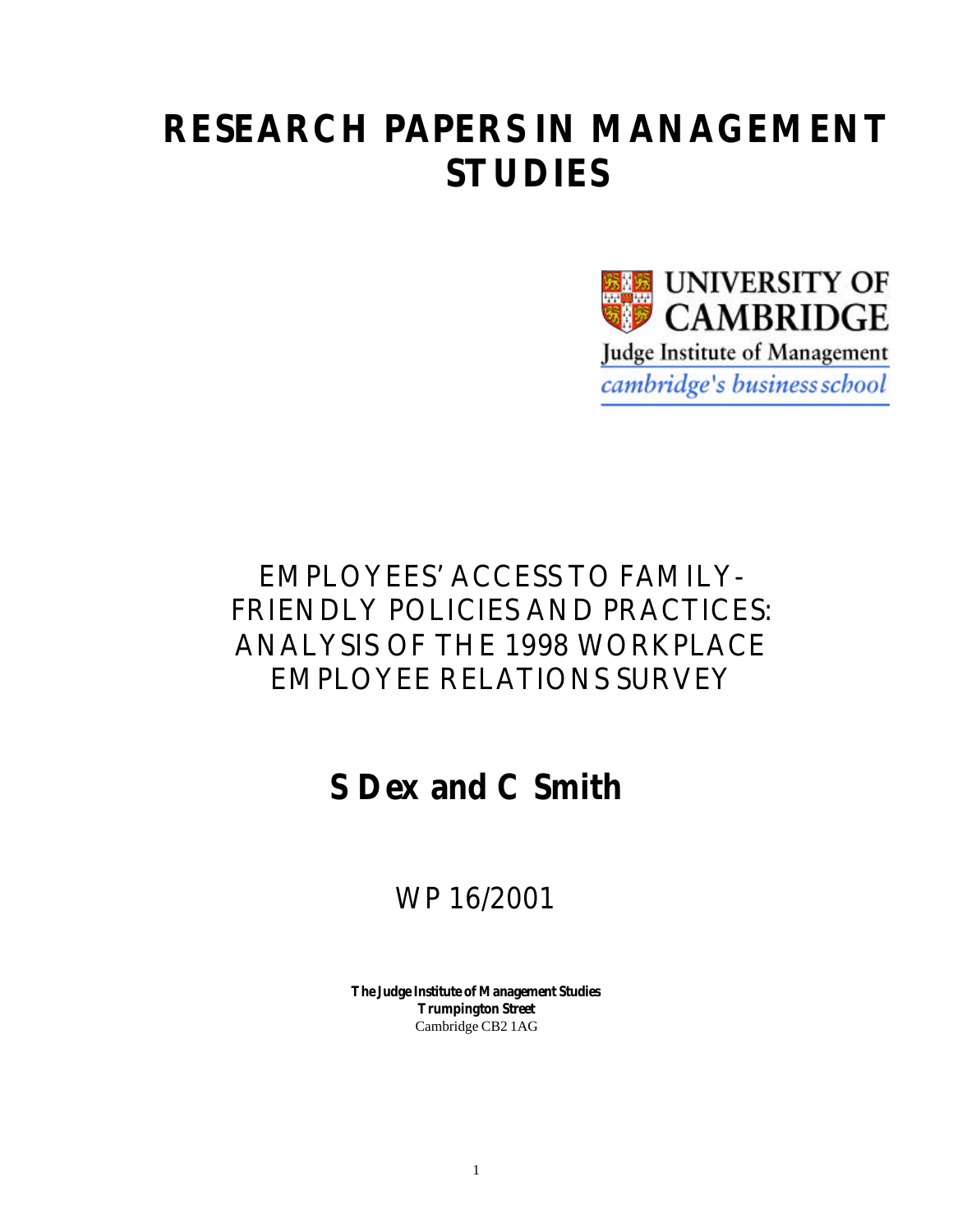# **Employees' access to family-friendly policies and practices:**

## **Analysis of the 1998 Workplace Employee Relations Survey**

**Shirley Dex\***

## **and**

## **Colin Smith\*\***

#### **\* Judge Institute of Management Studies University of Cambridge**

### **\*\* Centre for Business Research /Geography Department, University of Cambridge**

#### **November 2001**

#### **Acknowledgments**

The research contained in this paper was funded by the Joseph Rowntree Foundation Work and Family Life Programme. Joseph Rowntree Foundation will be publishing an overview Report covering the results of this and several other papers on aspects of our analyses. This paper is one of a number, therefore, intended to provide technical details to the overview Report. We wish to thank the Data Archive at the University of Essex for supplying the Workplace Employee Relations Survey data and the funders of the data, for giving us permission to use the data for the analyses contained in this Report; namely the Department of Trade and Industry, the Economic and Social Research Council, the (former) Employment Department and the Advisory, Conciliation and Arbitration Service. We also thank participants of the Family Policy Studies Centre seminar in November 2000 for useful suggestions. In addition Peter Nolan, Mark Beatson, Frank Wilkinson, Ceridwen Roberts and John Evans provided helpful comments on an earlier version of this material. We are, of course, responsible for these analyses and any interpretations attached to them.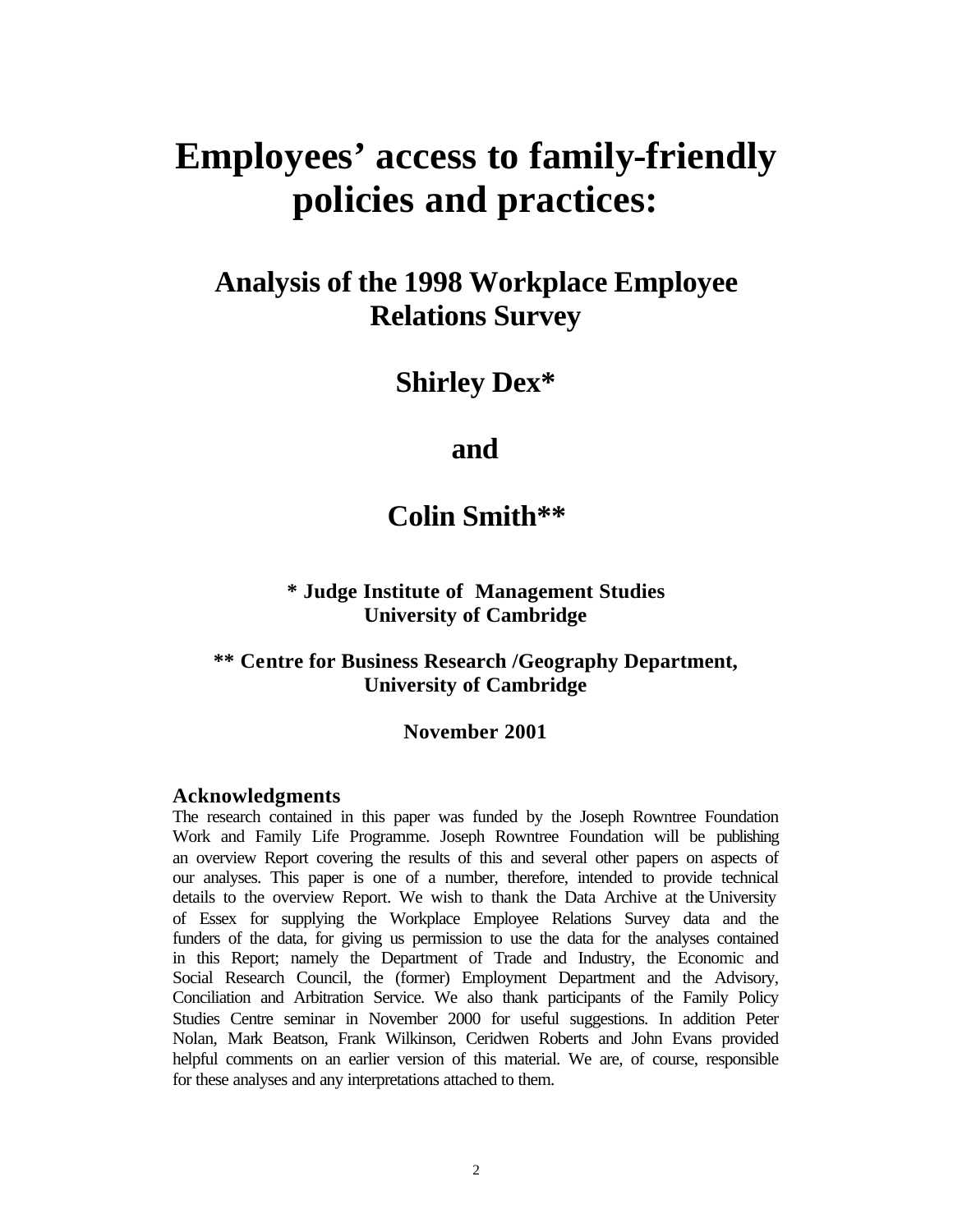### **ABSTRACT**

## **Employees' access to family-friendly policies and practices: Analysis of the 1998 Workplace Employee Relations Survey**

#### **Shirley Dex and Colin Smith**

This paper uses data from the employee and manager questionnaires in the Workplace Employee Relations Survey (WERS) to examine which employees perceived themselves to have access to any of 6 family-friendly working arrangements in 1998. Logistic models were estimated of whether or not any of the 28 thousand employees in these 2191 establishments had access to parental leave, job share, working from home, flexitime, nursery or help with child care, or emergency leave. Employee characteristics were available in the data for use as explanatory variables, along side characteristics of their employer. Employee job characteristics were often the most important in explaining access to provisions. However, strong workplace predictors were also found in the size of establishments their industry sector and elements of human resources strategies and policies.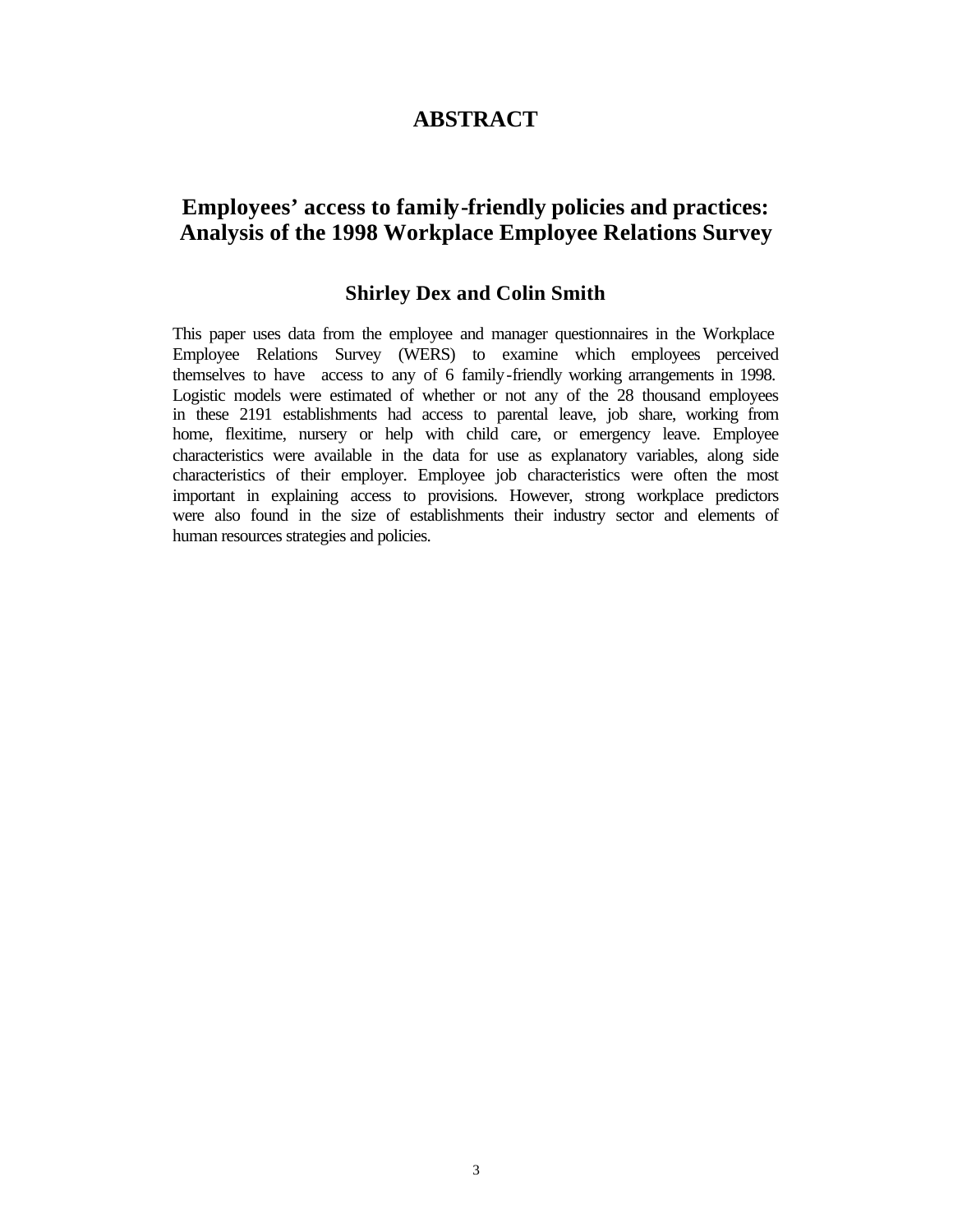## **1. Introduction**

There has been growing interest in family-friendly working arrangements, often referred to as work-life balance policies. There is interest in which employers offer such arrangements to their employees, but also in which employees are entitled to access these provisions, the latter being the focus on this paper. The original motivation for employers to create more flexible working arrangements and offer various kinds of leave came from their desire to recruit and retain women employees. While this first motivation was linked to women, there has been a recognition that men as fathers and other workers have interests in, and can benefit from, flexible working arrangements, for a variety of personal and caring reasons. Legislation also supported women's rights through statutory maternity leave and now has been extended to both parents through statutory parental leave. Surveys have been documenting the extent of such arrangements in Britain, as well as in other countries, and in profiling the employees covered. There have not been any multivariate analyses of the employees' data to examine which employee characteristics are primary in determining employees' access to such benefits. In this paper, we set out to examine a newly available data source providing information about employees' perceptions of their access to a range of family-friendly working arrangements. We were able to construct multivariate models of the determinants of employee access to these flexible working arrangements using the British Workplace Employee Relations Survey data from 1997/98.

However, it is one thing for employees to say their employer allows particular working arrangements. It does not mean that employees are necessarily correct in their perceptions. This potential mismatch of employers' policies and practices and what employees understand as entitlements is potentially a problem. We do not consider all of the issues related to whether employees have a correct understanding of their employers' policies in this paper. We focus in the first instance on identifying and explaining which employees think they have access to these types of arrangements.

In the next section (2) we consider information gained about this topic from survey data that preceded the WERS data. Section 3 outlines the approach we take to the modeling and some of our hypotheses. More details about the WERS data are described in Section 4 followed by our results in Section 5. Our conclusions are presented in Section 6.

## **2. Earlier literature**

.

A large-scale employer survey in 1996, (Forth et al, 1997; Callendar et al, 1997), found that part-time work was a non-standard working practice, available to 2 out of 3 mothers and used by 2 out of 5, with 36 per cent moving from full-time to part-time work when returning to their jobs after childbirth. One quarter of the returning mothers also reported that flexitime was available to them and one fifth of them had made use of it since the birth of their children. By contrast, only 12 per cent of fathers had used this provision.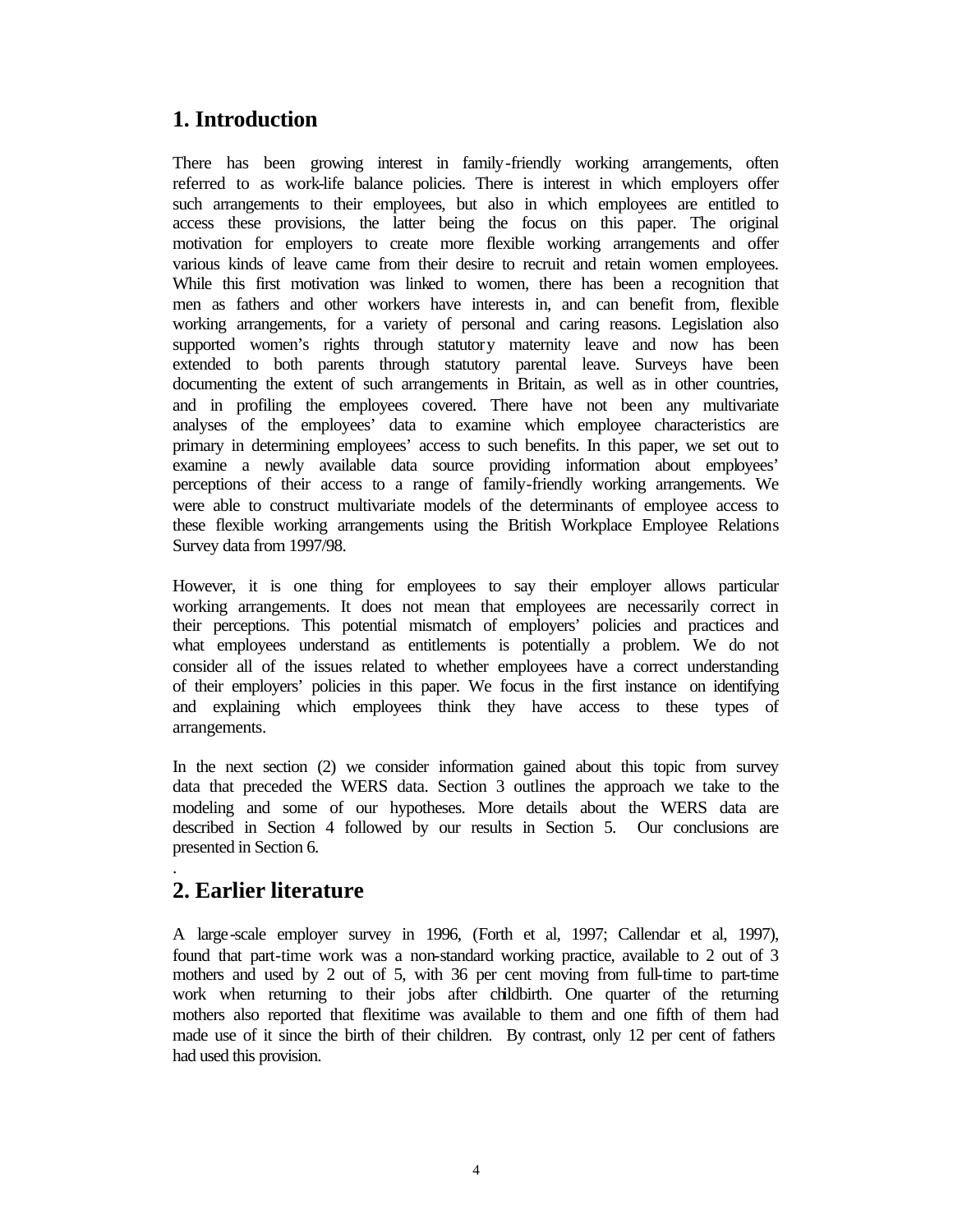Entitlement to work flexible hours was available to two thirds of mothers in the public sector as against one half in the private sector and this was unrelated to the size of the organization. Small private employers, with informal ways of working, were sometimes able to respond very positively to the need for flexibility (Forth et al, 1997).

The same survey noted that the convenience of working from home was available to just over one tenth of the mothers with 8 per cent reporting that they had worked from home at some time since their child was born. The proportion of fathers who had used this arrangement was about the same as for mothers. Large private establishments were more generous in allowing working from home than the public sector. This privilege was available to 48 per cent of managers but only 4 per cent of women in protective and personal services. Similarly, men in higher grades were far more likely to be able to work at home than ordinary operatives or men working in personal and protective services. Felstead et al's (2000) analysis of homeworking in the Labour Force Survey found that homeworkers were more likely to be low paid, especially if women, female, especially if non-manual, and women with children. They were less likely to be ethnic minorities except if they were women when they were more likely to be homeworkers.

Job sharing, which usually involves splitting a full-time job between two people, was available to only one quarter of mothers and used by less than one in ten (Forth et al).

There have been some recent multivariate analyses of an EU source of employees with one child in the household as reported in Evans  $(2001)$ .<sup>1</sup> Evans concluded that the findings corresponded to those found in Australia and the UK; namely that public sector firms, or those with equal opportunities policies had the most advantages; permanent and long tenure employees were more likely to report family leave benefits, as were professional workers (except for sick leave). Craft, elementary, plant and machine workers all reported having access to relatively few family-friendly arrangements. Until the availability of the WERS data there were hardly any British multivariate studies to explain which employees had flexible working arrangements because of the lack of suitable data.

Analysis of the number of employees being offered family-friendly options frequently gives an exaggerated impression about the distribution of benefits and in addition there is a wide divergence between entitlement and use as shown in various national statistics. (Office of National Statistics and EOC*, 1998)*. 2 WERS found that in 25 per cent of 1998 establishments with some family-friendly practices, no employees had taken them up (Cully et al, 1999).

The discrepancy between use and availability was, in some instances, due to better working conditions being offered to a privileged section of the workforce, in higher grades or selected departments (Thomson, 1996). A micro study of one company in the UK showed that managers were not even-handed in granting additional family or maternity leave or pay to their employees. They tended to regard family-friendly practices not as necessary supports but as discretionary benefits (Lewis and Taylor, 1996).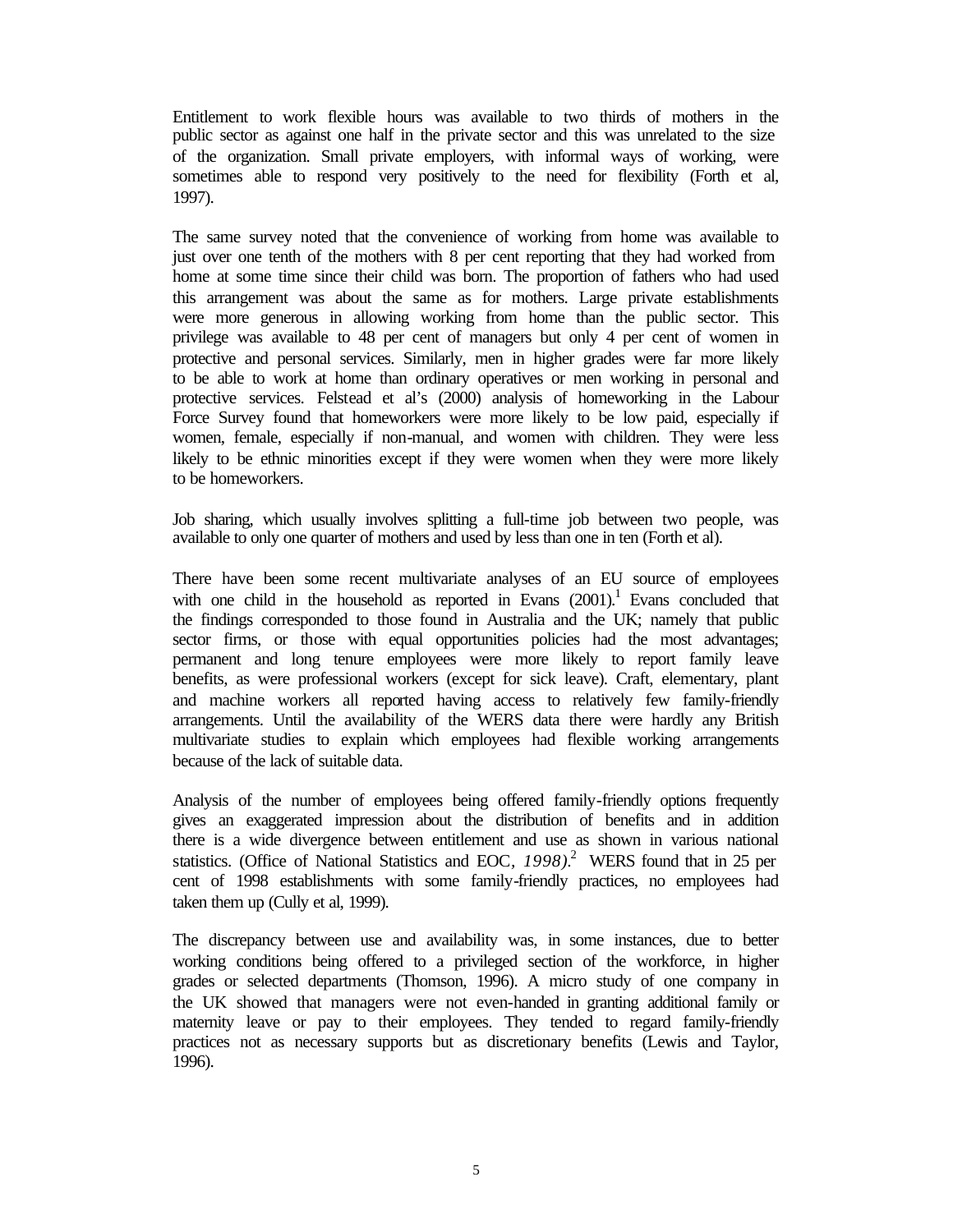The use and availability discrepancy is confirmed by Forth et al (1997). They found that while between a quarter and a third of new mothers who were professional workers were entitled to a broad range of family-friendly arrangements, this applied only to 8 or 9 per cent of those involved in sales and similar occupations.

Since the WERS data were collected the British government has seen fit to carry out another survey to provide statistical data on the extent of employees' access to flexible and work-life balance practices and policies in British organizations in 2000. A comparison of the extent of the various practices from recent sources, where they overlap, is provided in Table 1. It is only the WERS data that are the subject of the analyses contained in this paper.

| Table 1. Prevalence of flexible working patterns among British and UK |
|-----------------------------------------------------------------------|
| employees by source and date.                                         |
| Por conts of omnloyoes in sample                                      |

|                |                                     | <b>The complete the control of the control of the control of the control of the control of the control of the control of the control of the control of the control of the control of the control of the control of the control o</b> |                                  |                                           |
|----------------|-------------------------------------|--------------------------------------------------------------------------------------------------------------------------------------------------------------------------------------------------------------------------------------|----------------------------------|-------------------------------------------|
|                | <b>WERS</b> survey<br>of employees, | <b>LFS</b><br>1998                                                                                                                                                                                                                   | <b>LFS</b><br><b>Spring 2000</b> | <b>DfEE Work-life</b><br>balance baseline |
|                |                                     |                                                                                                                                                                                                                                      |                                  |                                           |
|                | $1998++$                            | Felstead et al,                                                                                                                                                                                                                      | UK                               | survey 2000 **                            |
|                |                                     | 2000                                                                                                                                                                                                                                 |                                  |                                           |
| Part time      |                                     |                                                                                                                                                                                                                                      | 25%                              | 25%                                       |
| Flexitime      | 34%                                 |                                                                                                                                                                                                                                      | 10%                              | 24%                                       |
| Term time only |                                     |                                                                                                                                                                                                                                      | 4%                               | 12%                                       |
| Job share      | 18%                                 |                                                                                                                                                                                                                                      | 1%                               | 4%                                        |
| Working from   | 11%                                 | Approx. *                                                                                                                                                                                                                            |                                  |                                           |
| or at home     |                                     | 25%                                                                                                                                                                                                                                  |                                  |                                           |
| Parental leave | 28%                                 |                                                                                                                                                                                                                                      |                                  |                                           |
| Annualised     |                                     |                                                                                                                                                                                                                                      |                                  | 2%                                        |
| hours          |                                     |                                                                                                                                                                                                                                      |                                  |                                           |
| Compressed     |                                     |                                                                                                                                                                                                                                      |                                  | 6%                                        |
| working week   |                                     |                                                                                                                                                                                                                                      |                                  |                                           |

LFS – Quarterly Labour Force Survey

\* LFS has three questions covering the amounts of work at or from home. If aggregated they give the closest comparable definition to the less well defined questions in the other surveys.

\*\* Employees in workplaces with 5+ employees.

++ Employees in workplaces with 10+ employees.

**Note** . The figures in our data set are those quoted in government publications.

## **3. Approach**

We are interested to examine the determinants of whether an employee is offered access to particular types of working arrangements in 1998. The most obvious framework for modeling this availability is as a dichotomous choice where access to a particular working arrangement takes the value one, and the lack of this arrangement the value zero. Logistic regression is used to examine these observed dependent variables that are treated as separate and independent entitlements.

\_\_\_\_\_\_\_\_\_\_\_\_\_\_\_\_\_\_\_\_\_\_\_\_\_\_\_\_\_\_\_\_\_\_\_\_\_\_\_\_\_\_\_\_\_\_\_\_\_\_\_\_\_\_\_\_\_\_\_\_\_\_\_\_\_\_\_\_\_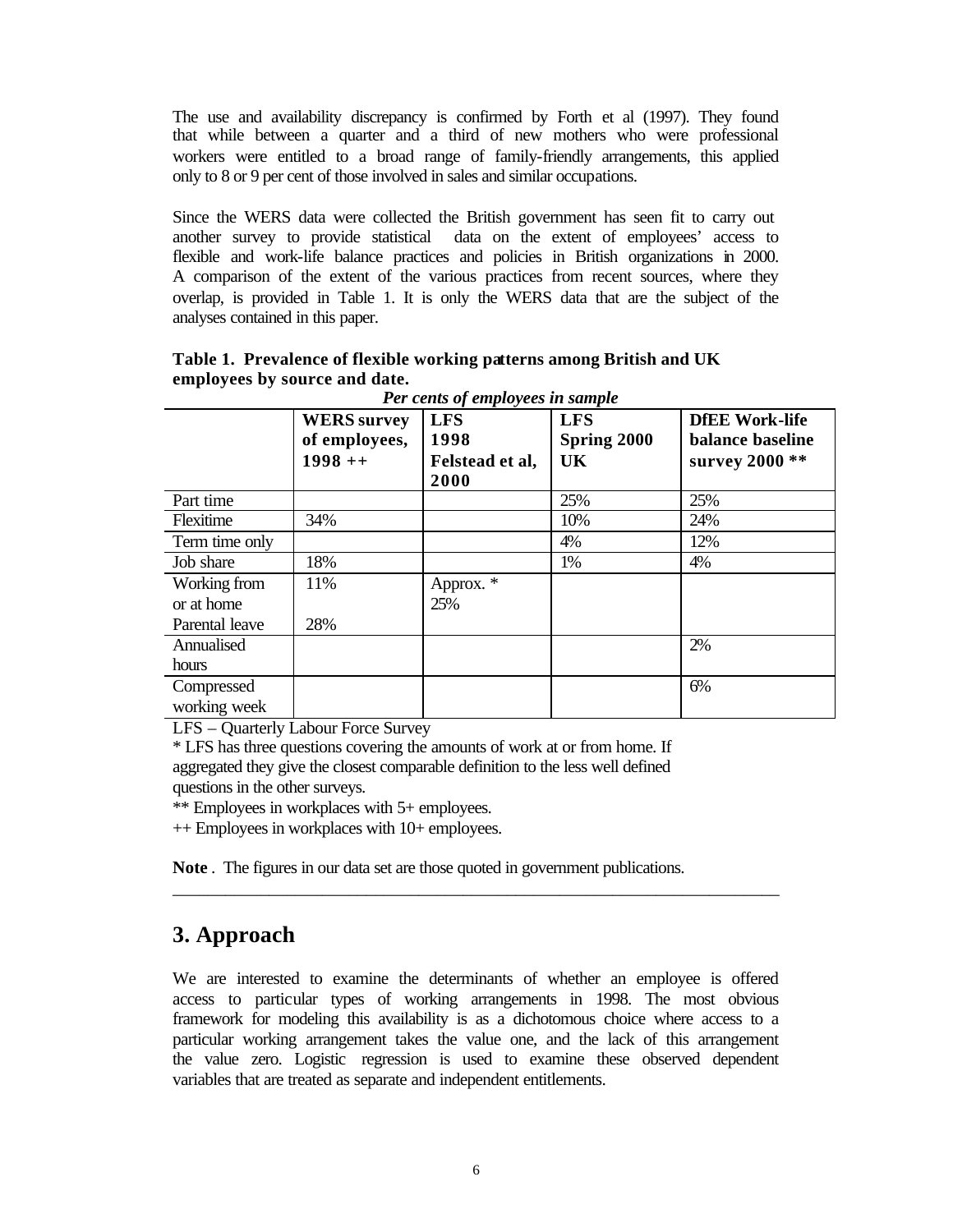The probability that employee i will have access to a particular working arrangement is

$$
P_i = F(Z_i) = 1/(1 + e^{-Z})
$$

and

$$
Z_i = a + \beta X_i \tag{1}
$$

Where

Xi is a vector of the characteristics of the employee i; a is a constant; and ß are the parameters associated with employer characteristics Xi.

Each type of working arrangement was modeled separately, but using the same set of independent variables.

In practice we are faced with response data from employees that may contain errors. Employees may not have accurate knowledge about their employers' policies. Employers may not have put any effort into communicating that flexible working arrangements are available. In considering whether employees perceive themselves as having access to certain working arrangements, therefore, we need to consider the factors that might lead them to know (or not) about their employers' policies, as well as employer characteristics that might lead them to be more accurately aware of their employers' provisions. Along side the vector of employee characteristics, therefore, we need to consider a vector Wij of characteristics of the workplace j.

$$
Z_i = a + \beta X_i + ?W_{ij}
$$
 (2)

Characteristics that may be relevant to consider as part of the  $X_i$  employee characteristics and the Wij workplace characteristics are described below. However, a full consideration of the issues raised by considering that employees can be mistaken about their employers' policies will be carried out in another paper.

Employees' personal characteristics are also likely to determine whether they have access and whether they are correct in knowing they have access to certain employer provisions. Those with young children, or other caring responsibilities and women more than men, are the groups who have been the focus of the development of these policies. It is likely, therefore, that more of these traditional groups will be given entitlements than those who are at different points in the lifecycle. It is likely also that categories of workers who would traditionally have benefited will also be more aware of the benefits partly from self-interest. Where there are larger numbers of potential beneficiaries then this too will aid the diffusion of information about the provisions. Those with ill health may have greater awareness of flexible working arrangements because of the necessity to use them. Ethnic minorities may be less well informed as a group if they are more marginal to the workplace or have suffered discrimination.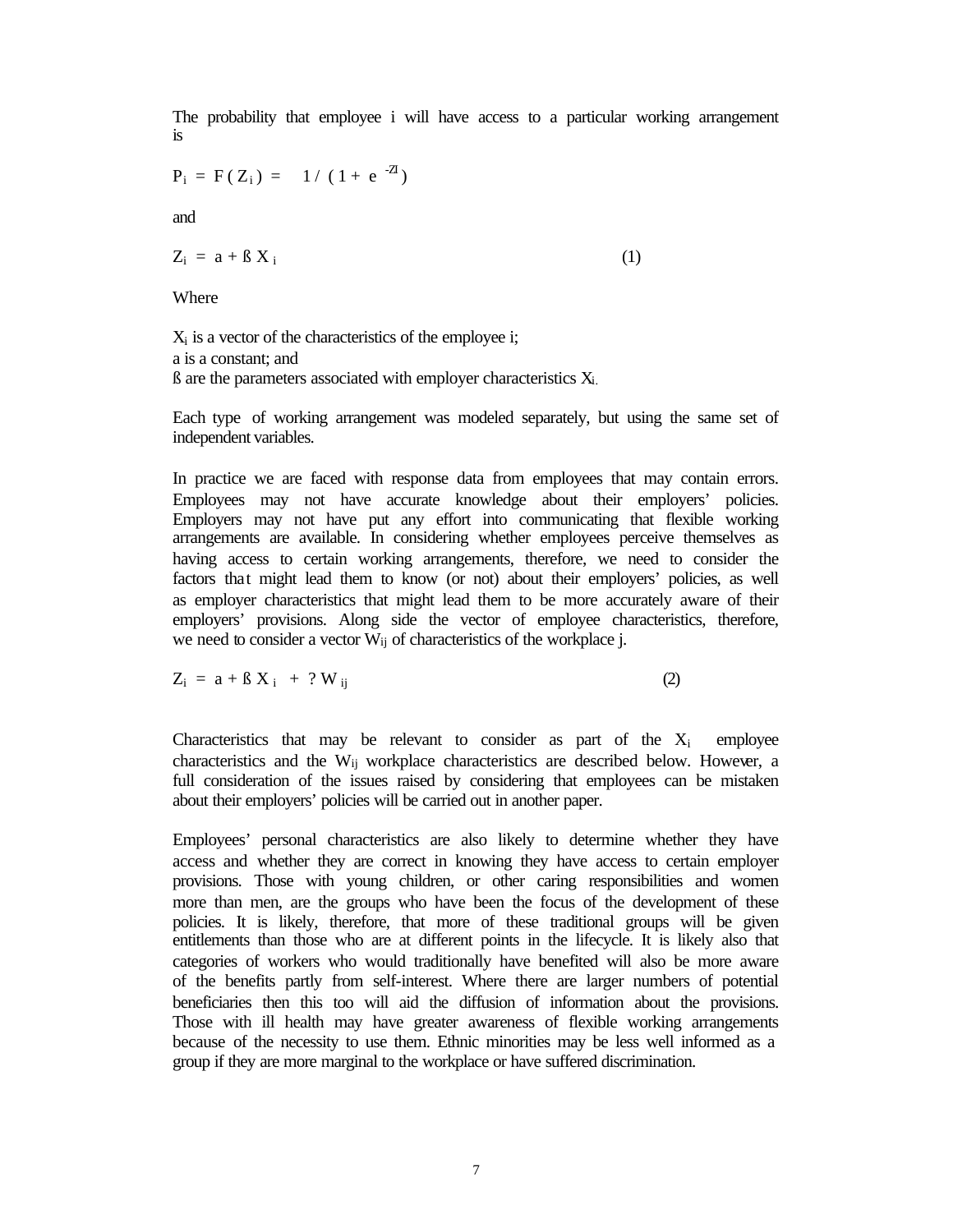Workers with higher education, longer job tenure, full-time hours and permanent contracts would also be expected to know more about their employers' policies. Similarly, where employees feel their employer keeps them up-to-date and consults them about working arrangements, there is likely to be greater awareness of the provisions, and possibly greater employer response to employees requesting working arrangements that suit their responsibilities.

One view of family-friendly provisions has been that they are additional fringe benefits to valuable employees, sometimes called the cherry picking argument. In this case, from the employer's perspective, we would not necessarily expect that flexible working arrangements would be available to all employees equally. Employees with more firm-specific training embodied in them, who were more difficult to replace would be expected to be more likely to be offered such fringe benefits. There may well be differences in provisions offered both within establishments as well as between establishments because of the differences in their workforce.

The high commitment management theories (HCM) have argued that the HCM approach has the potential to get greater commitment from employees as they feel more involved in the production process and are encouraged to improve it. We might expect that employers who adopted such approaches would be more likely to communicate effectively with their employees and offer them customised benefits to meet their caring and personal responsibilities. Certainly arguments of this kind have been examined in the literature (Osterman, 1995; Wood, 1999). Certainly we would expect employers who saw themselves as having a family-friendly ethos would be expected to be more likely to offer family-friendly working arrangements to their employees.

The WERS data allowed us to investigate some of these expectations. We explored the extent to which a range of employer and employee characteristics explained employees' perceptions of their entitlements. We focus in this paper on whether employees perceived they had access to family-friendly working arrangements irrespective of whether their employer agreed they had such an entitlement.

## **4. The WERS data**

The Workplace Employee Relations Survey (WERS 98) data were collected as a nationally representative sample of British establishments from October 1997 to June 1998. The data consisted of interviews with managers and workers in over 2191 workplaces and questionnaires from 28,323 employees from these same workplaces.<sup>3</sup> The response rate obtained was 80 per cent. The 1998 survey had a new sampling base, as compared with earlier (WIRS) precursors of this survey. In the 1998 WERS, establishments with a minimum of 10 employees were sampled whereas earlier surveys had taken a minimum of 25 employees. This means that the survey as a whole represents 15.8 million employees or approximately three-quarters of all employees in employment in Britain in 1998. Incorporating employees into the survey was also a new innovation. The technical details of the survey are described in Airy et al (1999) and an overview of the survey findings is provided in Cully et al, (1999).

There were also new additions to the content of the 1998 survey. As well as its past coverage of the nature of collective representation and bargaining, it included new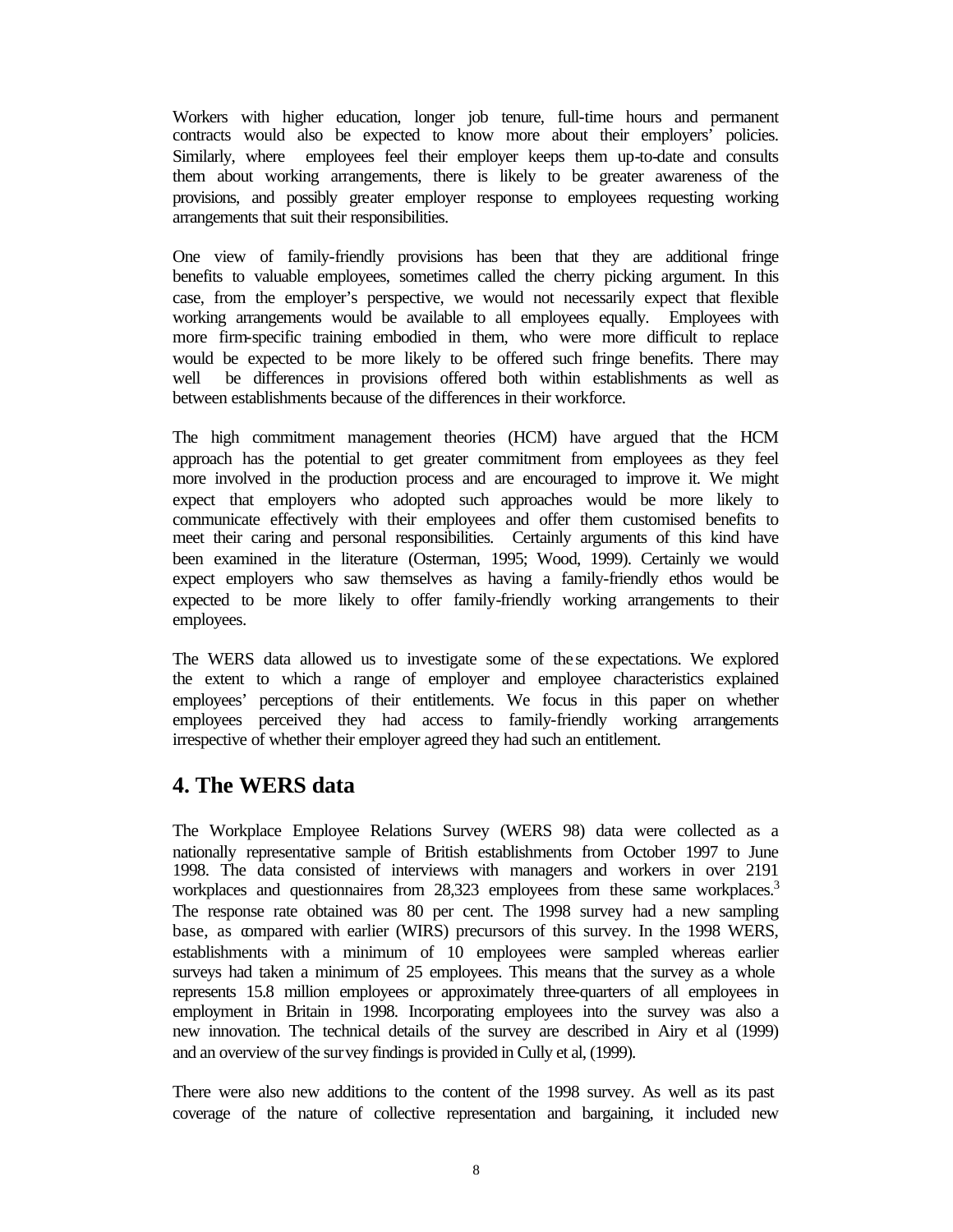questions on equal opportunities policies, family-friendly policies, performance indicators, payment systems and performance appraisal, recruitment and training, quality improvement schemes and the individualization of employment contracts. This set of new questions in combination with others in the WERS survey provided a valuable opportunity to examine the determinants of employees' access to familyfriendly policies.

#### **Employees' family-friendly questions in WERS**

Employees in each establishment were asked whether their employer made familyfriendly provision available to them; 6 provisions were used in questions to employees and these overlap with those asked of employers, except that employers were asked about more provisions and restricted to non-managerial employees only. The family-friendly arrangements coded on the employee questionnaires were:

- Parental leave (non-statutory since survey before the Statutory provision);
- **Job sharing;**
- **Working at or from home during normal working hours;**
- **Workplace or other nursery or help with child care;**
- Scheme for time off for emergencies; and
- $\blacksquare$  Flexi time.

At the time of this survey parental leave was not well defined since there were no statutory arrangements in Britain and it is easily confused with maternity or paternity leave, perhaps more so for employees than employers. This should be born in mind in examining these employee data.

Compared with earlier data, WERS found that non-standard working had increased, in establishments with more than 10 employees, but neither flexitime, job sharing, parental leave or childcare services were either widely or universally available. The WERS study provided information about the availability of these arrangements (Table 2).

Cully et al (1999) noted that public sector employers were, on the whole, more generous in all aspects of family-friendly employment benefits, including the provision of childcare subsidies. In all respects women beneficiaries outnumbered the men. However, the sad fact remained that almost a half (46%) of all employees received no such benefits. At the time of the survey, while the vast majority of employees were able to take time off to look after a sick child, most of them were obliged to use up paid leave, to make up for time lost or to forfeit pay for the time lost during the illness.

WERS contains a vast array of other information about the employees and their workplace that can used as explanatory variables in model. More of these are considered below.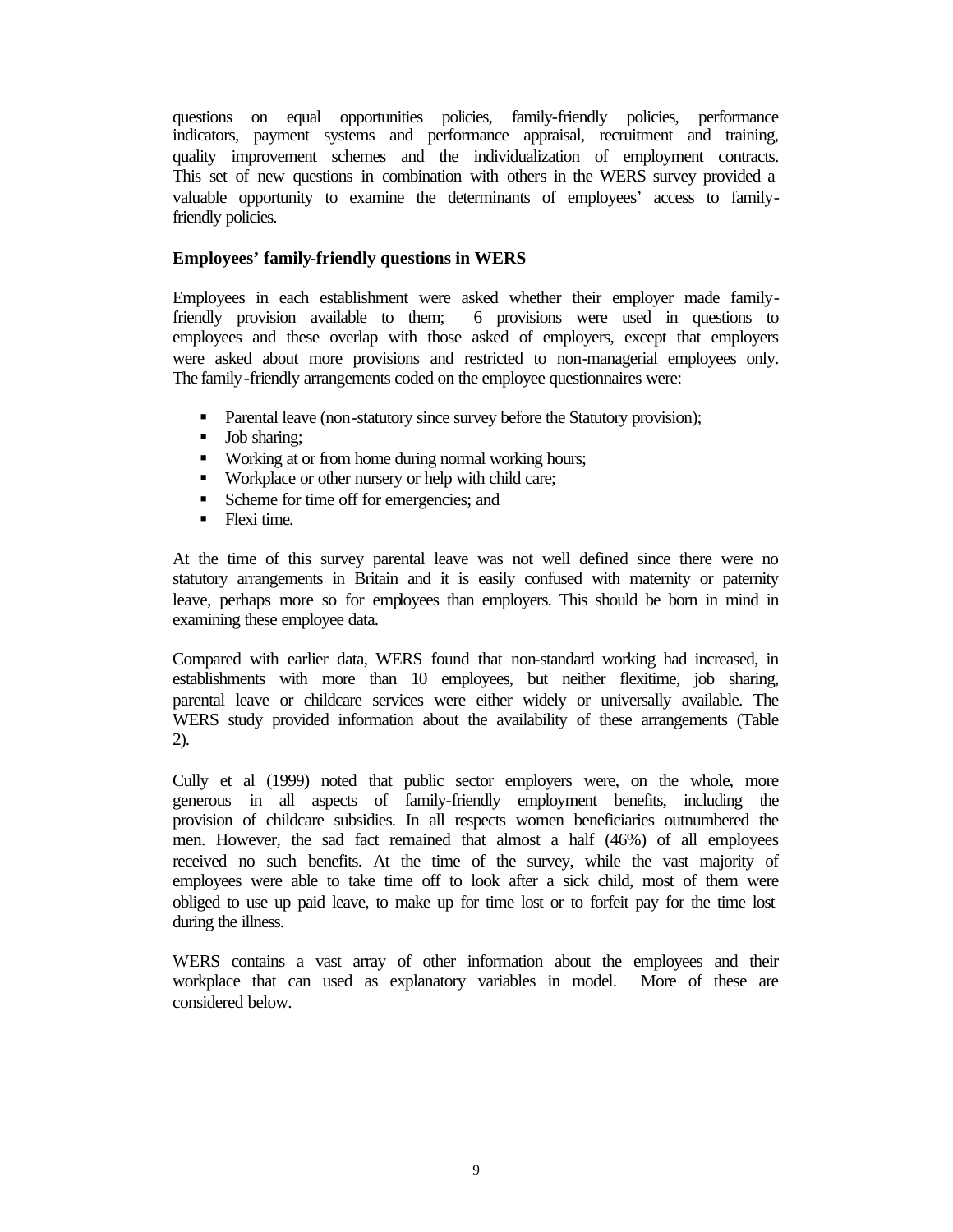|  |  |                                     | Table 2. Access to flexible and family–friendly working |  |
|--|--|-------------------------------------|---------------------------------------------------------|--|
|  |  | arrangements, by sector and gender. |                                                         |  |

|                                            | <b>Private</b><br>sector   | <b>Private</b><br>sector     | <b>Public</b><br>sector    | <b>Public</b><br>sector      |                                                |
|--------------------------------------------|----------------------------|------------------------------|----------------------------|------------------------------|------------------------------------------------|
|                                            | Men<br>$%$ of<br>employees | Women<br>$%$ of<br>employees | Men<br>$%$ of<br>employees | Women<br>$%$ of<br>employees | <b>All</b><br>employees<br>$%$ of<br>employees |
| <b>Flexitime</b>                           | 24                         | 36                           | 37                         | 39                           | 32                                             |
| <b>Job sharing</b><br>scheme               | 6                          | 15                           | 23                         | 34                           | 16                                             |
| <b>Parental leave</b>                      | 21                         | 30                           | 35                         | 33                           | 28                                             |
| Working at or<br>from home                 | 10                         | 6                            | 13                         | 9                            | 9                                              |
| Workplace<br>nursery/child<br>care subsidy | $\overline{2}$             | 3                            | 6                          | 9                            | $\overline{4}$                                 |
| None of these                              | 57                         | 42                           | 40                         | 34                           | 46                                             |

Base: All employees in workplaces with 25 or more employees. Figures are weighted and based on responses from 25,491 employees. **Source.** Cully et al (1999)

#### **Explanatory variables**

The WERS data provided a very wide range of other explanatory variables to use as controls. The variables about employees are listed in Table 3. They cover personal characteristics and job-related characteristics of employees. A full list of the variables and their definitions, means and standard deviations is provided in Appendix Table A1. At the outset of our analysis, widespread bivariate correlations were calculated in order to see where potential covariates were highly correlated. Some important variables were recoded to avoid problems of multi-collinearly. Others were dropped as a result of this exercise.

The employer characteristics entered as explanatory variables into the model were chosen from the rich array of WERS survey questions bearing in mind policy interests as well as theoretical suggestions and the findings of earlier studies. These variables were grouped under three heading;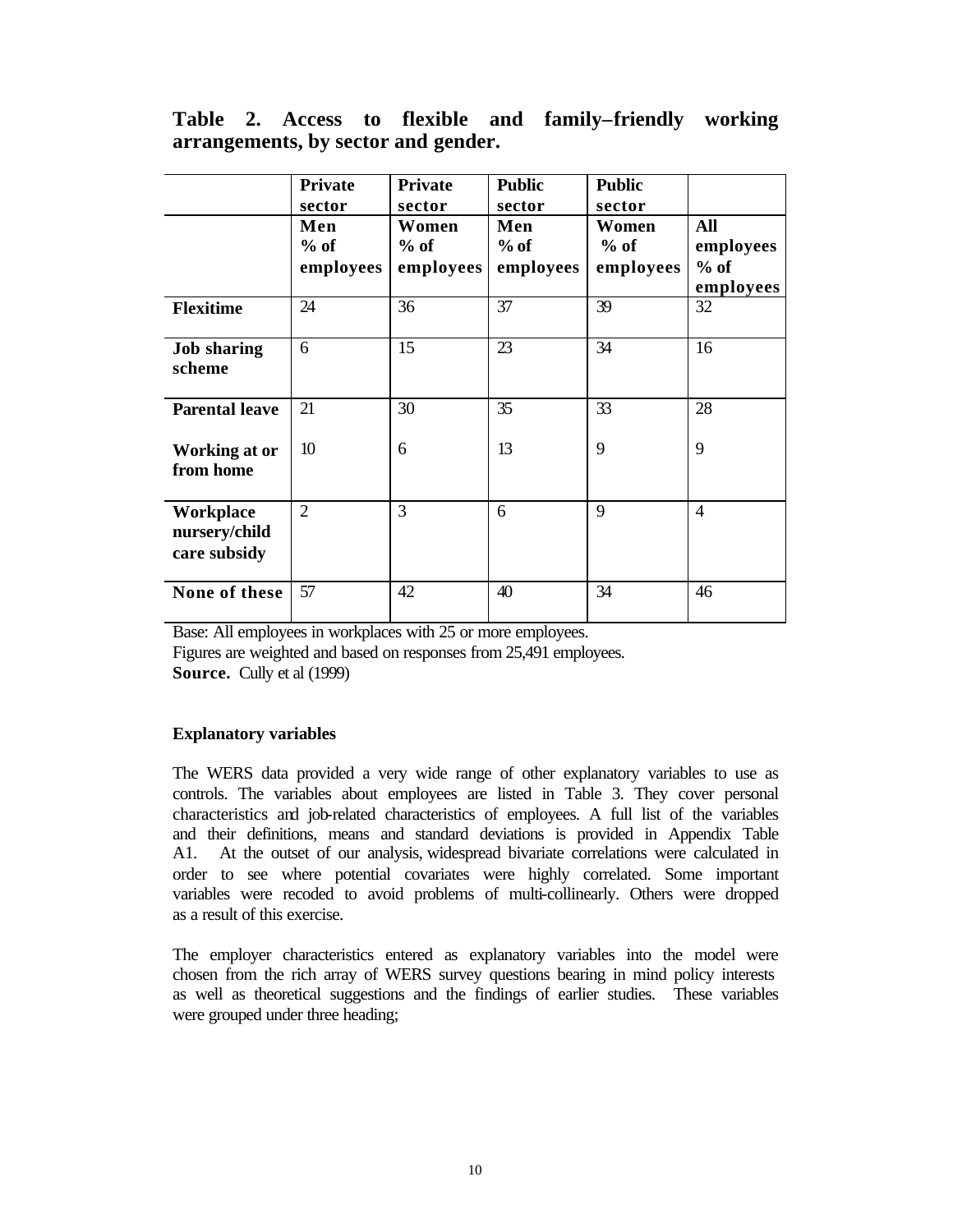#### **Table 3. List of explanatory variables from employees' data**

*Employees' personal characteristics* Age Sex **Health** Ethnic group Marital status (set of dummies) Children and ages (set of dummies) Educational qualifications Recent training experience *Employees' job related characteristics* Hours of work and overtime Type of contract Occupation (set of dummies) Amount of discretion in job Views about how good employer is at communication and response to workers Job tenure (set of dummies) Ethos of workplaces Union member and representation (dummies) Extent of sex segregation in workplace (set of dummies).

*Structural variables*, under which heading we included measures of size, industry sector, type of ownership, labour intensity, type of competition, nature of market and financial performance.

*Workforce profile*, under which heading we included measures of the gender mix of the workforce, the occupational profile, recruitment problems or policies, the nature of the jobs and contracts.

*Human resources*, under which heading we included measures of ethos, payment systems, use of overtime, HR skills, high commitment management, employee involvement, and equal opportunities.

Given the many debates in the literature about the importance of high commitment management practices (HCM) we sought to have a measure of high commitment management as an explanatory variable. There are many ways in which such a measure could be constructed and differing views about what it should contain as described in, for example, Huselid (1995) and Osterman (1995). The WERS survey instrument was developed to make sure the full range of possible meanings could be explored. Developing such a measure could not be the main focus of our research. Nonetheless, we needed to include such a variable as one of our controls, given its potential importance. We took, therefore, a relatively pragmatic approach of including a broad range of the relevant variables and running them through a factor analysis. This procedure identified one factor with an eigenvalue greater than one. We used the factor score from this variable as our HCM explanatory measure. Details of the variables this factor represents are also listed in the Appendix Table A1.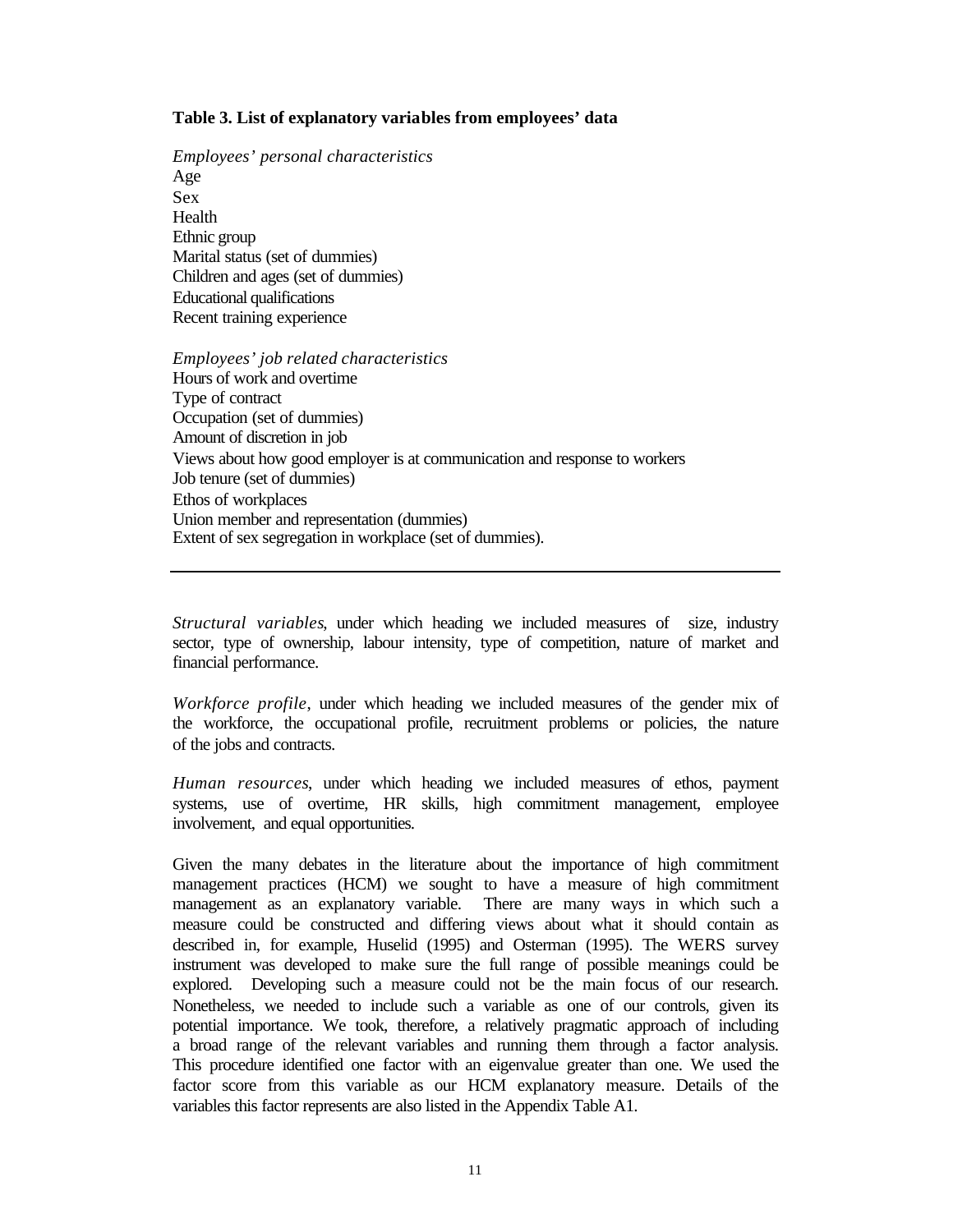A separate logistic regression was estimated for each of the six employee familyfriendly policies as dependent variable. The employee characteristics were entered first separately from other variables. Workplace variables were entered later and the two set of results compared. In addition, the estimations were run using the stepwise procedure and the significant coefficients compared to those where all variables were entered simultaneously. There was little, if any difference in the overall conclusions from these different approaches. We present only a selection of the results.

## **5. Results**

Table 4 displays the significant results across the various provisions. <sup>4</sup> There were some variation in the results by the type of working arrangement being considered, but many similar findings across all arrangements.

#### **Employees' perceptions**

#### *Personal characteristics*

Being female made it more likely that employees would have access to parental leave, job share, emergency leave and nursery or childcare subsidies. Women were less likely to have access to flexitime and homeworking. The different results for different types of working arrangements suggest that some of these arrangements were not part of the family-friendly era of development with its focus on women with children. Those with young children, especially pre-school children, were also more likely to have access to most of these arrangements, homework included. However, again, this finding did not apply to the flexitime working arrangement. In the case of parental leave, parents of children at all ages were more likely to think they had access to the provision than employees who did not have any children.

Employees in poor health were no more (or less) likely to have access to these arrangements. The exception was flexitime where those with poor health were more likely, than those in good health, to have access to flexitime working. Ethnic minorities were less likely to have access to parental leave but this result stood out from the rest, contrary to expectation. The coefficients on being ethnic minority were mainly negative although only in the case of parental leave did it reach the 95% significance level. However, being an ethnic minority worker made it more likely that access to flexitime was available. Flexitime is again distinctive from the other provisions in this respect.

Access to three of the provisions, parental leave, job share and childcare, declined with the employee's age, probably because of older workers having passed the relevant lifecycle stage when these provisions were relevant. Only in the case of homeworking did access increase with age. We suspect this is a result of seniority and the results on job duration partly support this. In the cases of parental leave, job share, and emergency leave and, to a lesser extent, childcare and homework, the likelihood of access to the working arrangements all increased as job tenure increased. These relationships may also be related to internal organisation rules allowing employees access to certain provisions, as fringe benefits, after a certain period of tenure, or when trust has been established between employer and employee. However, the likelihood of working flexitime decreased as job tenure increased.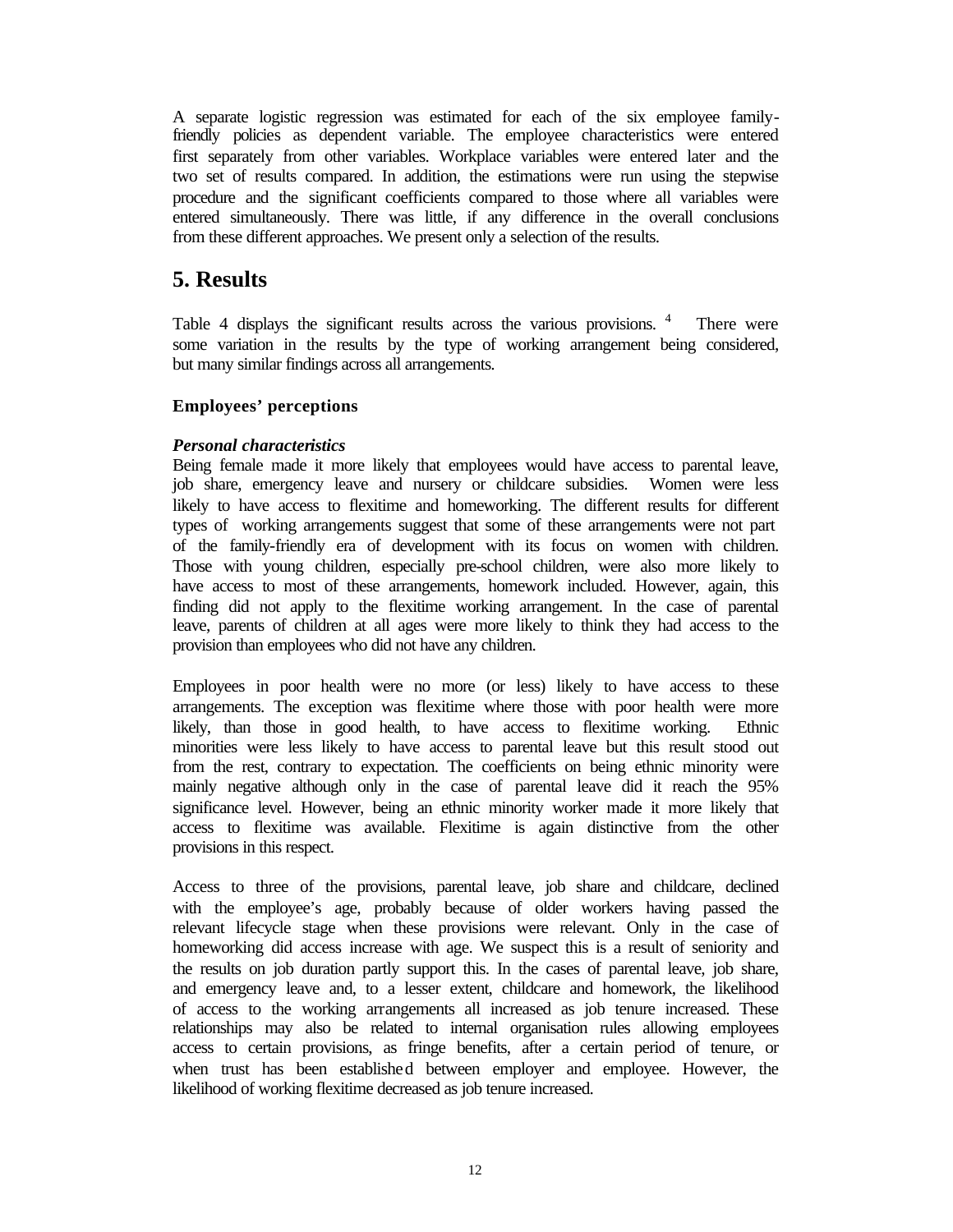Employees with a degree were more likely to have access to parental leave, job share, homework and childcare, but they were less likely to have access to emergency leave. This may be because higher qualified workers are more likely to have control over their working hours and be able to take time off for emergencies in a flexible way, without the provision of a specific employer scheme. The significant positive coefficients on the amounts of discretion employees had, as well as results on the highest occupational categories professional/managerial and associate professional, supports this view. Workers with a greater amount of discretion and those in the top two occupation groups were all more likely to be offered parental leave, job share, flexitime, homework and child care but were less likely to be offered emergency leave.

#### *Job-related characteristics*

There was some evidence for the cherry picking view. Workers in the top occupations and those with more discretion or having received recent training were often more likely than workers in craft skills, semi-skilled or unskilled job categories to have access to these flexible working arrangements. However, clerical and secretarial workers, in the cases of parental leave, job share and flexitime, had the highest likelihood of access to these working arrangements. This is probably related to the predominance of women in clerical and secretarial jobs and is evidence of the traditional female client groups still being the main beneficiaries of these provisions.

As we expected, those working part-time hours were less likely to have access to this set of flexible working arrangements. This may be partly through the lack of awareness of employers' provisions that working fewer hours implies. However, it is also likely to be because many part timers will have already obtained the type of flexibility they wanted in working part time and be less interested in other types of arrangement in consequence. Employees on temporary contracts were less likely to have access to parental leave, and emergency leave, as we expected, but they were more likely to have access to childcare. These results were unexpected and it may indicate that sectors that make more use of temporary staff are those more likely to offer some sort of childcare provision. The NHS would be one example where this relationship would apply.

Employees working regular overtime were less likely to have access to parental leave, job share, flexitime, homeworking and childcare. However, regular overtime was associated with a greater likelihood of employers having emergency leave. These results are not surprising. If employees work regular overtime, this rather precludes flextime, job share and probably homeworking. In addition, regular overtime may be capturing certain types of men's jobs. Working in a mainly male workplace made it less likely that employees would perceive they had access to parental leave, job share, flexitime or child care. This is, in part, an additional reflection of being a male employee, since it must be mainly men who are employed in such workplaces. However, it was not the case that working in a mainly women's workplace was associated with a greater likelihood of access to any of these working arrangements. Such an environment made it less likely that homeworking or flexitime arrangements would be available although emergency leave was more likely in a female gendersegregated environment. This is probably because wholly women's workplaces are more often characterised by large amounts of part-time or low-waged jobs, and these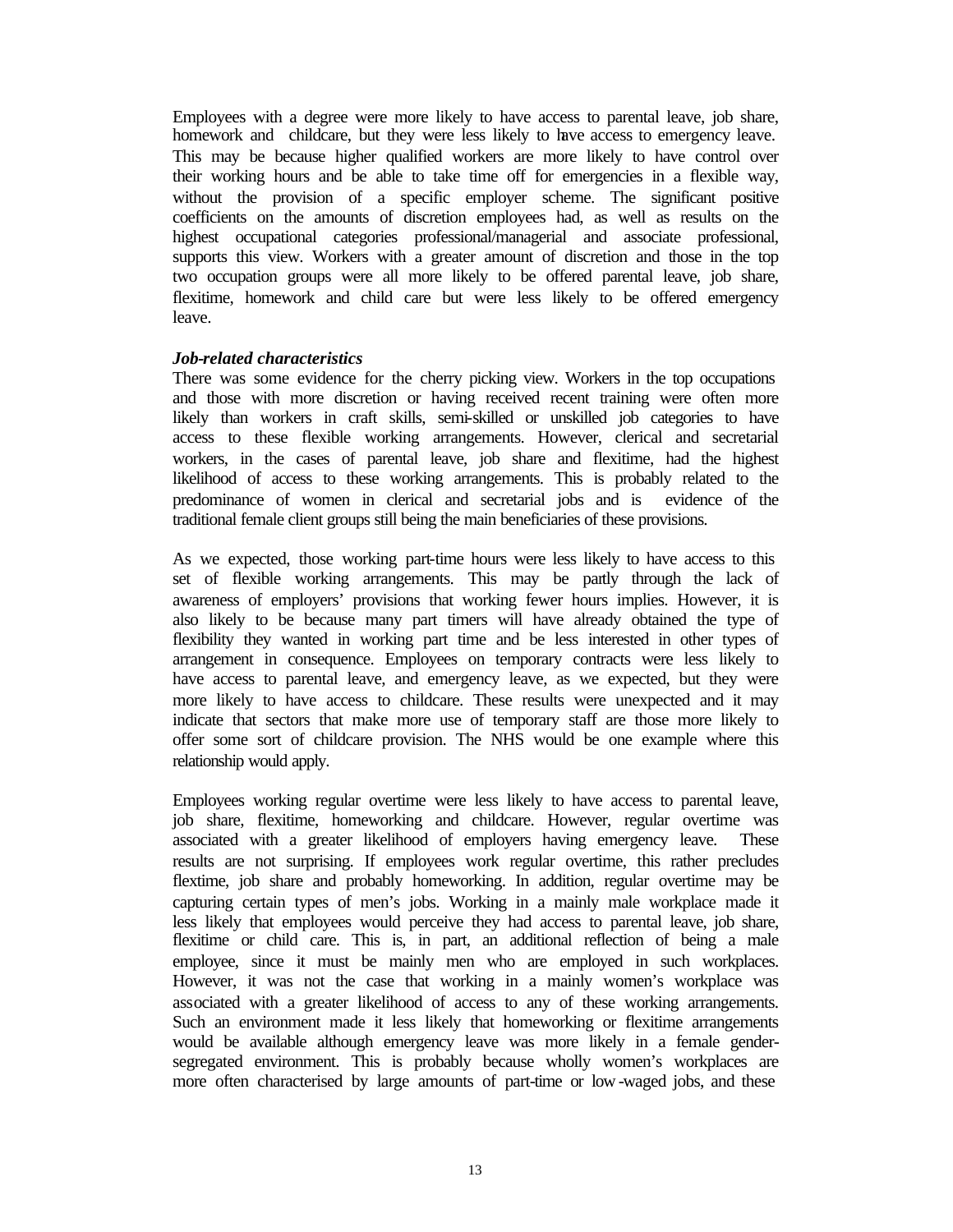often fail to offer their employees fringe benefits or flexible working arrangements (other than part-time work).

Where the employee considered their employer to have created a family-friendly ethos and to have been consulted, there were higher likelihoods of having access to all provisions except emergency leave. In such environments, it may be that employers and employees were content for informal leave for emergencies to operate. Union membership for the employee was associated with a higher likelihood of access to four of the provisions; working at home and flexitime were the two exceptions. However, being represented in the workplace or being a representative only added an additional increased likelihood of access in the case of parental leave and job share. Unions have probably participated in negotiating entitlements to some of these provisions, and would probably also have improved the internal communications about the provisions available.

As well as these more systematic relationships between employee characteristics and flexible working arrangements, we can see evidence of the constraints of certain jobs and working environments appearing through these results. Homeworking is perhaps the most obvious case where job constraints are probably influencing the results. Access to homeworking was progressively less likely as the skill of the job decreased. It is likely that lower skilled jobs need to be done in situ at the workplace to a greater extent than higher skilled jobs as illustrated in Figure 1. However, as the predicted probabilities in Figure 2 illustrate, female part times in a mainly female workforce and a low skilled workforce are unlikely to have any access to homeworking.

**Figure 1. Predicted probabilities of having access to working at or from home during normal working hours**



Base characteristics are as follows: Female, in 30s married or cohabiting with a child aged 510, working full time with a degree, has training, professional/managerial job of 2-5 years, works with both men and women, in business services and perceives employer to be family-friendly. Establishment is 200-499 employees, operating in a national market with many competitors, labour costs 75% of total costs, workplace changes=2, 50% female workforce, HR specialists at establishment, medium Equal Opportunities and %non-managerial workers=30%

\_\_\_\_\_\_\_\_\_\_\_\_\_\_\_\_\_\_\_\_\_\_\_\_\_\_\_\_\_\_\_\_\_\_\_\_\_\_\_\_\_\_\_\_\_\_\_\_\_\_\_\_\_\_\_\_\_\_\_\_\_\_\_\_\_\_\_\_\_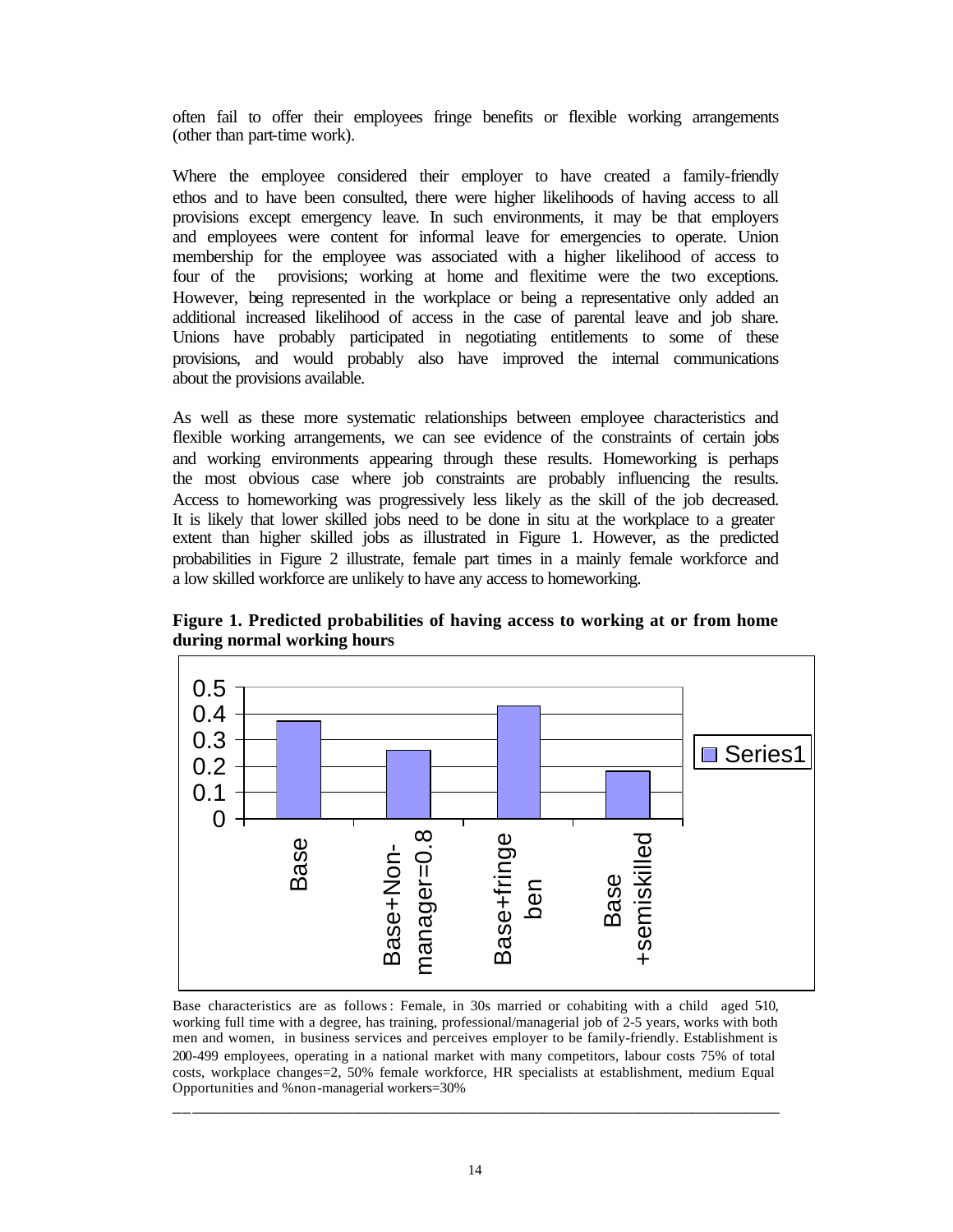Those working in craft jobs were also regularly less likely to have access to these types of flexible working arrangements, but this is often in association with a wholly male working environment. It might mean, therefore, that traditional values and their associated working arrangements were part of the explanation. The higher likelihood of clerical/secretarial workers compared to other types of occupations working flexitime has become a traditional working arrangement for such jobs, although it is undoubtedly founded on the fact that these sorts of support staff jobs can be organised in this flexible way.

In summary we can see from the analysis of employee characteristics that access to these various flexible working arrangements can be characterised as follows.

- ß Access to parental leave and child care are heavily characterised by life cycle factors of a predominantly female workforce of employees.
- Access to job share is also heavily characterised by life cycle factors but also by clerical and secretarial work.
- ß Homework is a type of arrangement attached to certain types of men's jobs and reliant on seniority as a fringe benefit or perk.
- **Emergency leave is related to a predominantly female workforce at certain** points in the family life cycle but specifically at the lower ends of the skill and labour market status hierarchies.
- ß Flexitime stands out from the other arrangements in being less influenced by the pressure to accommodate to family demands, available to single people, and more related to job characteristics of part time, overtime, temporary, clerical/secretarial, gender mixed environments and having discretion but not necessarily being highly qualified.

#### **Employers' data**

Other models included the workplace and employer characteristics as well as employee characteristics as explanatory variables (Appendix Table A2). Some suggestive conclusions were embedded in a comparison of the log likelihood values from the various models. A better fit was obtained for all models except the nursery/child care model by entering employee only variables in comparison with entering employer only variables. The explanation of why employees had access to a nursery therefore was predominantly one related to their employer whereas the explanations of why employees had access to other family-friendly policies was more related to the employees' personal and job related characteristics, albeit in varying amounts. In the case of homeworking, the employers' characteristics added relatively little to the explanation. Homeworking was the flexible policy related to employee characteristics to the greatest degree. Job share and flexitime were to be explained roughly in equal proportions by employee and employer characteristics. Parental leave and emergency leave were explained more by employee than employer characteristics, but not to the same extent as homeworking. However, these conclusions should not be regarded as robust since they are based only on comparisons of log likelihood values.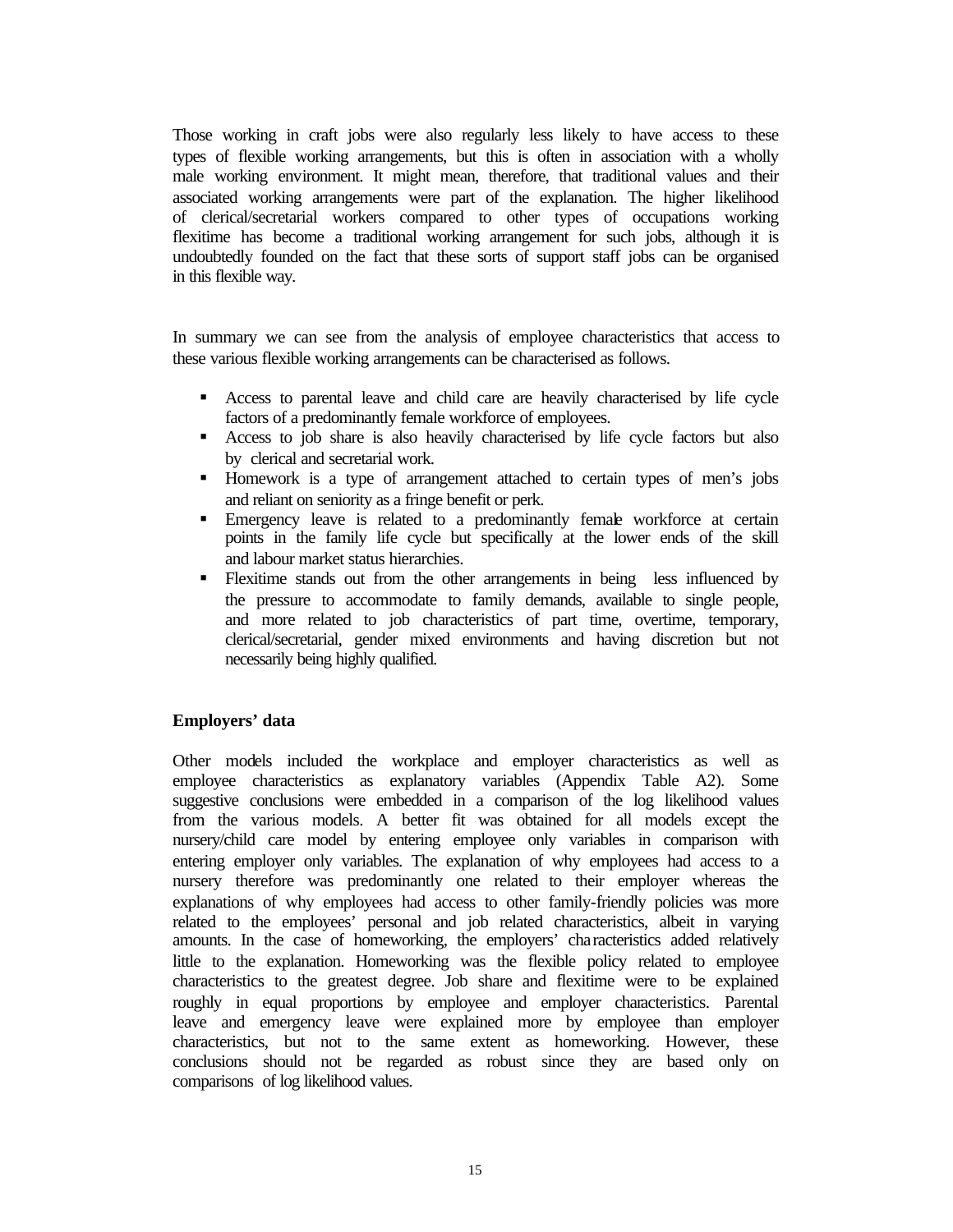#### *Structural effects*

Size of establishment and size of organisation were important explanatory variables in the case of employees' access to parental leave, job share, nursery/child care and flexitime. The likelihood of access to these provisions tended to increase with establishment and organisation size except in the case of the nursery/childcare provision. Nursery and child care provision increased with establishment size but decreased with organization size. Since there are heavy costs in setting up nursery provision, and it needs to be local to be effective for employees, it is not surprising that the weight of explanation is on the establishment size for access to nursery/child care provision. It is not clear why this provision should be negatively related to organisation size instead of insignificant. However, it may be related to equity issues in the organisation. As organisation size increases it may be less likely that any one (establishment) site would be offered this type of provision since the costs for a larger organisation might prohibit it being offered to all sites.

Industry groups were relevant to these provisions and industries appear to have favourite or clustered types of provision. Manufacturing appears less likely to offer job share and child care, but more likely to offer emergency leave. This fits the employee profile we described above of lower level skill jobs being more likely to have access to emergency leave. Construction shated a similar sort of profile to manufacturing. The wholesale/retail sector was less likely to offer job share, homework and child care, but more likely to offer flexitime. This is consistent with the nature of addressing customer needs in this sector. A similar type of profile applies to the hotel and catering industry except that childcare provision was also more likely there. Financial services allowed homeworking and flexitime but were not likely providers of childcare. Business services were also providers of homework and flexitime with the addition of parental leave. The public authorities sector was a more likely provider of all except childcare. In the education sector only childcare was more likely to be provided and the other provisions were mostly less likely to be offered. The health sector was more likely to offer flexitime, childcare and homeworking, but not parental leave or job share. These results are consistent with the known constraints of delivering services and products in these industries. A selection of predicted probabilities by industry sector are displayed in Figure 2. These figures reinforce the fact that homework is mainly job related rather than being related to industry or other structural features of the workplace.

Working where there was a recognised union had a positive effect on access to parental leave, job share, child care and flexitime.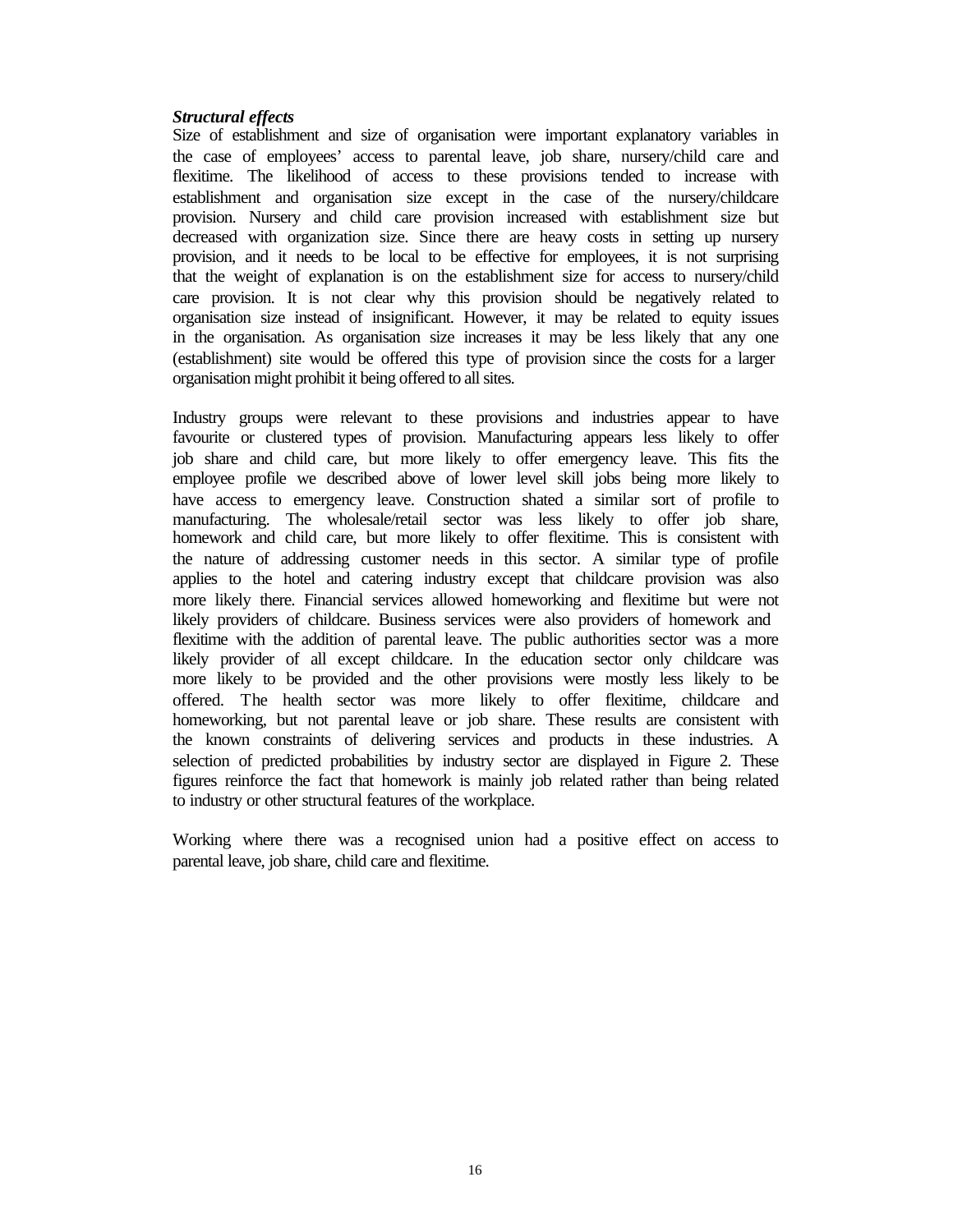

**Figure 2. Selected predicted probabilities of employees having access to the working arrangements.** 

Base characteristics are defined as follows. Female in 30s, married or cohabiting with a child aged 5- 10, works part time in a clerical job, for past 25 years. Works mainly with women and perceived employer to be family-friendly. Establishment is 200-499 in wholesale or retail sector, with a local market, few competitors, labour costs 75% of total costs, 2 workplace changes, 50% female workforce, high in part time, 80% non-managerial employees, recruits returners, high in temporary work, manager perceives family-friendly ethos, HR specialist at establishment and medium Equal Opportunities. \_\_\_\_\_\_\_\_\_\_\_\_\_\_\_\_\_\_\_\_\_\_\_\_\_\_\_\_\_\_\_\_\_\_\_\_\_\_\_\_\_\_\_\_\_\_\_\_\_\_\_\_\_\_\_\_\_\_\_\_\_\_\_\_\_\_\_\_\_

Owner controlled were more likely than non-owner controlled workplaces to offer employees access to parental leave, job share and flexitime, but less likely to offer emergency leave. Employers focusing on local markets tended to be associated with lower likelihoods of provision in comparison with regional markets, except in the case of job share. Similarly an employer whose business was mainly in international markets was less likely to offer any of the provisions except emergency leave. The lack of competition was helpful to offering employees job share and emergency leave but made it less likely to offer childcare, flexitime, homework or parental leave. Labour costs had varying effects, high labour intensity being associated with an increased chance of job share but a reduced likelihood of many other working arrangements. In these latter cases, it may be the skilled nature of the work that is being captured.

#### *Workforce profile effects*

A higher proportion of female employees made parental leave, job share and flexitime more likely although these effects were often dampened by a negative effect of a high percentage share of part timers in the female workforce, an effect that was fairly ubiquitous. A higher share of non-managerial workers and recruitment difficulties had the same negative effect across most working arrangements. This suggests that rather than skill shortages encouraging employers to be more flexible, the pressures this created made it less likely that innovative solutions would be found. Case study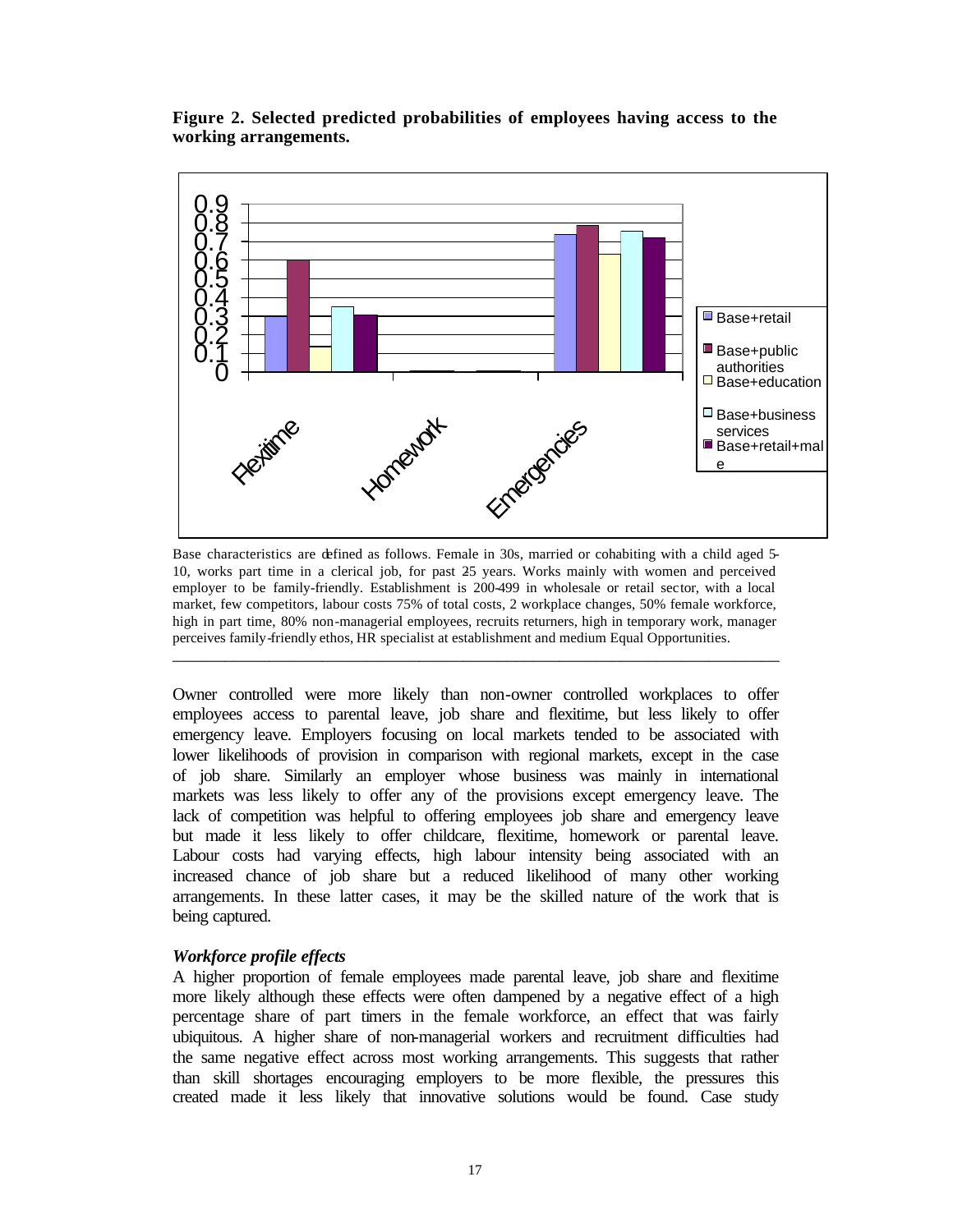evidence supported this conclusion in the case of some small and medium sized enterprises (SMEs) (Dex and Scheibl, 2002 forthcoming). However, where female returners were specifically being targeted for recruitment, there was a greater likelihood of parental leave, job share, childcare and flexitime but not emergency leave being offered. Also, where high proportions of temporary staff were in use there were greater likelihood of all family-friendly arrangements being available with the exception of job share. This may mean that in situations where temporary staff have been used to solve the recruitment problems, family-friendly working arrangements can be introduced. Alternatively it may mean that family-friendly working arrangements are more likely in settings where temporary staff are integral to the work being carried out and are not a strategy to deal with a crisis in recruitment or organisational change. This distinction between different approaches to the use of temporary workers was seen in a set of employer case studies (Dex et al, 2000).

#### *HR policy effects*

Human resources policies were related to the level of family–friendly provision in a number of ways. A family-friendly ethos led to a higher likelihood of provision of parental leave, job share, childcare and flexitime. Where employers offered other fringe benefits they were more likely to reduce the likelihood of provision, presumably because of the other fringe benefits acted as substitutes for any spending or costs associated with family-friendly provisions. Having the resources of an HR specialist on site helped in offering parental leave, job share and childcare; an HR specialist at Head Office helped in the case of homeworking. Workplaces with equal opportunities policies, especially where the implementation was high, were more likely to offer a range of family-friendly arrangements, as were workplaces with a bad industrial relations record. It may be that the industrial relations incidents had encouraged establishments to offer family-friendly provisions to restore the psychological contract in the way Bevan et al (1997) suggested. Alternatively, industrial relations incidents may be more a feature of union activism that has also been shown to be associated with greater provision of family-friendly working arrangements. Employers who consulted with the workforce about equal opportunities and other welfare issues were more likely to give access to parental leave and emergency leave. This is interesting in that, at the time of the WERS survey (when there were no statutory days of leave available for family reasons), research indicated that women's top priority for things that would improve working conditions was days of leave to cope with emergencies (Bryson et al, 1999). It is possible that the process of consultation may have uncovered this desire in workplaces where it was effective.

Investor in People awards were associated with an increased chance of employees having access to parental leave. This may be reflecting a confusion among employees that we noted from the outset, and a failure to distinguish, at the time of the WERS survey (prior to statutory parental leave), between maternity leave, paternity leave and parental leave. Maternity leave was covered by the Investor in People award. Adopting high commitment management strategies was associated with an increased likelihood of provision of childcare and flexitime. Management that considered itself to involve employees was also associated with greater provision of flexitime. This does not suggest a large role for high commitment management approaches in the development of family-friendly working arrangements except that some of the strong industry effects, and some of the other HR policies, may also be reflecting differences in HR approaches that overlap with high commitment management strategies.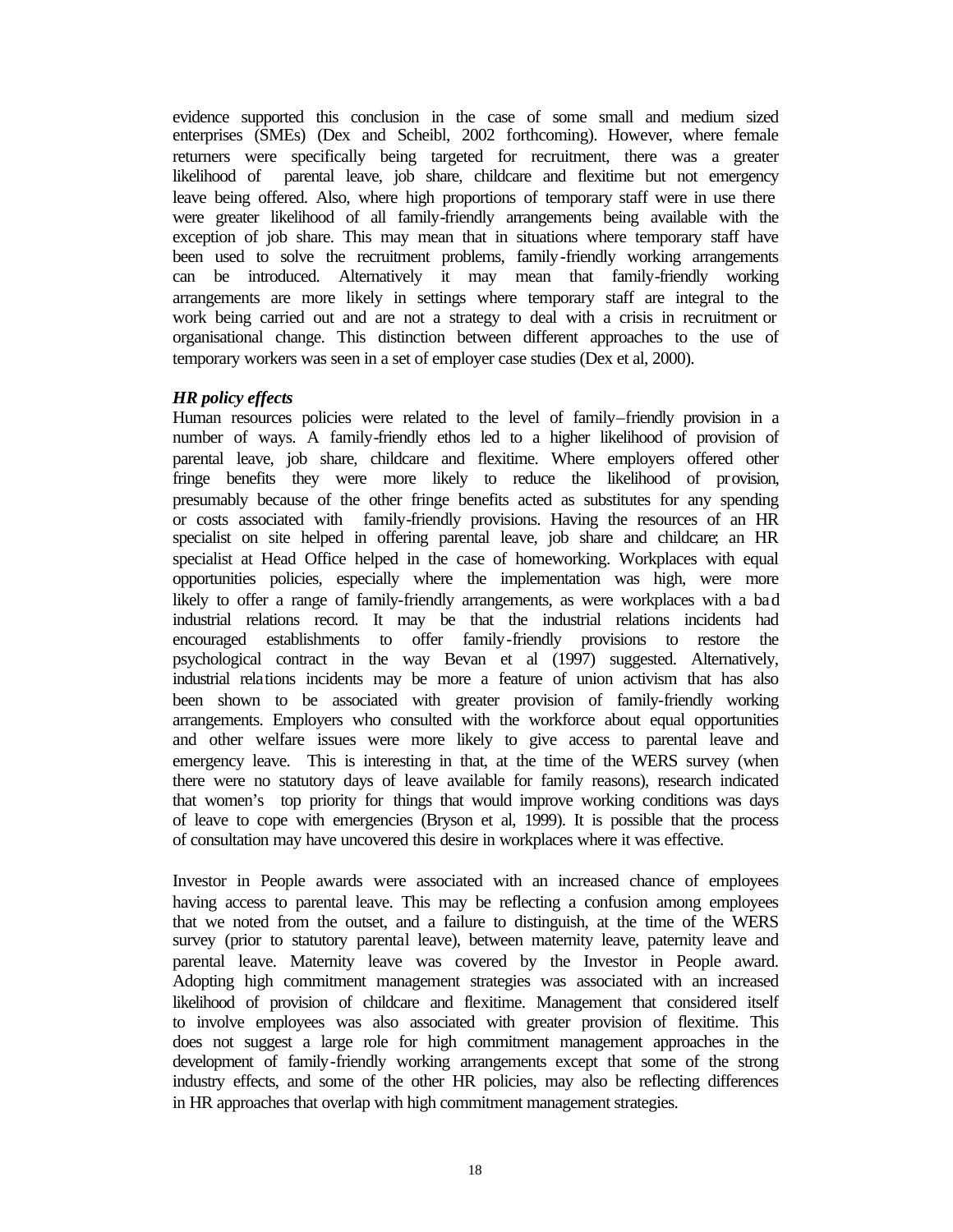### **6. Conclusions**

The profiles of the employees who had access to various types of family-friendly provisions make a lot of intuitive sense. The main dimensions of explanation revealed in these results were that employees' access to flexible provisions was determined by a mixture of:

- ß the (female) gender of the worker;
- the child care responsibilities;
- traditional values as reflected in gender working groups;
- $\blacksquare$  the constraints of the job;
- the potential for flexibility in the job without particular arrangements being needed;
- fringe benefits resting on seniority and trust; and
- some cherry picking.

The examination of the employers' characteristics showed a certain amount of overlap with the employee profiles. The workforce gender profile, the process of consultation and the role of the unions were common parts of the explanation. The type of workplace offering flexitime and emergency leave differed from those offering other types of family-friendly working arrangements in ways that mirrored the employee characteristics found to be important. But in addition, strong workplace predictors of access were found in the sizes of establishments, the industry sector, and elements of the human resources strategy and policies.

## **References**

Airy ,C. Hales, J. Hamilton, R. Korovessis, C. McKernana, A. and Purdon, S. (1999*) The Workplace Employee Relations Survey (WERS) 1997-98 Technical Report*, London: National Centre for Social Research.

Bevan, S., Kettley, P. and Patch, A. (1997) *Who cares? The business benefits of carer-friendly practices*, The Institute for Employment Studies, Report 330.

Bryson,C. Budd,T. Lewis,J. and Elam,G. (1999) *Women's attitudes to combining paid work and family life*, London: The Women's Unit.

Callendar, C. Millward,N. Lissenburgh,S. and Forth,J. (1997) *Maternity rights and benefits in Britain* , London: Policy Studies Institute.

Casey, B., Metcalf, H. and Millward, N. (1997) *Employers' use of flexible labour*, London: Policy Studies Institute.

CBI, (Confederation of British Industry) (1998) *Employment Trends Survey 1998: Measuring Flexibility in the Labour Market,* London CBI and William M. Mercer Ltd.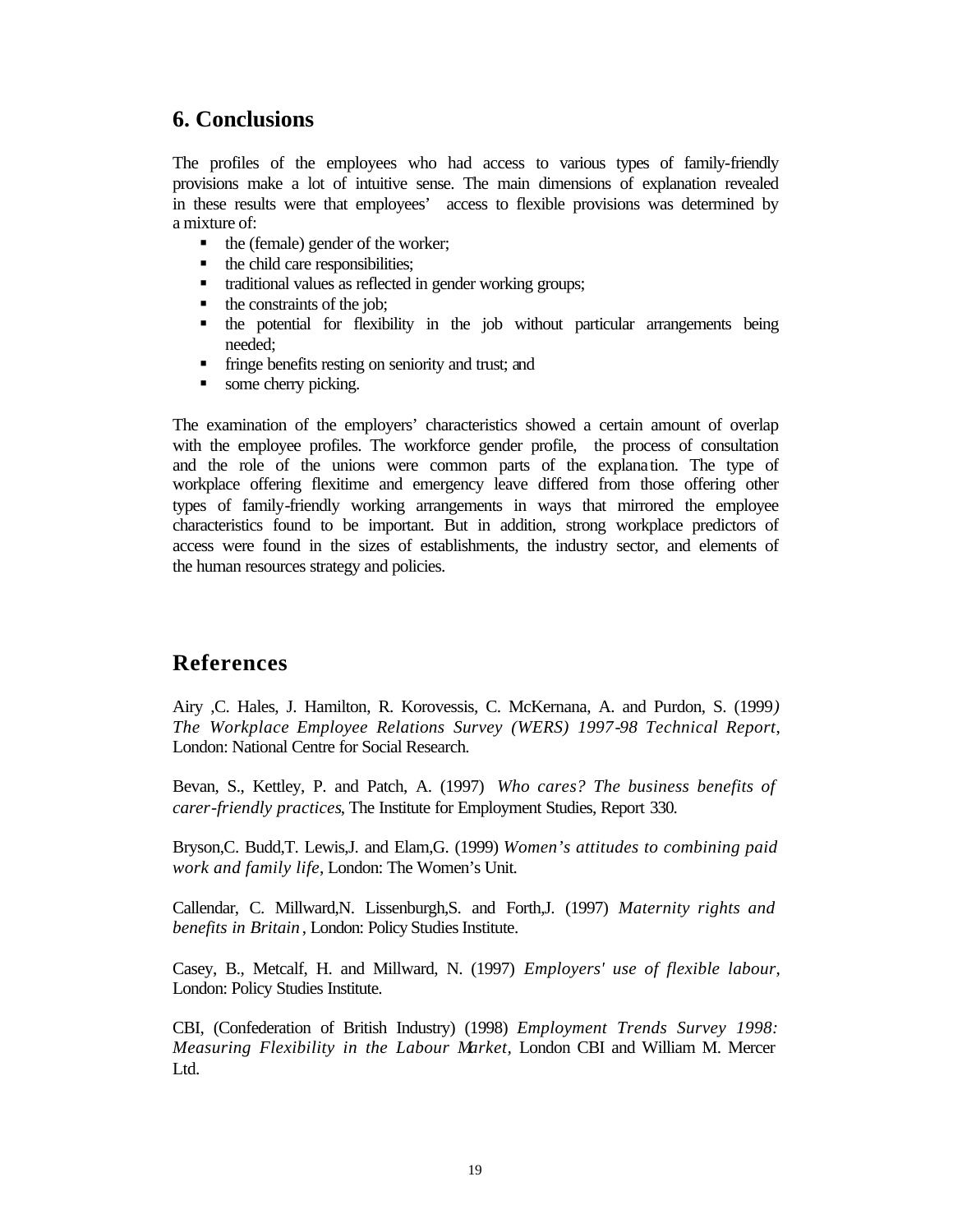Cully, M. Woodland,S. O'Reilly,A. and Dix,G. (1999) *Britain at Work: As depicted by the 1998 Workplace Employee Relations Survey*, Routledge.

Dex,S. Scheibl,F. Smith,C. and Coussey,M. (2000) *New working patterns*, London: Centre for Tomorrow's Company and Pertemps.

Dex,S. and Scheibl,F. (2002 forthcoming) *Firms' responsiveness to work-family circumstances*, York: York Publishing Services for Joseph Rowntree Foundation.

Equal Opportunities Review (1994,1995)*, 55,* 14-16,27;*60,* 20-23; *63*, 9-23; *64*,11-17 Evans,J. (2001) *Firms' contribution to he reconciliation between work and family life*, OECD Labour Market and Social Policy Occasional Papers.

Felstead,A. Jewson,N. Phizacklea,A. and Walters,S. (2000) 'A statistical portrait of working at home in the UK: Evidence from the Labour Force Survey', ESRC Future of Work, Working Paper No.4.

Ferri, E. and Smith, K. (1996) *Parenting in the 1990s*, Family and Parenthood series, London: Family Policy Studies Centre.

Forth, J. Lissenburgh, S. Callender, C. Millward, N. (1996) *Family Friendly Working Arrangements in Britain* London: Department for Education and Employment Research Report No 16

Huselid,M. (1995) 'The impact of human resource management practices on turnover, productivity, and corporate financial performance,' *Academy of Management Journal* 38(3), pp.635-72.

Incomes Data Services (1995) *Childcare, Study 574, Maternity and Parental Leave,*  Study 578*,* London, Incomes Data Services

Lewis, S. and Lewis, J. (1996) *The work-family challenge: rethinking employment*, London: Sage.

Lewis, S. and Taylor, K. (1996) 'Evaluating the impact of family-friendly employer policies: a case study', in Lewis, S. and Lewis, J., *The work-family challenge: rethinking employment*, London: Sage.

Office of National Statistics and Equal Opportunities Commission (1998) *Social Focus on Women and Men,* London, The Stationery Office.

Osterman, P. (1995) 'Work/family programs and the employment relationship'. *Administrative Science Quarterly.* 40: 681-700.

Thomson, K. (1995)'Working mothers: choice or circumstance'*. British Social Attitudes, the 12th report.* Social and Community Research Planning. Dartmouth, Hants.

Wood, S. (1999) 'Family-friendly management: testing the various perspectives' *National Institute Economic Review*, April.Vol. 168 , pp.99-116.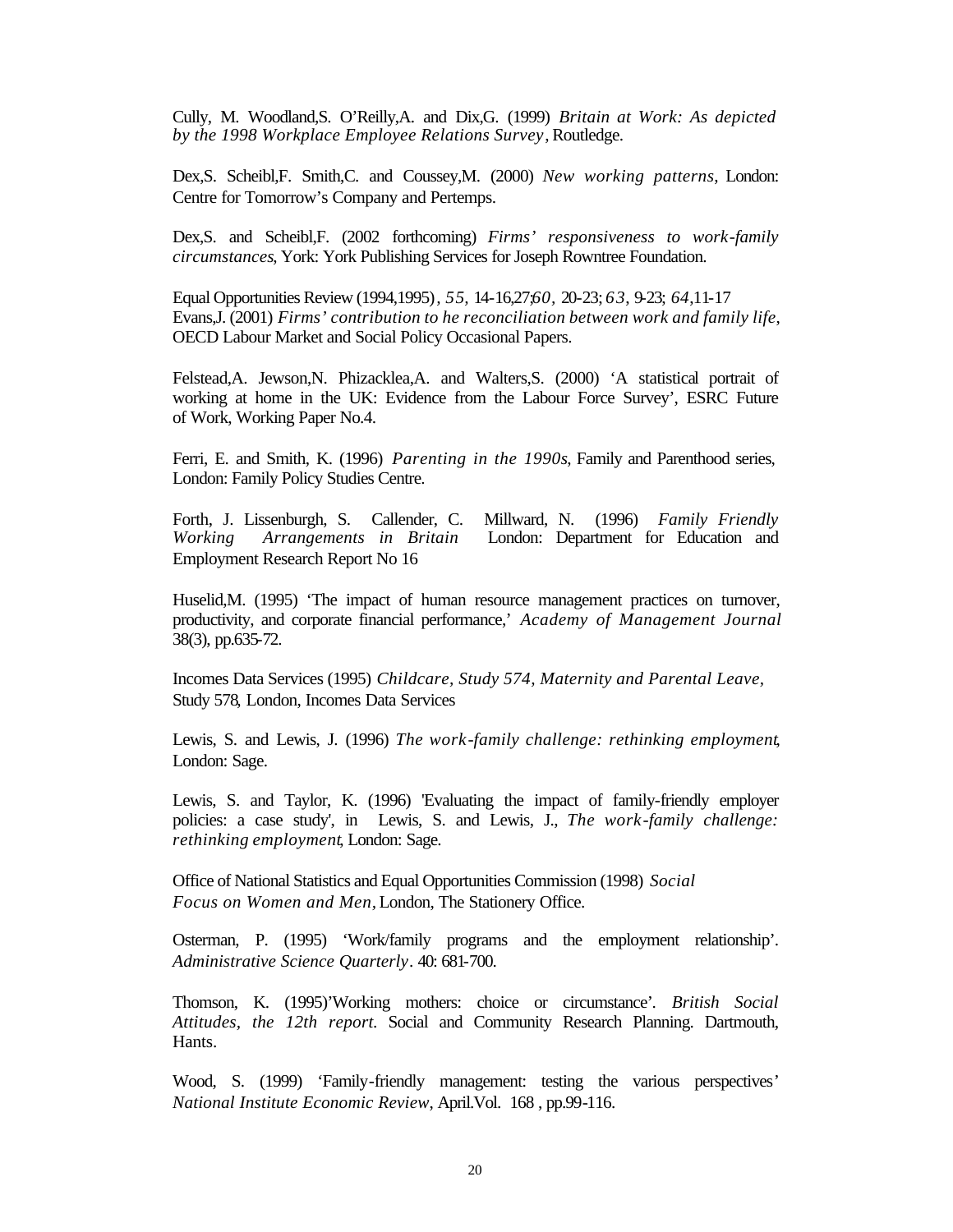| <b>Explanatory variables</b> | <b>Parental</b> | <b>Parental</b>      | <b>Job</b> share | <b>Job</b> share | <b>Flexi</b> time | <b>Flexi</b> time |
|------------------------------|-----------------|----------------------|------------------|------------------|-------------------|-------------------|
|                              | Leave           | Leave                |                  |                  |                   |                   |
|                              | <b>Employee</b> | Employee +           | <b>Employee</b>  | Employee +       | <b>Employee</b>   | <b>Employee</b> + |
|                              | vars only       | <b>Employer vars</b> | Vars only        | employer vars    | Vars only         | employer vars     |
| Age                          | $-0.276$ **     | $-0.280$ **          | $-0.052$ **      | $-0.065$ **      | 0.007             | 0.006             |
| Female                       | $0.302$ **      | $0.287$ **           | $0.259$ **       | $0.195$ **       | $-0.031$          | $-0.074$ *        |
| Poor health                  | 0.028           | 0.034                | 0.111            | 0.099            | $0.166$ **        | $0.138$ **        |
| Ethnic minority              | $-0.170$ **     | $-0.219$ **          | 0.048            | $-0.064$         | $0.275$ **        | $0.193$ **        |
| Single                       | $-0.062$        | $-0.064$             | 0.077            | 0.090            | $0.136$ **        | $0.152$ **        |
| Married/cohab                | 0.064           | 0.074                | $0.115$ *        | $0.124$ *        | $-0.041$          | $-0.036$          |
| Child aged 0-4               | $0.366$ **      | $0.365$ **           | $0.133$ **       | $0.153$ **       | 0.012             | 0.011             |
| Child aged 5-10              | $0.146$ **      | $0.114$ **           | 0.059            | 0.021            | 0.030             | 0.017             |
| Child aged 12-18             | $0.134$ **      | $0.145$ **           | $-0.121$ **      | $-0.078$         | $-0.085$ **       | $-0.039$          |
| Degree                       | $0.297$ **      | $0.291$ **           | $0.372$ **       | $0.338$ **       | 0.028             | 0.046             |
| <b>Training</b>              | $0.319$ **      | $0.215$ **           | $0.427$ **       | $0.295$ **       | $0.272$ **        | $0.152$ **        |
| Regular overtime             | $-0.109$ **     | $-0.077$             | $-0.327$ **      | $-0.202$ **      | $-0.166$ **       | $-0.113$ **       |
| Part time hours              | $-0.219$ **     | $-0.248$ **          | $0.322$ **       | $0.266$ **       | $0.337$ **        | $0.402$ **        |
| Temp or fixed term           | $-0.146$ **     | $-0.180$ **          | $0.140*$         | 0.064            | 0.061             | $0.110*$          |
| Discretion                   | $0.072$ **      | $0.081$ **           | $0.098$ **       | $0.142$ **       | $0.247$ **        | $0.272$ **        |
| Job manager/prof             | $0.172$ **      | $0.115$ *            | $0.778$ **       | $0.610$ **       | $0.302$ **        | $0.245$ **        |
| Job associate                | $0.245$ **      | $0.147$ **           | $0.780$ **       | $0.578$ **       | $0.786$ **        | $0.642$ **        |
| professional/technical       |                 |                      |                  |                  |                   |                   |
| Job clerical/secretary       | $0.370$ **      | $0.223$ **           | $1.475$ **       | $1.231$ **       | $1.087$ **        | $0.894$ **        |
| Job craft/skilled            | $-0.184$ **     | $-0.156$ *           | $-0.059$         | $-0.066$         | $-0.087$          | $-0.034$          |
| Job semi-skilled             | $0.231$ **      | $0.207$ **           | $0.445$ **       | $0.317$ **       | $0.198$ **        | $0.157$ **        |
| Job tenure 1-2 years         | 0.092           | 0.097                | 0.072            | 0.090            | $-0.069$          | $-0.080$          |
| Job tenure 2-5 years         | $0.221$ **      | $0.195$ **           | $0.258$ **       | $0.206$ **       | $-0.038$          | $-0.046$          |
| Job tenure $5+$ years        | $0.254$ **      | $0.231$ **           | $0.241$ **       | $0.202$ **       | $-0.094$ **       | $-0.125$ **       |

**Table 4. Likelihood of employees saying they had access to family-friendly policies**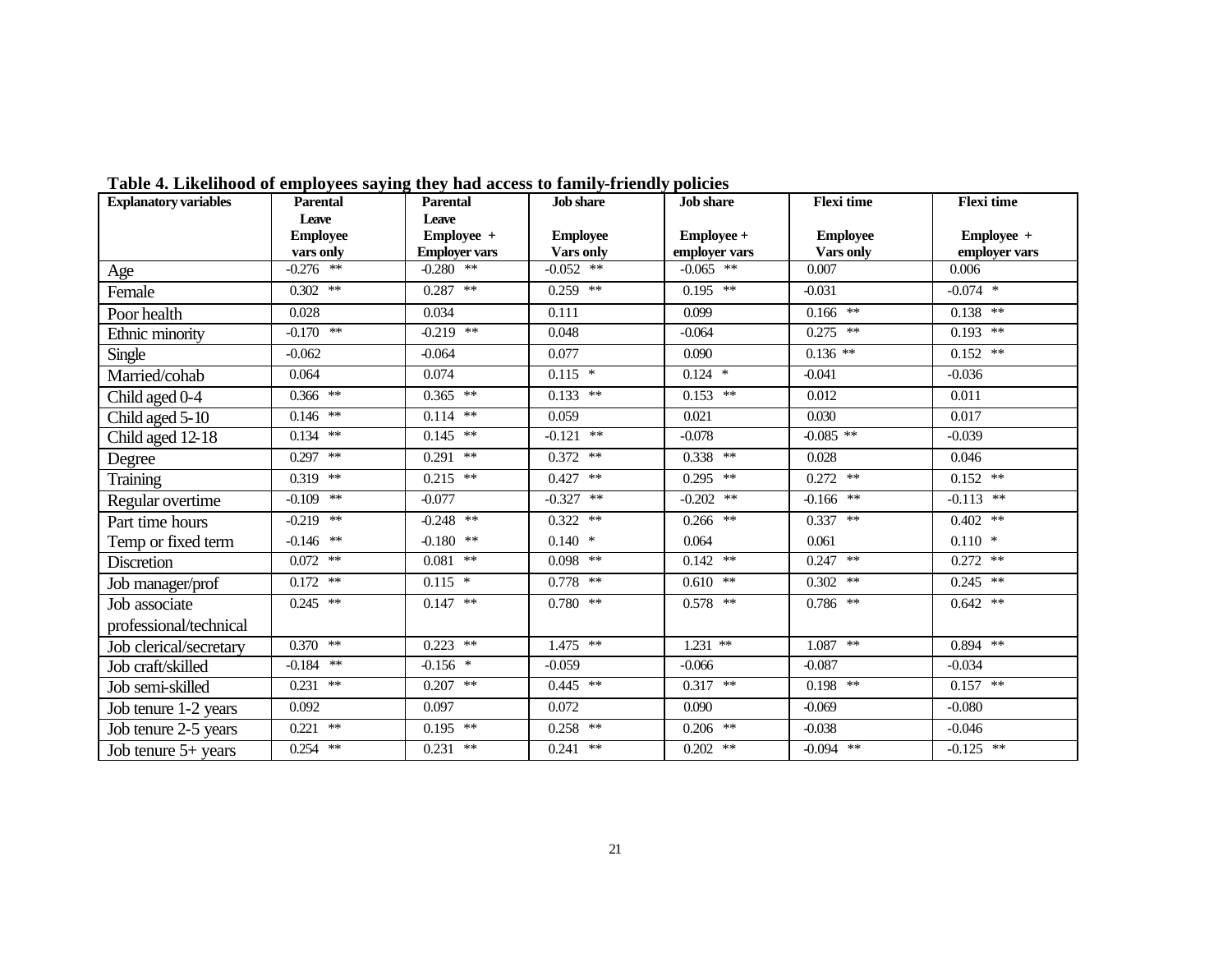| <b>Explanatory variables</b> | <b>Parental</b>          | <b>Parental</b>       | <b>Job</b> share | <b>Job share</b> | <b>Flexi</b> time | <b>Flexi</b> time |
|------------------------------|--------------------------|-----------------------|------------------|------------------|-------------------|-------------------|
|                              | Leave<br><b>Employee</b> | Leave<br>$Emplovee +$ | <b>Employee</b>  | Employee +       | <b>Employee</b>   | $Emplovee +$      |
|                              | vars only                | <b>Employer vars</b>  | <b>Vars only</b> | employer vars    | <b>Vars only</b>  | employer vars     |
| Ethos                        | $0.582$ **               | $0.611$ **            | $0.307$ **       | $0.336$ **       | $0.463$ **        | $0.486$ **        |
| Consulted                    | $0.053$ **               | $0.054$ **            | $0.058$ **       | $0.057$ **       | $0.047$ **        | $0.045$ **        |
| Works mainly men             | $-0.201$ **              | $-0.158$ **           | $-0.801$ **      | $-0.583$ **      | $-0.265$ **       | $-0.246$          |
| Works mainly women           | $-0.056$                 | $-0.014$              | $0.161$ **       | 0.074            | $-0.189$ **       | $-0.187$ **       |
| Union member                 | $0.462$ **               | $0.304$ **            | $0.741$ **       | $0.479$ **       | $0.099$ **        | $-0.027$          |
| represented                  | $0.128$ **               | $0.136$ **            | $0.167$ **       | $0.153$ **       | $-0.043$          | $-0.056$          |
| Constant                     | $-1.740$ **              | $-2.146$ **           | $-4.115$ **      | $-4.527$ **      | $-2.119$ **       | $-2.339$ **       |
|                              |                          |                       |                  |                  |                   |                   |
| N                            | 23964                    | 21819                 | 23964            | 21819            | 23964             | 21819             |
| Loglikelihood                | $-13237.58$              | $-11891.45$           | $-9707.86$       | $-8442.65$       | -14327.99         | $-12761.52$       |

+ **Samples**. All employees with manager information on a range of structural and human resource characteristics \*/\*\* significant at 90/95 % confidence levels respectively

22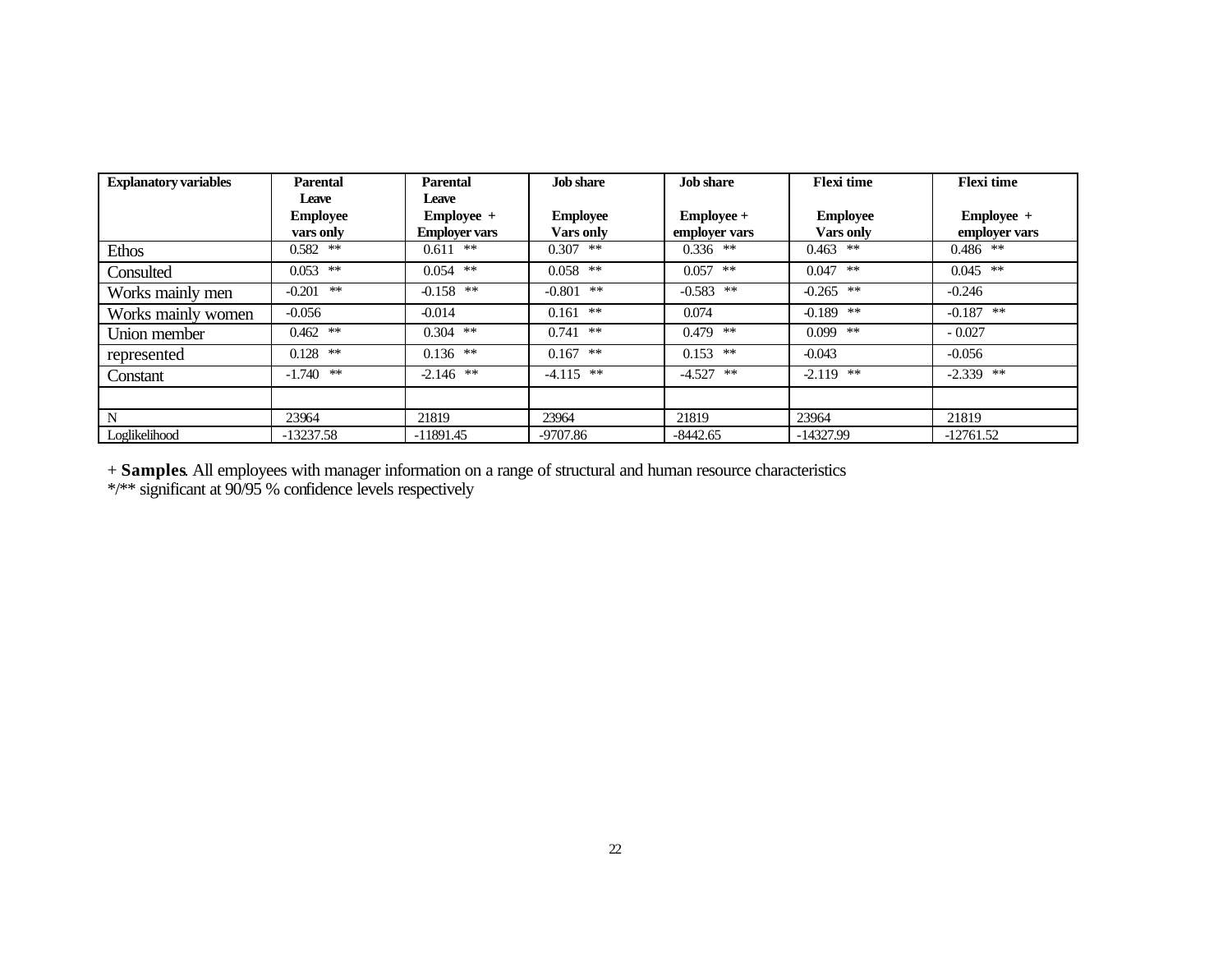| <b>Explanatory variables</b> | <b>Homework</b>              | <b>Homework</b>                    | <b>Emergency</b>             | <b>Emergency</b>            | Nursery/childcare            | Nursery/childcare           |
|------------------------------|------------------------------|------------------------------------|------------------------------|-----------------------------|------------------------------|-----------------------------|
|                              |                              | Leave                              | Leave                        | Leave                       |                              |                             |
|                              | <b>Employee</b><br>vars only | Employee +<br><b>Employer vars</b> | <b>Employee</b><br>Vars only | Employee +<br>employer vars | <b>Employee</b><br>Vars only | Employee +<br>employer vars |
| Age                          | $0.083$ **                   | $0.081$ **                         | 0.004                        | 0.008                       | $-0.116$ **                  | $-0.15\overline{1}$ **      |
| Female                       | $-0.202$ **                  | $-0.185$ **                        | 0.048                        | $0.102$ **                  | $0.329$ **                   | $0.318$ **                  |
| Poor health                  | 0.041                        | 0.077                              | 0.059                        | 0.050                       | 0.079                        | 0.027                       |
| Ethnic minority              | $-0.078$                     | $-0.179$                           | $-0.024$                     | $-0.028$                    | $-0.097$                     | $-0.177$                    |
| Single                       | $-0.056$                     | $-0.081$                           | 0.007                        | 0.006                       | 0.044                        | 0.108                       |
| Married/cohab                | 0.025                        | $-0.005$                           | $0.099$ **                   | $0.091$ *                   | $-0.063$                     | $-0.032$                    |
| Child aged 0-4               | $0.141$ **                   | $0.141$ **                         | $0.147$ **                   | $0.133$ **                  | $0.564$ **                   | $0.556$ **                  |
| Child aged 5-10              | $0.153$ **                   | $0.147$ **                         | 0.018                        | 0.009                       | 0.052                        | 0.040                       |
| Child aged 11-18             | 0.060                        | $0.107$ *                          | $-0.058$                     | $-0.015$                    | 0.131                        | $0.191$ *                   |
| Degree                       | $0.517$ **                   | $0.429$ **                         | $-0.152$ **                  | $-0.095$ **                 | $0.264$ **                   | 0.114                       |
| <b>Training</b>              | $0.271$ **                   | $0.219$ **                         | 0.028                        | 0.014                       | $0.318$ **                   | $0.235$ **                  |
| Regular overtime             | $-0.797$ **                  | $-0.752$ **                        | $0.274$ **                   | $0.259$ **                  | $-0.350$ **                  | $-0.177$                    |
| Part time hours              | $-0.467$ **                  | $-0.291$ **                        | $-0.358$ **                  | $-0.245$ **                 | $-0.197$ *                   | $-0.235$ **                 |
| Temp or fixed term           | $-0.008$                     | $-0.003$                           | $-0.158$ **                  | $-0.153$ **                 | $0.473$ **                   | $0.364$ **                  |
| Discretion                   | $0.509$ **                   | $0.517$ **                         | $-0.090$ **                  | $-0.100$ **                 | $0.229$ **                   | $0.213$ **                  |
| Job manager/prof             | $2.643$ **                   | $2.468$ **                         | $-0.545$ **                  | $-0.475$ **                 | $0.893$ **                   | $0.721$ **                  |
| Job associate                | $2.326$ **                   | $2.048$ **                         | $-0.220$ **                  | $-0.197$ **                 | $1.198$ **                   | $0.842$ **                  |
| professional/technical       |                              |                                    |                              |                             |                              |                             |
| Job clerical/secretary       | $1.812$ **                   | $1.511$ **                         | $-0.116$ **                  | $0.344$ **                  | $1.009$ **                   | $0.742$ **                  |
| Job craft/skilled            | $1.089$ **                   | $1.129$ **                         | $0.334$ **                   | $-0.172$ **                 | 0.196                        | 0.186                       |
| Job semi-skilled             | $1.422$ **                   | $1.492$ **                         | $-0.249$ **                  | $-0.172$ **                 | 0.284                        | $0.387$ **                  |
| Job tenure 1-2 years         | 0.005                        | 0.003                              | $0.103$ **                   | $0.106$ *                   | 0.088                        | 0.047                       |
| Job tenure 2-5 years         | $0.146$ **                   | $0.194$ **                         | $0.081$ *                    | $0.088$ *                   | 0.116                        | $-0.004$                    |

## **Table 4 continued. Likelihood of employees saying they had access to family-friendly policies**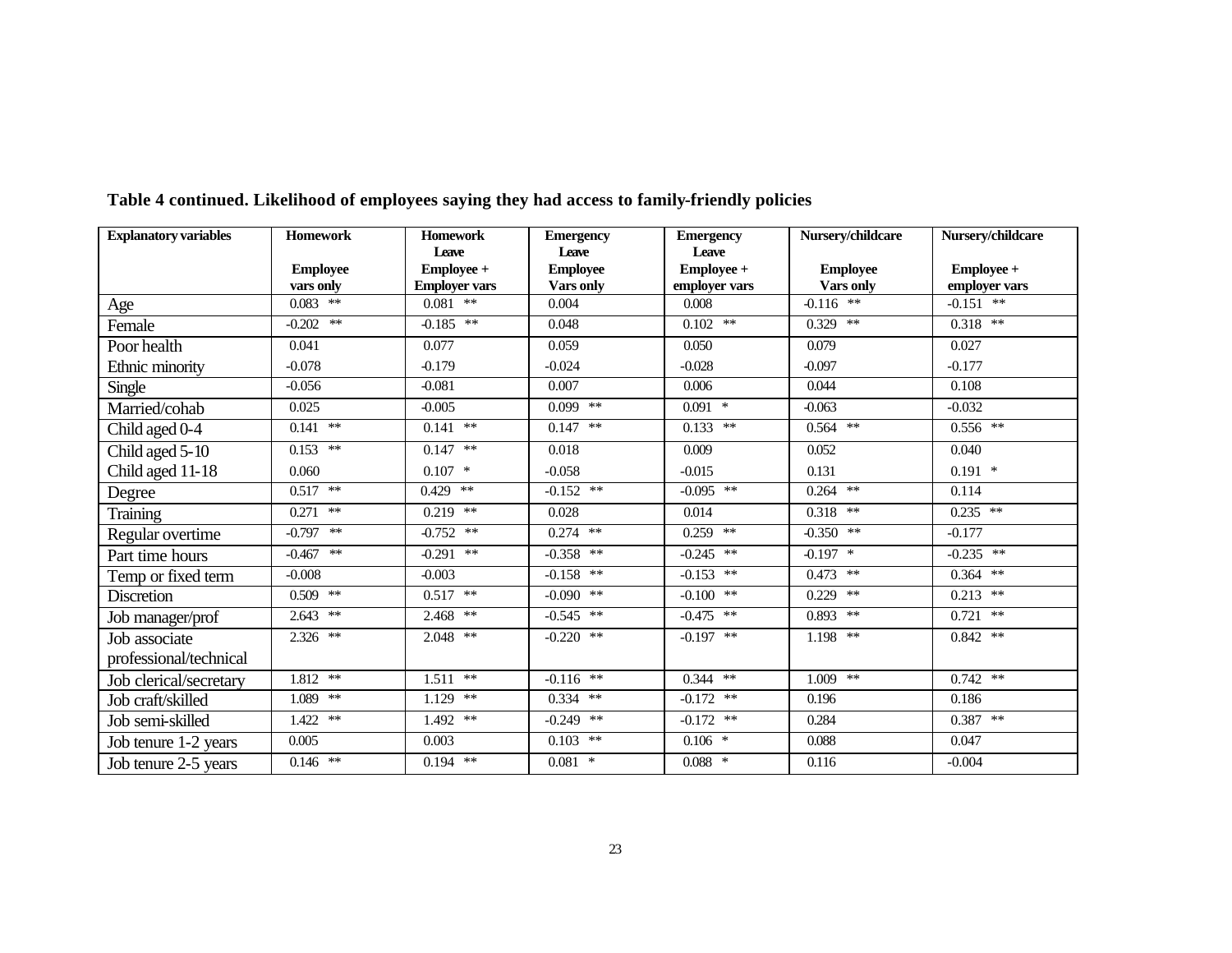| <b>Explanatory variables</b> | <b>Homework</b>              | <b>Homework</b>                              | <b>Emergency</b>                             | <b>Emergency</b>                     | Nursery/childcare            | Nursery/childcare            |
|------------------------------|------------------------------|----------------------------------------------|----------------------------------------------|--------------------------------------|------------------------------|------------------------------|
|                              | <b>Employee</b><br>vars only | Leave<br>$Emplove +$<br><b>Employer vars</b> | Leave<br><b>Employee</b><br><b>Vars only</b> | Leave<br>Employee +<br>employer vars | <b>Employee</b><br>Vars only | $Emplove +$<br>employer vars |
| Job tenure $5+$ years        | $-0.041$                     | $-0.024$                                     | $0.115$ **                                   | $0.111$ **                           | $0.292$ **                   | $0.278$ **                   |
| Ethos                        | $0.352$ **                   | $0.360$ **                                   | $-0.041$                                     | $-0.018$                             | $0.182$ **                   | $0.243$ **                   |
| Consulted                    | $0.053$ **                   | $0.065$ **                                   | $-0.018$ **                                  | $-0.019$ **                          | $0.043$ **                   | $0.045$ **                   |
| Works mainly men             | $0.131$ **                   | 0.031                                        | $0.174$ **                                   | 0.042                                | $-0.515$ **                  | $-0.399$ **                  |
| Works mainly women           | $-0.418$ **                  | $-0.286$ **                                  | $0.069$ *                                    | $0.152$ **                           | $-0.041$                     | $-0.002$                     |
| Union member                 | $-0.286$ **                  | $-0.285$ **                                  | $0.099$ **                                   | $0.079$ **                           | $0.343$ **                   | $0.156$ *                    |
| represented                  | $-0.018$                     | $-0.014$                                     | $-0.017$                                     | $-0.056$                             | $-0.061$                     | $-0.071$                     |
| Constant                     | $-5.633$ **                  | $-5.409$                                     | $0.846$ **                                   | $0.554$ **                           | $-4.911$ **                  | $-4.733$ **                  |
|                              |                              |                                              |                                              |                                      |                              |                              |
| N                            | 23964                        | 21819                                        | 24229                                        |                                      | 23964                        | 21819                        |
| Loglikelihood                | $-6905.28$                   | $-6036.63$                                   | $-15228.06$                                  |                                      | $-3765.03$                   | $-3200.38$                   |

+ **Samples**. All employees with manager information on a range of structural and human resource characteristics

\*/\*\* significant at 90/95 % confidence levels respectively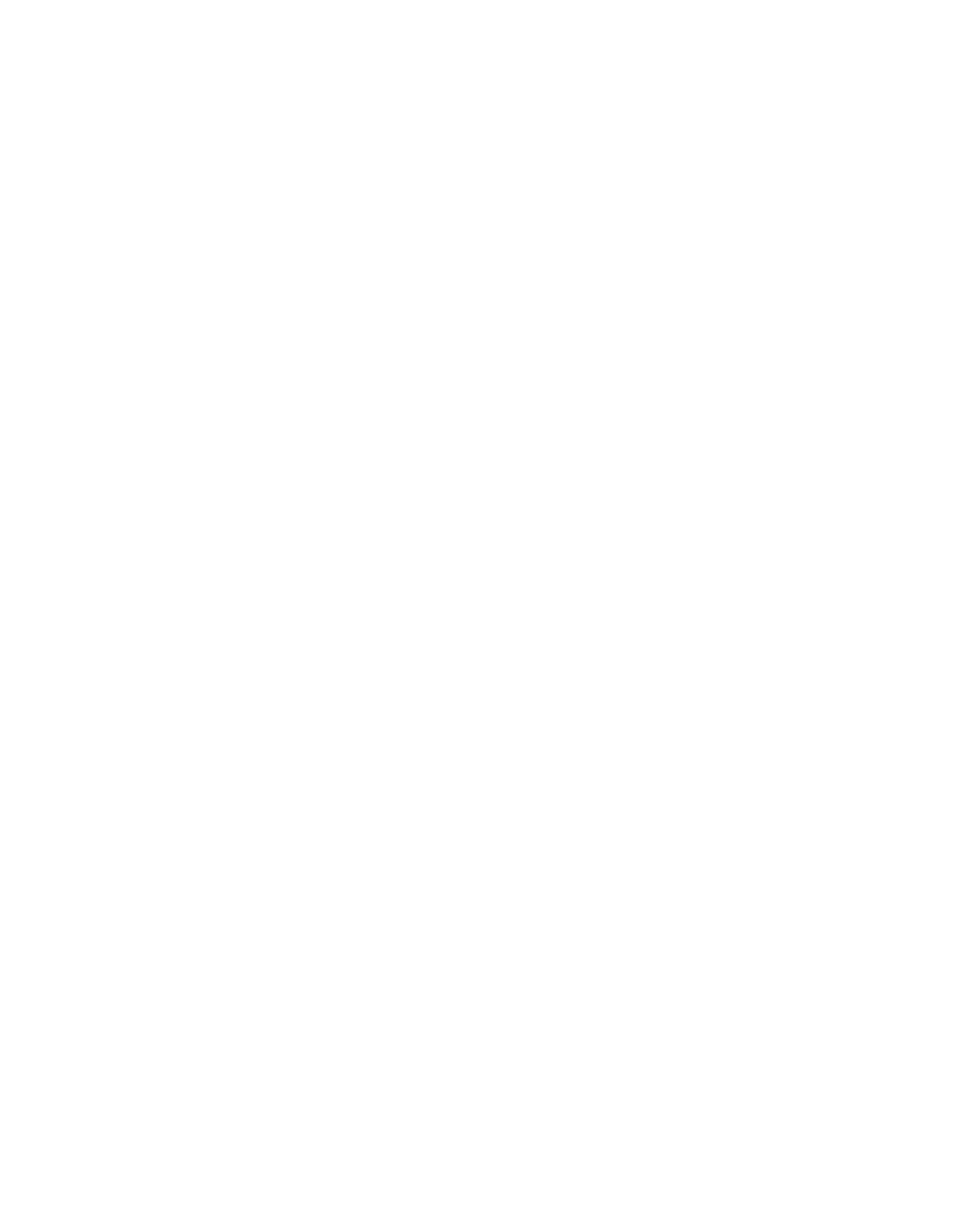## **Appendix Table A1. WERS Variable Definitions**

T

| <b>Variable</b>            | Mean           | <b>SD</b>      | <b>Definition and WERS source variable</b>                                                                                                                                |  |  |  |  |
|----------------------------|----------------|----------------|---------------------------------------------------------------------------------------------------------------------------------------------------------------------------|--|--|--|--|
|                            |                |                | <b>Employers' Family-friendly practice variables</b> :                                                                                                                    |  |  |  |  |
| Parental leave             | 0.434          | 0.496          | Entitlement to non-managerial employees of parental leave 0/1 (ifamily 1-80)                                                                                              |  |  |  |  |
| homework                   | 0.182          | 0.386          | Entitlement to non-managerial employees of working at or from home in<br>normal working hours 0/1 (ifamily 1-8)                                                           |  |  |  |  |
| Term time                  | 0.205          | 0.404          | Entitlement to non-managerial employees of term-time only contracts 0/1<br>$(ifamily1-8)$                                                                                 |  |  |  |  |
| FT-PT                      | 0.586          | 0.493          | Entitlement to non-managerial employees switching from full-time to part-time<br>employment 0/1 (ifamily 1-8)                                                             |  |  |  |  |
| jobshare                   | 0.389          | 0.488          | Entitlement to non-managerial employees of job sharing schemes 0/1<br>(ifamily1-8)                                                                                        |  |  |  |  |
| nursery                    | 0.079          | 0.27           | Entitlement to non-managerial employees of workplace nursery or nursery<br>linked with workp lace 0/1 (ifamily 1-8)                                                       |  |  |  |  |
| childcare                  | 0.068          | 0.251          | Entitlement to non-managerial employees of financial help/subsidy to parents<br>for child care $0/1$ (if amily 1-8)                                                       |  |  |  |  |
| flexitime                  | 0.272          | 0.445          | Employer has flexitime for some non-managerial employees 0/1 (jtimear1-8)                                                                                                 |  |  |  |  |
| Emergency                  | 0.402          | 0.49           | If employee has need to take time off at short notice, there is special leave or<br>leave without pay to cover this $0/1$ , (if moff)                                     |  |  |  |  |
| Paternity<br>leave         | 0.648          | 0.478          | Employer has written policy giving male employees entitlement to specific<br>period of leave when their children are born, or has another arrangement: 0/1,<br>(imaleoff) |  |  |  |  |
| Paternity/<br>parental     | 0.687          | 0.464          | Either has parental leave or paternity leave variables 0/1                                                                                                                |  |  |  |  |
| Number of<br>policies      | 2.857          | 1.972          | Number of family-friendly policies, up to 9.                                                                                                                              |  |  |  |  |
|                            |                |                |                                                                                                                                                                           |  |  |  |  |
|                            |                |                | Structural and performance variables                                                                                                                                      |  |  |  |  |
| Estab 0-24                 | 0.12           | 0.325          | Reference group. Establishment size 0-24 employees, (Zallemps)                                                                                                            |  |  |  |  |
| Estab 25-49                | 0.181          | 0.385          | Establishment size 23-49 employees, 0/1 (Zallemps)                                                                                                                        |  |  |  |  |
| Estab 50-99                | 0.179          | 0.384          | Establishment size 50-99 employees 0/1 (Zallemps)                                                                                                                         |  |  |  |  |
| Estab 100-199              | 0.177          | 0.381          | Establishment size≥100 employees and less than 199,<br>$0/1$ (Zallemps)                                                                                                   |  |  |  |  |
| Estab 200-499              | 0.208          | 0.406          | Establishment size≥200 employees and less than 499,<br>$0/1$ (Zallemps)                                                                                                   |  |  |  |  |
| Estab 500plus              | 0.136          | 0.342          | Establishment size $\geq$ 500 employees 0/1 (Zallemps)                                                                                                                    |  |  |  |  |
| Org 10-499<br>Org 500-1999 | 0.351          | 0.477          | Reference group. size of organisation 10-499 employees, (Auktot)                                                                                                          |  |  |  |  |
| Org 2k-9999                | 0.144<br>0.211 | 0.351<br>0.408 | size of organisation 500-1999 employees, 0/1 (Auktot)<br>size of organisation 2000-9999 employees, 0/1 (Auktot)                                                           |  |  |  |  |
| Org 10k-<br>49999          | 0.15           | 0.357          | size of organisation 10000-49999 employees, 0/1 (Auktot)                                                                                                                  |  |  |  |  |
| Org $50k+$                 | 0.144          | 0.351          | size of organisation $50000 +$ employees, $0/1$ (Auktot)                                                                                                                  |  |  |  |  |
| Industry<br>categories:    |                |                |                                                                                                                                                                           |  |  |  |  |
| Community                  | 0.051          | 0.219          | Reference group. Other community services (asic)                                                                                                                          |  |  |  |  |
| Manufacture                | 0.136          | 0.343          | 0/1<br>(asic)                                                                                                                                                             |  |  |  |  |
| Energy/                    | 0.037          | 0.188          | 0/1<br>(asic)                                                                                                                                                             |  |  |  |  |
| Utilities                  |                |                |                                                                                                                                                                           |  |  |  |  |
| Construction               | 0.051          | 0.22           | 0/1<br>(asic)                                                                                                                                                             |  |  |  |  |
| Wholesale/<br>retail       | 0.147          | 0.354          | 0/1<br>(a <sub>sic</sub> )                                                                                                                                                |  |  |  |  |
| Hotel                      | 0.058          | 0.234          | (a <sub>sic</sub> )<br>0/1                                                                                                                                                |  |  |  |  |
| <b>&amp;catering</b>       |                |                |                                                                                                                                                                           |  |  |  |  |
| Transport                  | 0.062          | 0.241          | 0/1<br>(asic)                                                                                                                                                             |  |  |  |  |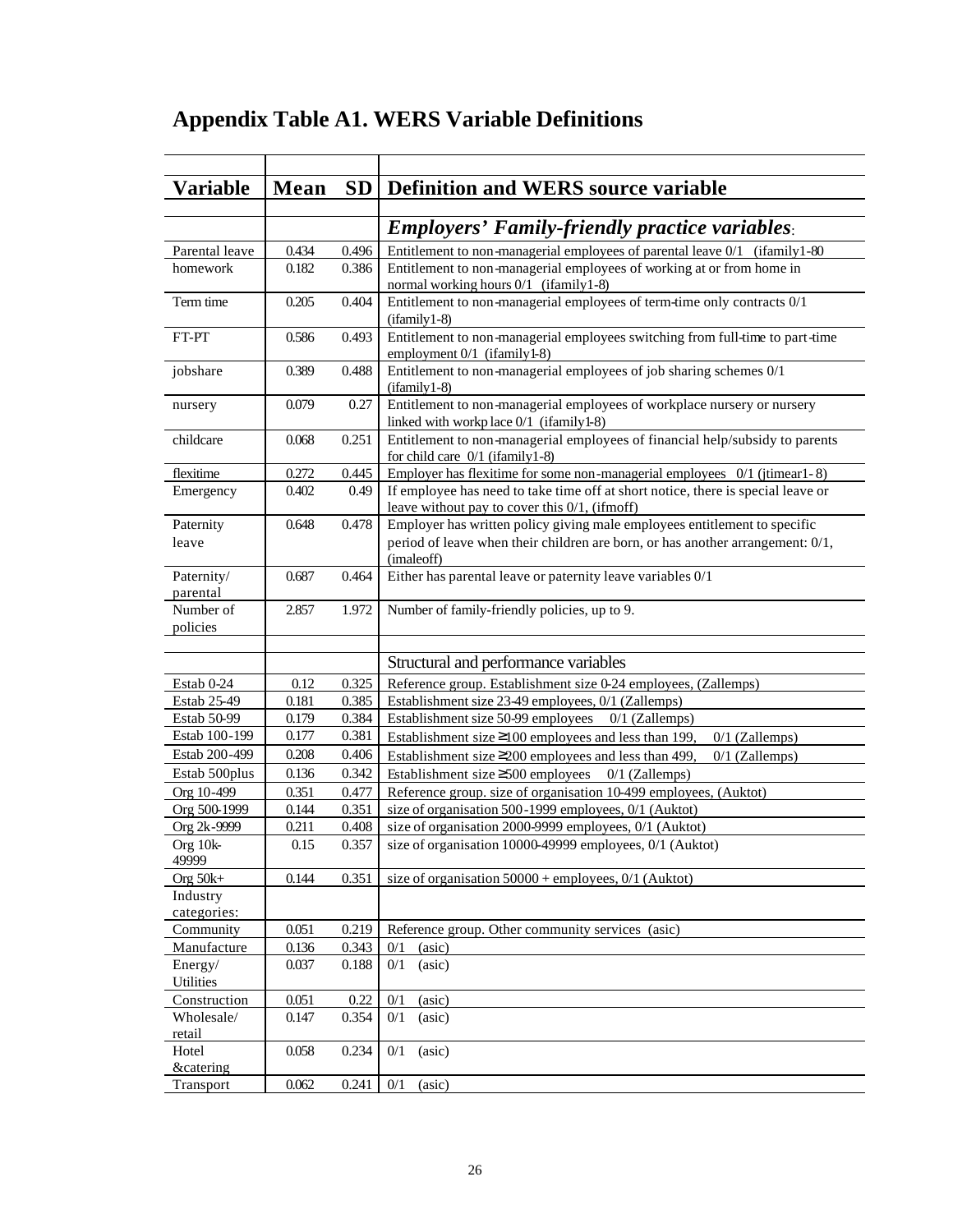| Financial                | 0.046          | 0.21           | $0/1$ (asic)                                                                                                   |
|--------------------------|----------------|----------------|----------------------------------------------------------------------------------------------------------------|
| servs                    |                |                |                                                                                                                |
| <b>Business</b>          | 0.104          | 0.305          | 0/1<br>(asic)                                                                                                  |
| servs                    |                |                |                                                                                                                |
| Public                   | 0.084          | 0.277          | 0/1<br>(asic)                                                                                                  |
| authorities<br>Education |                |                |                                                                                                                |
| Health                   | 0.111<br>0.114 | 0.315<br>0.317 | 0/1<br>(asic)<br>0/1<br>(a <sub>sic</sub> )                                                                    |
| public                   | 0.309          | 0.462          | Public sector organisation 0/1 (astatus)                                                                       |
| foreign                  | 0.103          | 0.304          | foreign controlled: If private sector - foreign owned/controlled                                               |
|                          |                |                | or predominantly foreign owned $(51\% \text{ or more})$ 0/1 (astatus and acontrol)                             |
| owner                    | 0.129          | 0.335          | owner controlled: If private sector but not PLC, and single individual or family                               |
|                          |                |                | have controlling interest over the company (i.e. at least 50 percent ownership)                                |
|                          |                |                | $0/1$ (astatus and aconint)                                                                                    |
| multinational            | 0.22           | 0.415          | multinational: organisation owns or controls subsidiary companies or                                           |
|                          |                |                | establishments outside the UK 0/1 (asubsid)                                                                    |
| Recognised               | 0.559          | 0.497          | union recognised by management for negotiating pay and conditions for any                                      |
| union                    |                |                | section of the workforce in the establishment, (erecog01-10) and has employees                                 |
|                          |                |                | as members (Eanyemp), 0/1                                                                                      |
| Marketlocal              | 0.428          | 0.495          | market for main product or service is primarily local or regional<br>0/1                                       |
|                          |                |                | (kmarket)                                                                                                      |
| Market                   | 0.183          | 0.387          | Reference group                                                                                                |
| national                 |                |                | market for main product or service is primarily national 0/1 (kmarket)                                         |
| Market<br>international  | 0.126          | 0.332          | market for main product or service is primarily international<br>0/1<br>(kmarket)                              |
| N <sub>o</sub>           | 0.082          | 0.275          | Main competitors for main product (or service) are none 0/1 (Kcompet)                                          |
| competitors              |                |                |                                                                                                                |
| Few                      | 0.246          | 0.431          | Main competitors for main product (or service) are few 0/1 (Kcompet)                                           |
| competitors              |                |                |                                                                                                                |
| Many                     | 0.403          | 0.491          | Reference group.                                                                                               |
| competitors              |                |                | Main competitors for main product (or service) are many. (Kcompet)                                             |
| Competitors              | 0.269          | 0.444          | Main competitors for main product (or service) are missing. 0/1 (Kcompet)                                      |
| missing                  |                |                |                                                                                                                |
| Labour costs             | 0.232          | 0.422          | proportion of establishment sales revenue / operating costs accounted for by                                   |
| 50-75%                   |                |                | wages, salaries and other labour costs like pensions and national insurance is                                 |
|                          |                |                | $50-75\%, 0/1,$ (kprosal)                                                                                      |
| Labour costs             | 0.217          | 0.412          | proportion of establishment sales revenue / operating costs accounted for by                                   |
| $75% +$                  |                |                | wages, salaries and other labour costs like pensions and national insurance is                                 |
| Labour costs             | 0.092          | 0.289          | 75% or more, $0/1$ , (kprosal)<br>proportion of establishment sales revenue / operating costs accounted for by |
| missing                  |                |                | wages, salaries and other labour costs like pensions and national insurance                                    |
|                          |                |                | missing, $0/1$ (kprosal)                                                                                       |
| Labour costs             | 0.458          | 0.498          | Reference group.                                                                                               |
| 1-50%                    |                |                | Proportion of establishment sales revenue / operating costs accounted for by                                   |
|                          |                |                | wages, salaries and other labour costs like pensions and national insurance 1-                                 |
|                          |                |                | 50%,<br>(kprosal)                                                                                              |
| Workplace                | 3.813          | 2.209          | number of workplace changes introduced by management in the past 5 years (0                                    |
| changes                  |                |                | to 7) (Lmancha1 $-8$ ) out of:                                                                                 |
|                          |                |                | - changes in payment systems                                                                                   |
|                          |                |                | - introduction of new technology                                                                               |
|                          |                |                | - changes in working time arrangements                                                                         |
|                          |                |                | - changes in the organisation of work<br>- changes in work techniques or procedures                            |
|                          |                |                | - introduction of initiatives to involve employees                                                             |
|                          |                |                | - introduction of new product or service                                                                       |
| Above                    | 0.493          | 0.5            | Manager assesses workplace's financial performance as a lot better or, better                                  |
| average                  |                |                | than average, $0/1$ (kestper1)                                                                                 |
| financial                |                |                |                                                                                                                |
| performance              |                |                |                                                                                                                |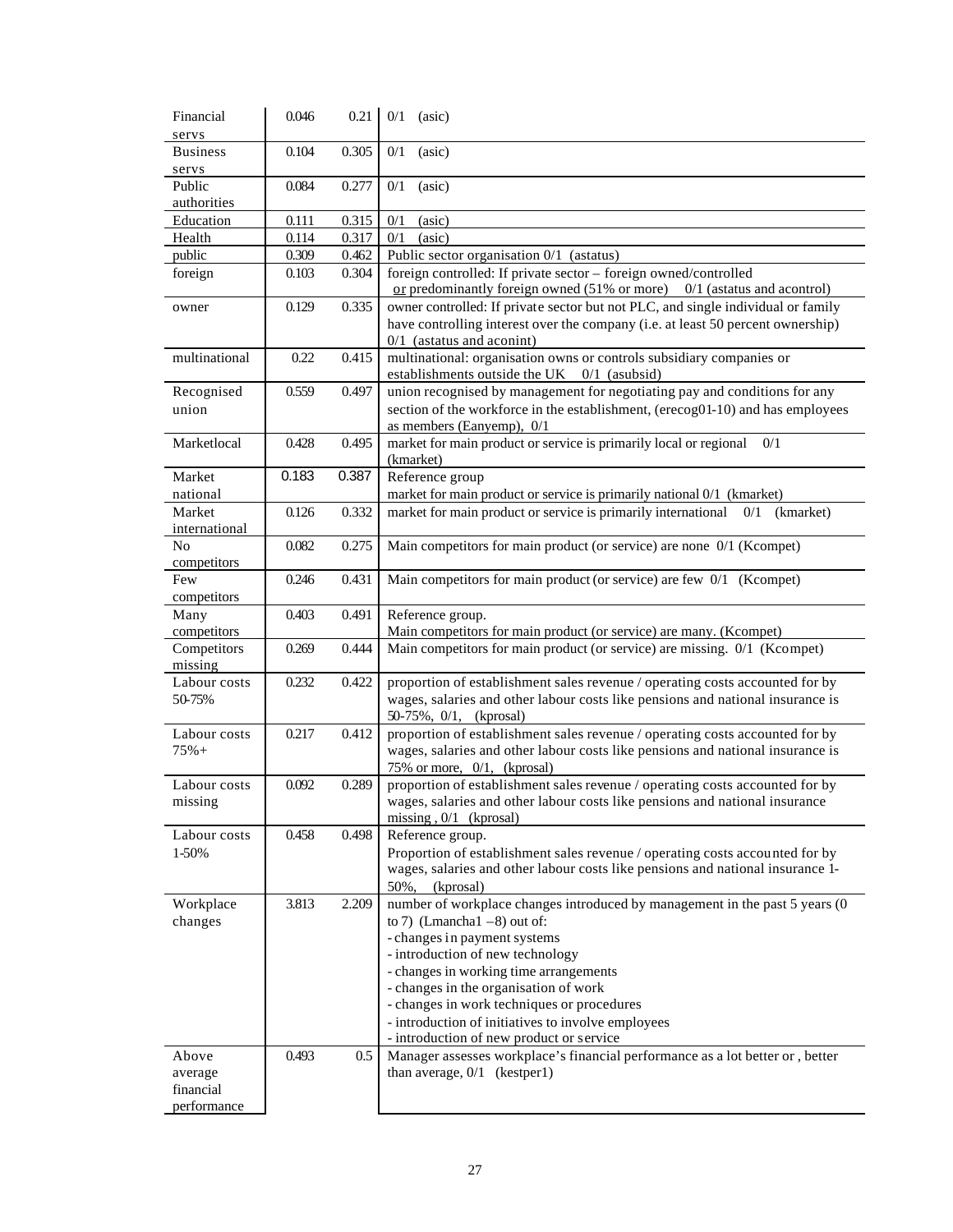|                                       |       |       | <b>HR</b> practice and workforce variables                                                                                                                                                                                                                                                                                                                                                                                                                                                                           |
|---------------------------------------|-------|-------|----------------------------------------------------------------------------------------------------------------------------------------------------------------------------------------------------------------------------------------------------------------------------------------------------------------------------------------------------------------------------------------------------------------------------------------------------------------------------------------------------------------------|
| Ethos                                 | 0.186 | 0.389 | Manager thinks it is up to individual employees to balance work/family                                                                                                                                                                                                                                                                                                                                                                                                                                               |
|                                       |       |       | responsibilities: strongly agrees or agrees $= 1/0$ (aphras04)                                                                                                                                                                                                                                                                                                                                                                                                                                                       |
| IiP award                             | 0.335 | 0.472 | workplace/organisation accredited as an Investor in People 0/1 (baward)                                                                                                                                                                                                                                                                                                                                                                                                                                              |
| Performance<br>related pay            | 0.166 | 0.372 | performance related pay $-0/1$<br>Has performance related pay and proportion of non-managerial employees at<br>workplace who received performance-related pay in the past 12 months was at<br>least 20 percent<br>(ffacto01-12 and fpernon)                                                                                                                                                                                                                                                                          |
| Other fringe<br>benefits              | 0.29  | 0.454 | other fringe benefits $-0/1$<br>Employees in largest occupational group entitled to any of the following non-<br>pay terms and conditions:<br>company car or allowances or<br>private health insurance<br>(fothtit1 to fothtit6)                                                                                                                                                                                                                                                                                     |
| HR specialist<br>at establish         | 0.377 | 0.485 | HR specialist at establishment, 0/1. (brelate)                                                                                                                                                                                                                                                                                                                                                                                                                                                                       |
| HR specialist<br>at HO                | 0.535 | 0.499 | HR specialist at Head office (if multi-site) 0/1 (bsepar)                                                                                                                                                                                                                                                                                                                                                                                                                                                            |
| Consults on<br>FF and EO              | 0.425 | 0.495 | Whether workplace consultation committee discusses welfare services and<br>facilities (eg. child care) or equal opportunities, 0/1 (dwhich01 to dwhich12)                                                                                                                                                                                                                                                                                                                                                            |
| Time to learn<br>job 0-1 month        | 0.269 | 0.444 | Reference group.<br>Time to learn job for new employee in largest occupational group to job as well<br>as more experienced employee already working here, up to one month,<br>(cstuckin)                                                                                                                                                                                                                                                                                                                             |
| Time to learn<br>job 1-6<br>months    | 0.5   | 0.5   | Time to learn job for new employee in largest occupational group to job as well<br>as more experienced employee already working here, 1-6 months, 0/1<br>(cstuckin)                                                                                                                                                                                                                                                                                                                                                  |
| Time to learn<br>job 6+months         | 0.231 | 0.421 | Time to learn job for new employee in largest occupational group to job as well<br>as more experienced employee already working here, more than 6 months, 0/1<br>(cstuckin)                                                                                                                                                                                                                                                                                                                                          |
| Difficult<br>recruitment<br>any       | 0.55  | 0.498 | any recruitment difficulties across all occupational groups 0/1<br>(cavacdif1-9)                                                                                                                                                                                                                                                                                                                                                                                                                                     |
| Difficult<br>recruitment<br>high occs | 0.326 | 0.469 | difficulty recruiting in the following occupational groups: 0/1<br>managers and senior administrative; professional; technical and scientific<br>(cavacdif1-3)                                                                                                                                                                                                                                                                                                                                                       |
| Non manager<br>/professional<br>share | 0.769 | 0.237 | non-managerial level staff as proportion of all employees:<br>managerial level staff includes the occupational groups, 'Managers and senior<br>administrative' and 'Professional'<br>$(zcle\_tot + zcrt\_tot + zptc\_tot + zsal\_tot + zope\_tot + zrou\_tot / zallemps)$                                                                                                                                                                                                                                            |
| Female<br>returner                    | 0.162 | 0.368 | encourage applications from women returning to work when filling vacancies<br>$0/1$ (cspecial-6)                                                                                                                                                                                                                                                                                                                                                                                                                     |
| Employee<br>involvement               | 12.89 | 2.361 | Scale from aggregation of 4 manager attitude questions scored on 5 point scale<br>strongly agree to strongly disagree.<br>Those at the top are best placed to make decisions (aphras05)<br>We do not introduce any changes here without first discussing the implications<br>with employees (aphras08)<br>Most decisions at this workplace are made without consulting emplo yees<br>$(\text{aphras}10)$<br>We frequently ask employees at our workplace to help us in ways not specified<br>in their job (aphras01) |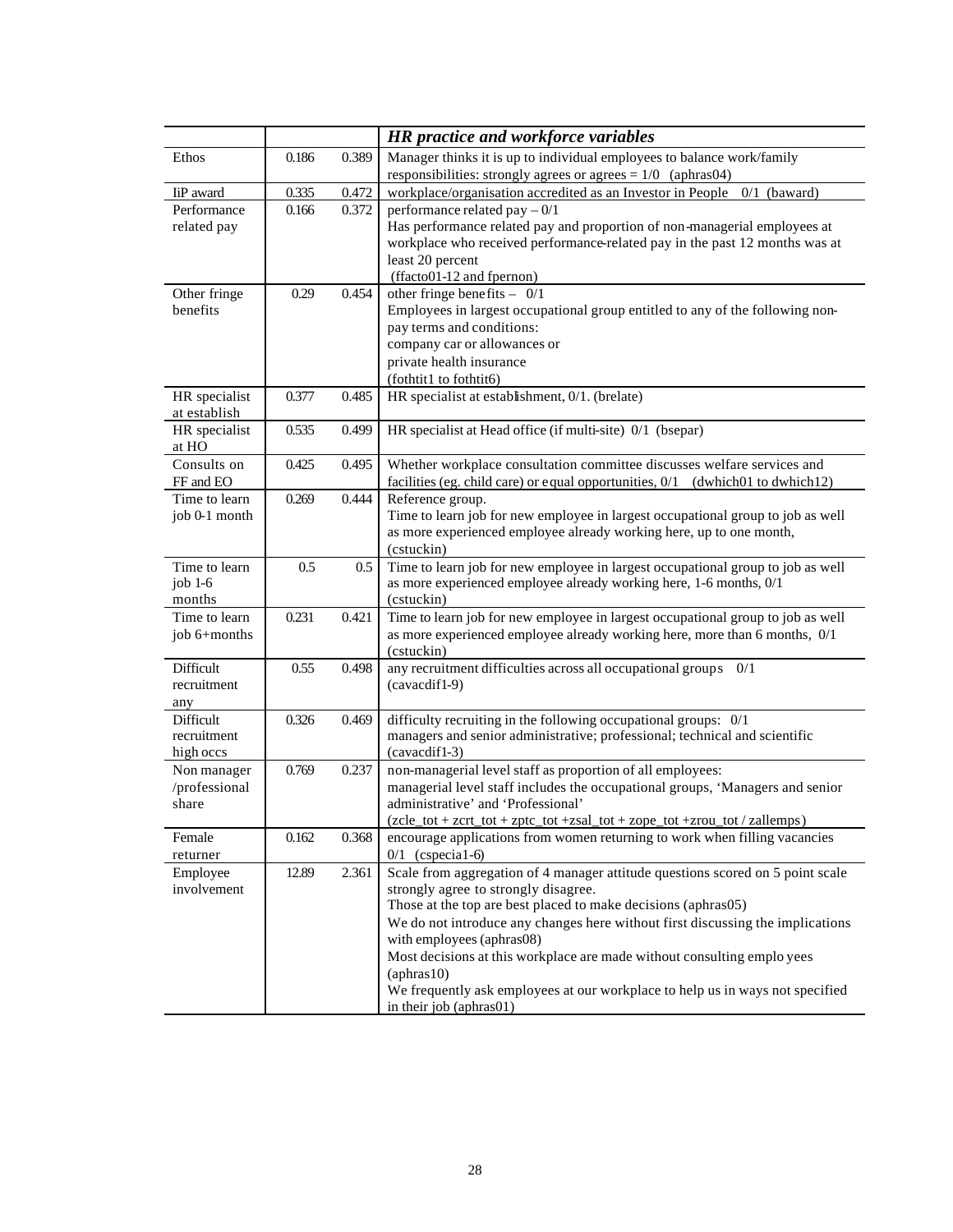| Recent bad<br>Industrial<br>Relations | 0.201 | 0.401   | Recent industrial action or disputes: 0/1<br>Either Industrial action threatened or taken had a very/fairly important upward<br>effect on size of pay settlement or review (gacti001-011)<br>or There has been a collective dispute with any group of workers over pay or<br>conditions in the last 12 months (gdispute)<br>or Any unions in workplace threatened to take the following action in the last 12<br>months: strike, overtime ban or restriction, work to rule, go slow, blacking of<br>work, work in / sit in, other industrial action (gpstyr1-7)<br>or Unions in workplace have balloted their members to establish level of<br>support for industrial action in the last 12 months (gballot) |
|---------------------------------------|-------|---------|--------------------------------------------------------------------------------------------------------------------------------------------------------------------------------------------------------------------------------------------------------------------------------------------------------------------------------------------------------------------------------------------------------------------------------------------------------------------------------------------------------------------------------------------------------------------------------------------------------------------------------------------------------------------------------------------------------------|
| No Equal<br>Opps                      | 0.142 | 0.35    | Reference group<br>No equal opportunity policy - (ipolicy, iwhynot1-7)<br>Workplace (or organisation of which it is a part of) does not have a formal<br>written policy on equal opportunities or managing diversity excluding those<br>establishments which have a policy but have not written it down or who aim at<br>being an equal opportunities employer.                                                                                                                                                                                                                                                                                                                                              |
| <b>Equal Opps</b><br>medium           | 0.340 | 0.474   | Workplace has a formal written policy on equal opportunities or managing<br>diversity or workplace has a policy but not written it down No further action<br>taken. 0/1 (ipolicy, iwhynot1-7, ipracti1-7)                                                                                                                                                                                                                                                                                                                                                                                                                                                                                                    |
| <b>Equal Opps</b><br>high             | 0.514 | $0.5\,$ | Workplace has a formal written policy on equal opportunities or managing<br>diversity or workplace has a policy but not written it down and one of following<br>done by workplace or applies to workplace:<br>Collect statistics on posts held by men and women<br>Monitor promotions by gender, ethnicity etc.<br>Review selection and other procedures to identify indirect discrimination<br>Review the relative pay rates of different groups<br>0/1, (ipolicy, iwhynot1-7, ipracti1-7)                                                                                                                                                                                                                  |
| % female<br>employees                 | 0.498 | 0.284   | Proportion of female to total employees in establishment<br>(zfemfull+zfemprt/zallemps)                                                                                                                                                                                                                                                                                                                                                                                                                                                                                                                                                                                                                      |
| High female<br>part time              | 0.376 | 0.485   | Percent of part time in female workforce $>$ %.<br>(Zfemprt/zfemfull+zfemprt)                                                                                                                                                                                                                                                                                                                                                                                                                                                                                                                                                                                                                                |
| Discretion<br>high                    | 0.215 | 0.411   | To what extent do employees in largest occupational group have discretion over<br>how they do their work. Answer = $a$ lot $0/1$ (cdiscret)                                                                                                                                                                                                                                                                                                                                                                                                                                                                                                                                                                  |
| % on regular<br>overtime              | 0.42  | 0.336   | Proportion of employees (in the largest occupational group) at this<br>establishment regularly working overtime or hours in excess of the normal<br>working week, whether paid or unpaid -<br>(use mid point of banded categories jovertim)                                                                                                                                                                                                                                                                                                                                                                                                                                                                  |
| Temp workers<br>$25% +$               | 0.187 | 0.39    | Proportion of all employees at this workplace working on fixed term contracts is<br>more than 25%. 0/1<br>( <i>ifiterm</i> )                                                                                                                                                                                                                                                                                                                                                                                                                                                                                                                                                                                 |
|                                       |       |         |                                                                                                                                                                                                                                                                                                                                                                                                                                                                                                                                                                                                                                                                                                              |
|                                       |       |         | <b>HR Practices - Factor Analysis variables</b><br>High Commitment Management Practices - first factor eigenvalue>1. Factor<br>score. Variables included, dummy variables 0/1                                                                                                                                                                                                                                                                                                                                                                                                                                                                                                                                |
| teams                                 | 0.743 | 0.437   | $\geq$ 40% of employees (in largest occupational group) working in formally<br>designated teams                                                                                                                                                                                                                                                                                                                                                                                                                                                                                                                                                                                                              |
| briefing                              | 0.894 | 0.308   | System of briefing for any section or sections of the workforce                                                                                                                                                                                                                                                                                                                                                                                                                                                                                                                                                                                                                                              |
| committee                             | 0.328 | 0.469   | At least one committee of managers and employers at workplace primarily<br>concerned with consultation rather than negotiation and committee is very/fairly<br>influential on management's decisions affecting the workforce                                                                                                                                                                                                                                                                                                                                                                                                                                                                                 |
| qualcirc                              | 0.477 | 0.5     | Groups at workplace that solve specific problems or discuss aspects of<br>performance or quality                                                                                                                                                                                                                                                                                                                                                                                                                                                                                                                                                                                                             |
| survey                                | 0.482 | 0.5     | Management conducted a formal survey of employees' views or opinions<br>during the past five years                                                                                                                                                                                                                                                                                                                                                                                                                                                                                                                                                                                                           |
|                                       |       |         |                                                                                                                                                                                                                                                                                                                                                                                                                                                                                                                                                                                                                                                                                                              |
|                                       |       |         | Other ways in which management communicates or consults with employees at<br>establishment:                                                                                                                                                                                                                                                                                                                                                                                                                                                                                                                                                                                                                  |
| othcons1                              | 0.388 | 0.487   | Regular meetings with entire workforce present                                                                                                                                                                                                                                                                                                                                                                                                                                                                                                                                                                                                                                                               |
| othcons2                              | 0.686 | 0.464   | Systematic use of management chain/cascading of information                                                                                                                                                                                                                                                                                                                                                                                                                                                                                                                                                                                                                                                  |
| othcons3                              | 0.286 | 0.452   | Suggestion schemes                                                                                                                                                                                                                                                                                                                                                                                                                                                                                                                                                                                                                                                                                           |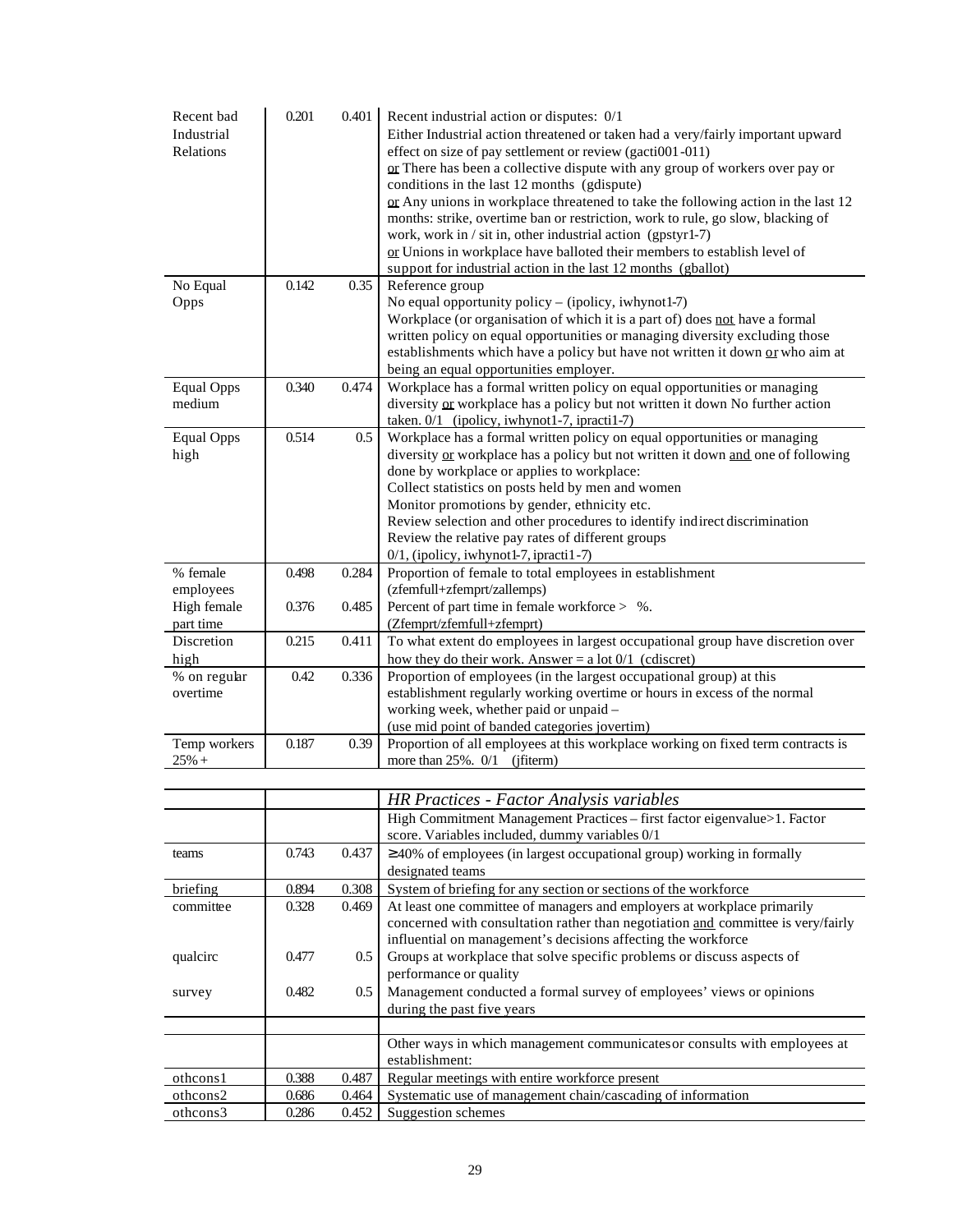| othcons4 | 0.636 | 0.481 | Regular newsletters distributed to all employees                                   |
|----------|-------|-------|------------------------------------------------------------------------------------|
| manyiews | 0.234 | 0.661 | Management's general attitude towards trade union membership among                 |
|          |       |       | employees at establishment – scaled variable, -1 not in favour of it, 0 neutral, 1 |
|          |       |       | in favour of it                                                                    |
|          | 2191  |       |                                                                                    |

| 'employee commitment' summated scale variable (scaled 3 to 15) created from<br>10.72<br>2.442<br>Employee<br>Commitment<br>3 items (each scaled 1, strongly disagree, to 5, strongly agree):<br>'I share many of the values of my organisation'<br>'I feel loyal to my organisation'<br>'I am proud to tell people who I work for'<br>natural log of 'employee commitment'<br>Lncommit<br>2.34<br>0.273<br>Strongly agrees or agrees with statement. 0/1<br>Stress in job<br>0.444<br>0.497<br>'I never seem to have enough time to get my job done' (A8b)<br>Very satisfied or satisfied with amount of pay received 0/1 (A10b)<br>Satisfied with<br>0.358<br>0.479<br>pay<br>Dissatisfied<br>Very dissatisfied or dissatisfied with amount of pay received, 0/1 (A10b)<br>0.4<br>0.49<br>with pay<br>intrinsic job satisfaction composite normalised (3 items- scale 1, very<br>Job<br>$\mathbf{0}$<br>0.827<br>dissatisfied, to 5, very satisfied): (A10)<br>satisfaction<br>How satisfied individual employees are with the following aspects of their job:<br>scale<br>'The amount of influence you have over your job'<br>'The sense of achievement you get from your work'<br>'The respect you get from supervisors/line managers'<br>Strongly agrees or agrees with statement 0/1<br>Feels secure<br>0.54<br>0.498<br>'I feel my job is secure in this workplace' (A8c)<br>in job<br>0.959<br>composite scale normalised (5 items – scale 1, very good, to 5, very poor): (B8)<br>Good<br>$\mathbf{0}$<br>How good managers at this establishment are at the following:<br>manager scale<br>'Keeping everyone up to date about proposed changes'<br>'Providing everyone with the chance to comment on proposed changes'<br>'Responding to suggestions from employees'<br>'Dealing with work problems you or others may have'<br>'Treating employees fairly'<br>Strongly agrees or agrees with statement. 0/1<br>Job is hard<br>0.773<br>0.419<br>'My job requires that I work very hard' (A8a)<br>work<br>How much pay received in current job (12 categories recoded and transformed<br>16.17<br>8.708<br>Annual pay<br>to mid-point annual pay in thousands)<br>4.34<br>1.41<br>mid point categorical variable /10.<br>age<br>0.49<br>gender dummy variable $-1$ , female 0, male<br>female<br>0.51<br>Has a long-standing health problem or disability which limits what work can do,<br>Poor health<br>0.05<br>0.23<br>$0/1$ (D7)<br>Belongs to a non-white group on list of 8 (D8)<br>0.21<br>0.05<br>Ethnic<br>minority<br>0.22<br>0.41<br>Single<br>single $0/1$<br>(D4)<br>Widowed/sep/<br>Reference group.<br>Either widowed, separated or divorced. (D4)<br>divorced<br>0.46<br>living with spouse or partner<br>Married or<br>0.69<br>$0/1$ (D4)<br>cohab<br>0.34<br>Child 0-4<br>0.14<br>respondent has any children aged 0 to 4 years<br>(D3)<br>0/1<br>0.19<br>0.39<br>respondent has any children aged 5 to 11 years<br>(D3)<br>Child 5-11<br>0/1<br>respondent has any children aged 12 to 18 years<br>Child 12-18<br>0.20<br>0.40<br>$0/1$ (D3)<br>Reference group. respondent has no children 0/1<br>Nokids<br>0.44<br>respondent's highest educational qualification is a degree or postgraduate<br>0.25<br>Degree<br>degree or equivalent $0/1$ (D5) |          | <b>Mean</b> | SD       | <b>Employee questionnaire variables</b>                                        |
|----------------------------------------------------------------------------------------------------------------------------------------------------------------------------------------------------------------------------------------------------------------------------------------------------------------------------------------------------------------------------------------------------------------------------------------------------------------------------------------------------------------------------------------------------------------------------------------------------------------------------------------------------------------------------------------------------------------------------------------------------------------------------------------------------------------------------------------------------------------------------------------------------------------------------------------------------------------------------------------------------------------------------------------------------------------------------------------------------------------------------------------------------------------------------------------------------------------------------------------------------------------------------------------------------------------------------------------------------------------------------------------------------------------------------------------------------------------------------------------------------------------------------------------------------------------------------------------------------------------------------------------------------------------------------------------------------------------------------------------------------------------------------------------------------------------------------------------------------------------------------------------------------------------------------------------------------------------------------------------------------------------------------------------------------------------------------------------------------------------------------------------------------------------------------------------------------------------------------------------------------------------------------------------------------------------------------------------------------------------------------------------------------------------------------------------------------------------------------------------------------------------------------------------------------------------------------------------------------------------------------------------------------------------------------------------------------------------------------------------------------------------------------------------------------------------------------------------------------------------------------------------------------------------------------------------------------------------------------------------------------------------------------------------------------------------------------------------------------------------------------------------------------------------------------------------------------------------------------------------------------------------------------------|----------|-------------|----------|--------------------------------------------------------------------------------|
|                                                                                                                                                                                                                                                                                                                                                                                                                                                                                                                                                                                                                                                                                                                                                                                                                                                                                                                                                                                                                                                                                                                                                                                                                                                                                                                                                                                                                                                                                                                                                                                                                                                                                                                                                                                                                                                                                                                                                                                                                                                                                                                                                                                                                                                                                                                                                                                                                                                                                                                                                                                                                                                                                                                                                                                                                                                                                                                                                                                                                                                                                                                                                                                                                                                                                  |          |             |          |                                                                                |
|                                                                                                                                                                                                                                                                                                                                                                                                                                                                                                                                                                                                                                                                                                                                                                                                                                                                                                                                                                                                                                                                                                                                                                                                                                                                                                                                                                                                                                                                                                                                                                                                                                                                                                                                                                                                                                                                                                                                                                                                                                                                                                                                                                                                                                                                                                                                                                                                                                                                                                                                                                                                                                                                                                                                                                                                                                                                                                                                                                                                                                                                                                                                                                                                                                                                                  |          |             |          |                                                                                |
|                                                                                                                                                                                                                                                                                                                                                                                                                                                                                                                                                                                                                                                                                                                                                                                                                                                                                                                                                                                                                                                                                                                                                                                                                                                                                                                                                                                                                                                                                                                                                                                                                                                                                                                                                                                                                                                                                                                                                                                                                                                                                                                                                                                                                                                                                                                                                                                                                                                                                                                                                                                                                                                                                                                                                                                                                                                                                                                                                                                                                                                                                                                                                                                                                                                                                  |          |             |          |                                                                                |
|                                                                                                                                                                                                                                                                                                                                                                                                                                                                                                                                                                                                                                                                                                                                                                                                                                                                                                                                                                                                                                                                                                                                                                                                                                                                                                                                                                                                                                                                                                                                                                                                                                                                                                                                                                                                                                                                                                                                                                                                                                                                                                                                                                                                                                                                                                                                                                                                                                                                                                                                                                                                                                                                                                                                                                                                                                                                                                                                                                                                                                                                                                                                                                                                                                                                                  |          |             |          |                                                                                |
|                                                                                                                                                                                                                                                                                                                                                                                                                                                                                                                                                                                                                                                                                                                                                                                                                                                                                                                                                                                                                                                                                                                                                                                                                                                                                                                                                                                                                                                                                                                                                                                                                                                                                                                                                                                                                                                                                                                                                                                                                                                                                                                                                                                                                                                                                                                                                                                                                                                                                                                                                                                                                                                                                                                                                                                                                                                                                                                                                                                                                                                                                                                                                                                                                                                                                  |          |             |          |                                                                                |
|                                                                                                                                                                                                                                                                                                                                                                                                                                                                                                                                                                                                                                                                                                                                                                                                                                                                                                                                                                                                                                                                                                                                                                                                                                                                                                                                                                                                                                                                                                                                                                                                                                                                                                                                                                                                                                                                                                                                                                                                                                                                                                                                                                                                                                                                                                                                                                                                                                                                                                                                                                                                                                                                                                                                                                                                                                                                                                                                                                                                                                                                                                                                                                                                                                                                                  |          |             |          |                                                                                |
|                                                                                                                                                                                                                                                                                                                                                                                                                                                                                                                                                                                                                                                                                                                                                                                                                                                                                                                                                                                                                                                                                                                                                                                                                                                                                                                                                                                                                                                                                                                                                                                                                                                                                                                                                                                                                                                                                                                                                                                                                                                                                                                                                                                                                                                                                                                                                                                                                                                                                                                                                                                                                                                                                                                                                                                                                                                                                                                                                                                                                                                                                                                                                                                                                                                                                  |          |             |          |                                                                                |
|                                                                                                                                                                                                                                                                                                                                                                                                                                                                                                                                                                                                                                                                                                                                                                                                                                                                                                                                                                                                                                                                                                                                                                                                                                                                                                                                                                                                                                                                                                                                                                                                                                                                                                                                                                                                                                                                                                                                                                                                                                                                                                                                                                                                                                                                                                                                                                                                                                                                                                                                                                                                                                                                                                                                                                                                                                                                                                                                                                                                                                                                                                                                                                                                                                                                                  |          |             |          |                                                                                |
|                                                                                                                                                                                                                                                                                                                                                                                                                                                                                                                                                                                                                                                                                                                                                                                                                                                                                                                                                                                                                                                                                                                                                                                                                                                                                                                                                                                                                                                                                                                                                                                                                                                                                                                                                                                                                                                                                                                                                                                                                                                                                                                                                                                                                                                                                                                                                                                                                                                                                                                                                                                                                                                                                                                                                                                                                                                                                                                                                                                                                                                                                                                                                                                                                                                                                  |          |             |          |                                                                                |
|                                                                                                                                                                                                                                                                                                                                                                                                                                                                                                                                                                                                                                                                                                                                                                                                                                                                                                                                                                                                                                                                                                                                                                                                                                                                                                                                                                                                                                                                                                                                                                                                                                                                                                                                                                                                                                                                                                                                                                                                                                                                                                                                                                                                                                                                                                                                                                                                                                                                                                                                                                                                                                                                                                                                                                                                                                                                                                                                                                                                                                                                                                                                                                                                                                                                                  |          |             |          |                                                                                |
|                                                                                                                                                                                                                                                                                                                                                                                                                                                                                                                                                                                                                                                                                                                                                                                                                                                                                                                                                                                                                                                                                                                                                                                                                                                                                                                                                                                                                                                                                                                                                                                                                                                                                                                                                                                                                                                                                                                                                                                                                                                                                                                                                                                                                                                                                                                                                                                                                                                                                                                                                                                                                                                                                                                                                                                                                                                                                                                                                                                                                                                                                                                                                                                                                                                                                  |          |             |          |                                                                                |
|                                                                                                                                                                                                                                                                                                                                                                                                                                                                                                                                                                                                                                                                                                                                                                                                                                                                                                                                                                                                                                                                                                                                                                                                                                                                                                                                                                                                                                                                                                                                                                                                                                                                                                                                                                                                                                                                                                                                                                                                                                                                                                                                                                                                                                                                                                                                                                                                                                                                                                                                                                                                                                                                                                                                                                                                                                                                                                                                                                                                                                                                                                                                                                                                                                                                                  |          |             |          |                                                                                |
|                                                                                                                                                                                                                                                                                                                                                                                                                                                                                                                                                                                                                                                                                                                                                                                                                                                                                                                                                                                                                                                                                                                                                                                                                                                                                                                                                                                                                                                                                                                                                                                                                                                                                                                                                                                                                                                                                                                                                                                                                                                                                                                                                                                                                                                                                                                                                                                                                                                                                                                                                                                                                                                                                                                                                                                                                                                                                                                                                                                                                                                                                                                                                                                                                                                                                  |          |             |          |                                                                                |
|                                                                                                                                                                                                                                                                                                                                                                                                                                                                                                                                                                                                                                                                                                                                                                                                                                                                                                                                                                                                                                                                                                                                                                                                                                                                                                                                                                                                                                                                                                                                                                                                                                                                                                                                                                                                                                                                                                                                                                                                                                                                                                                                                                                                                                                                                                                                                                                                                                                                                                                                                                                                                                                                                                                                                                                                                                                                                                                                                                                                                                                                                                                                                                                                                                                                                  |          |             |          |                                                                                |
|                                                                                                                                                                                                                                                                                                                                                                                                                                                                                                                                                                                                                                                                                                                                                                                                                                                                                                                                                                                                                                                                                                                                                                                                                                                                                                                                                                                                                                                                                                                                                                                                                                                                                                                                                                                                                                                                                                                                                                                                                                                                                                                                                                                                                                                                                                                                                                                                                                                                                                                                                                                                                                                                                                                                                                                                                                                                                                                                                                                                                                                                                                                                                                                                                                                                                  |          |             |          |                                                                                |
|                                                                                                                                                                                                                                                                                                                                                                                                                                                                                                                                                                                                                                                                                                                                                                                                                                                                                                                                                                                                                                                                                                                                                                                                                                                                                                                                                                                                                                                                                                                                                                                                                                                                                                                                                                                                                                                                                                                                                                                                                                                                                                                                                                                                                                                                                                                                                                                                                                                                                                                                                                                                                                                                                                                                                                                                                                                                                                                                                                                                                                                                                                                                                                                                                                                                                  |          |             |          |                                                                                |
|                                                                                                                                                                                                                                                                                                                                                                                                                                                                                                                                                                                                                                                                                                                                                                                                                                                                                                                                                                                                                                                                                                                                                                                                                                                                                                                                                                                                                                                                                                                                                                                                                                                                                                                                                                                                                                                                                                                                                                                                                                                                                                                                                                                                                                                                                                                                                                                                                                                                                                                                                                                                                                                                                                                                                                                                                                                                                                                                                                                                                                                                                                                                                                                                                                                                                  |          |             |          |                                                                                |
|                                                                                                                                                                                                                                                                                                                                                                                                                                                                                                                                                                                                                                                                                                                                                                                                                                                                                                                                                                                                                                                                                                                                                                                                                                                                                                                                                                                                                                                                                                                                                                                                                                                                                                                                                                                                                                                                                                                                                                                                                                                                                                                                                                                                                                                                                                                                                                                                                                                                                                                                                                                                                                                                                                                                                                                                                                                                                                                                                                                                                                                                                                                                                                                                                                                                                  |          |             |          |                                                                                |
|                                                                                                                                                                                                                                                                                                                                                                                                                                                                                                                                                                                                                                                                                                                                                                                                                                                                                                                                                                                                                                                                                                                                                                                                                                                                                                                                                                                                                                                                                                                                                                                                                                                                                                                                                                                                                                                                                                                                                                                                                                                                                                                                                                                                                                                                                                                                                                                                                                                                                                                                                                                                                                                                                                                                                                                                                                                                                                                                                                                                                                                                                                                                                                                                                                                                                  |          |             |          |                                                                                |
|                                                                                                                                                                                                                                                                                                                                                                                                                                                                                                                                                                                                                                                                                                                                                                                                                                                                                                                                                                                                                                                                                                                                                                                                                                                                                                                                                                                                                                                                                                                                                                                                                                                                                                                                                                                                                                                                                                                                                                                                                                                                                                                                                                                                                                                                                                                                                                                                                                                                                                                                                                                                                                                                                                                                                                                                                                                                                                                                                                                                                                                                                                                                                                                                                                                                                  |          |             |          |                                                                                |
|                                                                                                                                                                                                                                                                                                                                                                                                                                                                                                                                                                                                                                                                                                                                                                                                                                                                                                                                                                                                                                                                                                                                                                                                                                                                                                                                                                                                                                                                                                                                                                                                                                                                                                                                                                                                                                                                                                                                                                                                                                                                                                                                                                                                                                                                                                                                                                                                                                                                                                                                                                                                                                                                                                                                                                                                                                                                                                                                                                                                                                                                                                                                                                                                                                                                                  |          |             |          |                                                                                |
|                                                                                                                                                                                                                                                                                                                                                                                                                                                                                                                                                                                                                                                                                                                                                                                                                                                                                                                                                                                                                                                                                                                                                                                                                                                                                                                                                                                                                                                                                                                                                                                                                                                                                                                                                                                                                                                                                                                                                                                                                                                                                                                                                                                                                                                                                                                                                                                                                                                                                                                                                                                                                                                                                                                                                                                                                                                                                                                                                                                                                                                                                                                                                                                                                                                                                  |          |             |          |                                                                                |
|                                                                                                                                                                                                                                                                                                                                                                                                                                                                                                                                                                                                                                                                                                                                                                                                                                                                                                                                                                                                                                                                                                                                                                                                                                                                                                                                                                                                                                                                                                                                                                                                                                                                                                                                                                                                                                                                                                                                                                                                                                                                                                                                                                                                                                                                                                                                                                                                                                                                                                                                                                                                                                                                                                                                                                                                                                                                                                                                                                                                                                                                                                                                                                                                                                                                                  |          |             |          |                                                                                |
|                                                                                                                                                                                                                                                                                                                                                                                                                                                                                                                                                                                                                                                                                                                                                                                                                                                                                                                                                                                                                                                                                                                                                                                                                                                                                                                                                                                                                                                                                                                                                                                                                                                                                                                                                                                                                                                                                                                                                                                                                                                                                                                                                                                                                                                                                                                                                                                                                                                                                                                                                                                                                                                                                                                                                                                                                                                                                                                                                                                                                                                                                                                                                                                                                                                                                  |          |             |          |                                                                                |
|                                                                                                                                                                                                                                                                                                                                                                                                                                                                                                                                                                                                                                                                                                                                                                                                                                                                                                                                                                                                                                                                                                                                                                                                                                                                                                                                                                                                                                                                                                                                                                                                                                                                                                                                                                                                                                                                                                                                                                                                                                                                                                                                                                                                                                                                                                                                                                                                                                                                                                                                                                                                                                                                                                                                                                                                                                                                                                                                                                                                                                                                                                                                                                                                                                                                                  |          |             |          |                                                                                |
|                                                                                                                                                                                                                                                                                                                                                                                                                                                                                                                                                                                                                                                                                                                                                                                                                                                                                                                                                                                                                                                                                                                                                                                                                                                                                                                                                                                                                                                                                                                                                                                                                                                                                                                                                                                                                                                                                                                                                                                                                                                                                                                                                                                                                                                                                                                                                                                                                                                                                                                                                                                                                                                                                                                                                                                                                                                                                                                                                                                                                                                                                                                                                                                                                                                                                  |          |             |          |                                                                                |
|                                                                                                                                                                                                                                                                                                                                                                                                                                                                                                                                                                                                                                                                                                                                                                                                                                                                                                                                                                                                                                                                                                                                                                                                                                                                                                                                                                                                                                                                                                                                                                                                                                                                                                                                                                                                                                                                                                                                                                                                                                                                                                                                                                                                                                                                                                                                                                                                                                                                                                                                                                                                                                                                                                                                                                                                                                                                                                                                                                                                                                                                                                                                                                                                                                                                                  |          |             |          |                                                                                |
|                                                                                                                                                                                                                                                                                                                                                                                                                                                                                                                                                                                                                                                                                                                                                                                                                                                                                                                                                                                                                                                                                                                                                                                                                                                                                                                                                                                                                                                                                                                                                                                                                                                                                                                                                                                                                                                                                                                                                                                                                                                                                                                                                                                                                                                                                                                                                                                                                                                                                                                                                                                                                                                                                                                                                                                                                                                                                                                                                                                                                                                                                                                                                                                                                                                                                  |          |             |          |                                                                                |
|                                                                                                                                                                                                                                                                                                                                                                                                                                                                                                                                                                                                                                                                                                                                                                                                                                                                                                                                                                                                                                                                                                                                                                                                                                                                                                                                                                                                                                                                                                                                                                                                                                                                                                                                                                                                                                                                                                                                                                                                                                                                                                                                                                                                                                                                                                                                                                                                                                                                                                                                                                                                                                                                                                                                                                                                                                                                                                                                                                                                                                                                                                                                                                                                                                                                                  |          |             |          |                                                                                |
|                                                                                                                                                                                                                                                                                                                                                                                                                                                                                                                                                                                                                                                                                                                                                                                                                                                                                                                                                                                                                                                                                                                                                                                                                                                                                                                                                                                                                                                                                                                                                                                                                                                                                                                                                                                                                                                                                                                                                                                                                                                                                                                                                                                                                                                                                                                                                                                                                                                                                                                                                                                                                                                                                                                                                                                                                                                                                                                                                                                                                                                                                                                                                                                                                                                                                  |          |             |          |                                                                                |
|                                                                                                                                                                                                                                                                                                                                                                                                                                                                                                                                                                                                                                                                                                                                                                                                                                                                                                                                                                                                                                                                                                                                                                                                                                                                                                                                                                                                                                                                                                                                                                                                                                                                                                                                                                                                                                                                                                                                                                                                                                                                                                                                                                                                                                                                                                                                                                                                                                                                                                                                                                                                                                                                                                                                                                                                                                                                                                                                                                                                                                                                                                                                                                                                                                                                                  |          |             |          |                                                                                |
|                                                                                                                                                                                                                                                                                                                                                                                                                                                                                                                                                                                                                                                                                                                                                                                                                                                                                                                                                                                                                                                                                                                                                                                                                                                                                                                                                                                                                                                                                                                                                                                                                                                                                                                                                                                                                                                                                                                                                                                                                                                                                                                                                                                                                                                                                                                                                                                                                                                                                                                                                                                                                                                                                                                                                                                                                                                                                                                                                                                                                                                                                                                                                                                                                                                                                  |          |             |          |                                                                                |
|                                                                                                                                                                                                                                                                                                                                                                                                                                                                                                                                                                                                                                                                                                                                                                                                                                                                                                                                                                                                                                                                                                                                                                                                                                                                                                                                                                                                                                                                                                                                                                                                                                                                                                                                                                                                                                                                                                                                                                                                                                                                                                                                                                                                                                                                                                                                                                                                                                                                                                                                                                                                                                                                                                                                                                                                                                                                                                                                                                                                                                                                                                                                                                                                                                                                                  |          |             |          |                                                                                |
|                                                                                                                                                                                                                                                                                                                                                                                                                                                                                                                                                                                                                                                                                                                                                                                                                                                                                                                                                                                                                                                                                                                                                                                                                                                                                                                                                                                                                                                                                                                                                                                                                                                                                                                                                                                                                                                                                                                                                                                                                                                                                                                                                                                                                                                                                                                                                                                                                                                                                                                                                                                                                                                                                                                                                                                                                                                                                                                                                                                                                                                                                                                                                                                                                                                                                  |          |             |          |                                                                                |
|                                                                                                                                                                                                                                                                                                                                                                                                                                                                                                                                                                                                                                                                                                                                                                                                                                                                                                                                                                                                                                                                                                                                                                                                                                                                                                                                                                                                                                                                                                                                                                                                                                                                                                                                                                                                                                                                                                                                                                                                                                                                                                                                                                                                                                                                                                                                                                                                                                                                                                                                                                                                                                                                                                                                                                                                                                                                                                                                                                                                                                                                                                                                                                                                                                                                                  |          |             |          |                                                                                |
|                                                                                                                                                                                                                                                                                                                                                                                                                                                                                                                                                                                                                                                                                                                                                                                                                                                                                                                                                                                                                                                                                                                                                                                                                                                                                                                                                                                                                                                                                                                                                                                                                                                                                                                                                                                                                                                                                                                                                                                                                                                                                                                                                                                                                                                                                                                                                                                                                                                                                                                                                                                                                                                                                                                                                                                                                                                                                                                                                                                                                                                                                                                                                                                                                                                                                  |          |             |          |                                                                                |
|                                                                                                                                                                                                                                                                                                                                                                                                                                                                                                                                                                                                                                                                                                                                                                                                                                                                                                                                                                                                                                                                                                                                                                                                                                                                                                                                                                                                                                                                                                                                                                                                                                                                                                                                                                                                                                                                                                                                                                                                                                                                                                                                                                                                                                                                                                                                                                                                                                                                                                                                                                                                                                                                                                                                                                                                                                                                                                                                                                                                                                                                                                                                                                                                                                                                                  |          |             |          |                                                                                |
|                                                                                                                                                                                                                                                                                                                                                                                                                                                                                                                                                                                                                                                                                                                                                                                                                                                                                                                                                                                                                                                                                                                                                                                                                                                                                                                                                                                                                                                                                                                                                                                                                                                                                                                                                                                                                                                                                                                                                                                                                                                                                                                                                                                                                                                                                                                                                                                                                                                                                                                                                                                                                                                                                                                                                                                                                                                                                                                                                                                                                                                                                                                                                                                                                                                                                  |          |             |          |                                                                                |
|                                                                                                                                                                                                                                                                                                                                                                                                                                                                                                                                                                                                                                                                                                                                                                                                                                                                                                                                                                                                                                                                                                                                                                                                                                                                                                                                                                                                                                                                                                                                                                                                                                                                                                                                                                                                                                                                                                                                                                                                                                                                                                                                                                                                                                                                                                                                                                                                                                                                                                                                                                                                                                                                                                                                                                                                                                                                                                                                                                                                                                                                                                                                                                                                                                                                                  |          |             |          |                                                                                |
|                                                                                                                                                                                                                                                                                                                                                                                                                                                                                                                                                                                                                                                                                                                                                                                                                                                                                                                                                                                                                                                                                                                                                                                                                                                                                                                                                                                                                                                                                                                                                                                                                                                                                                                                                                                                                                                                                                                                                                                                                                                                                                                                                                                                                                                                                                                                                                                                                                                                                                                                                                                                                                                                                                                                                                                                                                                                                                                                                                                                                                                                                                                                                                                                                                                                                  |          |             |          |                                                                                |
|                                                                                                                                                                                                                                                                                                                                                                                                                                                                                                                                                                                                                                                                                                                                                                                                                                                                                                                                                                                                                                                                                                                                                                                                                                                                                                                                                                                                                                                                                                                                                                                                                                                                                                                                                                                                                                                                                                                                                                                                                                                                                                                                                                                                                                                                                                                                                                                                                                                                                                                                                                                                                                                                                                                                                                                                                                                                                                                                                                                                                                                                                                                                                                                                                                                                                  |          |             |          |                                                                                |
|                                                                                                                                                                                                                                                                                                                                                                                                                                                                                                                                                                                                                                                                                                                                                                                                                                                                                                                                                                                                                                                                                                                                                                                                                                                                                                                                                                                                                                                                                                                                                                                                                                                                                                                                                                                                                                                                                                                                                                                                                                                                                                                                                                                                                                                                                                                                                                                                                                                                                                                                                                                                                                                                                                                                                                                                                                                                                                                                                                                                                                                                                                                                                                                                                                                                                  |          |             |          |                                                                                |
|                                                                                                                                                                                                                                                                                                                                                                                                                                                                                                                                                                                                                                                                                                                                                                                                                                                                                                                                                                                                                                                                                                                                                                                                                                                                                                                                                                                                                                                                                                                                                                                                                                                                                                                                                                                                                                                                                                                                                                                                                                                                                                                                                                                                                                                                                                                                                                                                                                                                                                                                                                                                                                                                                                                                                                                                                                                                                                                                                                                                                                                                                                                                                                                                                                                                                  |          |             |          |                                                                                |
|                                                                                                                                                                                                                                                                                                                                                                                                                                                                                                                                                                                                                                                                                                                                                                                                                                                                                                                                                                                                                                                                                                                                                                                                                                                                                                                                                                                                                                                                                                                                                                                                                                                                                                                                                                                                                                                                                                                                                                                                                                                                                                                                                                                                                                                                                                                                                                                                                                                                                                                                                                                                                                                                                                                                                                                                                                                                                                                                                                                                                                                                                                                                                                                                                                                                                  |          |             |          |                                                                                |
|                                                                                                                                                                                                                                                                                                                                                                                                                                                                                                                                                                                                                                                                                                                                                                                                                                                                                                                                                                                                                                                                                                                                                                                                                                                                                                                                                                                                                                                                                                                                                                                                                                                                                                                                                                                                                                                                                                                                                                                                                                                                                                                                                                                                                                                                                                                                                                                                                                                                                                                                                                                                                                                                                                                                                                                                                                                                                                                                                                                                                                                                                                                                                                                                                                                                                  |          |             |          |                                                                                |
|                                                                                                                                                                                                                                                                                                                                                                                                                                                                                                                                                                                                                                                                                                                                                                                                                                                                                                                                                                                                                                                                                                                                                                                                                                                                                                                                                                                                                                                                                                                                                                                                                                                                                                                                                                                                                                                                                                                                                                                                                                                                                                                                                                                                                                                                                                                                                                                                                                                                                                                                                                                                                                                                                                                                                                                                                                                                                                                                                                                                                                                                                                                                                                                                                                                                                  |          |             |          |                                                                                |
|                                                                                                                                                                                                                                                                                                                                                                                                                                                                                                                                                                                                                                                                                                                                                                                                                                                                                                                                                                                                                                                                                                                                                                                                                                                                                                                                                                                                                                                                                                                                                                                                                                                                                                                                                                                                                                                                                                                                                                                                                                                                                                                                                                                                                                                                                                                                                                                                                                                                                                                                                                                                                                                                                                                                                                                                                                                                                                                                                                                                                                                                                                                                                                                                                                                                                  |          |             |          |                                                                                |
| organised by employer, 0/1 (B2)                                                                                                                                                                                                                                                                                                                                                                                                                                                                                                                                                                                                                                                                                                                                                                                                                                                                                                                                                                                                                                                                                                                                                                                                                                                                                                                                                                                                                                                                                                                                                                                                                                                                                                                                                                                                                                                                                                                                                                                                                                                                                                                                                                                                                                                                                                                                                                                                                                                                                                                                                                                                                                                                                                                                                                                                                                                                                                                                                                                                                                                                                                                                                                                                                                                  | Training | 0.63        | $0.48\,$ | During the last 12 months employee has had 5 or more days training paid for or |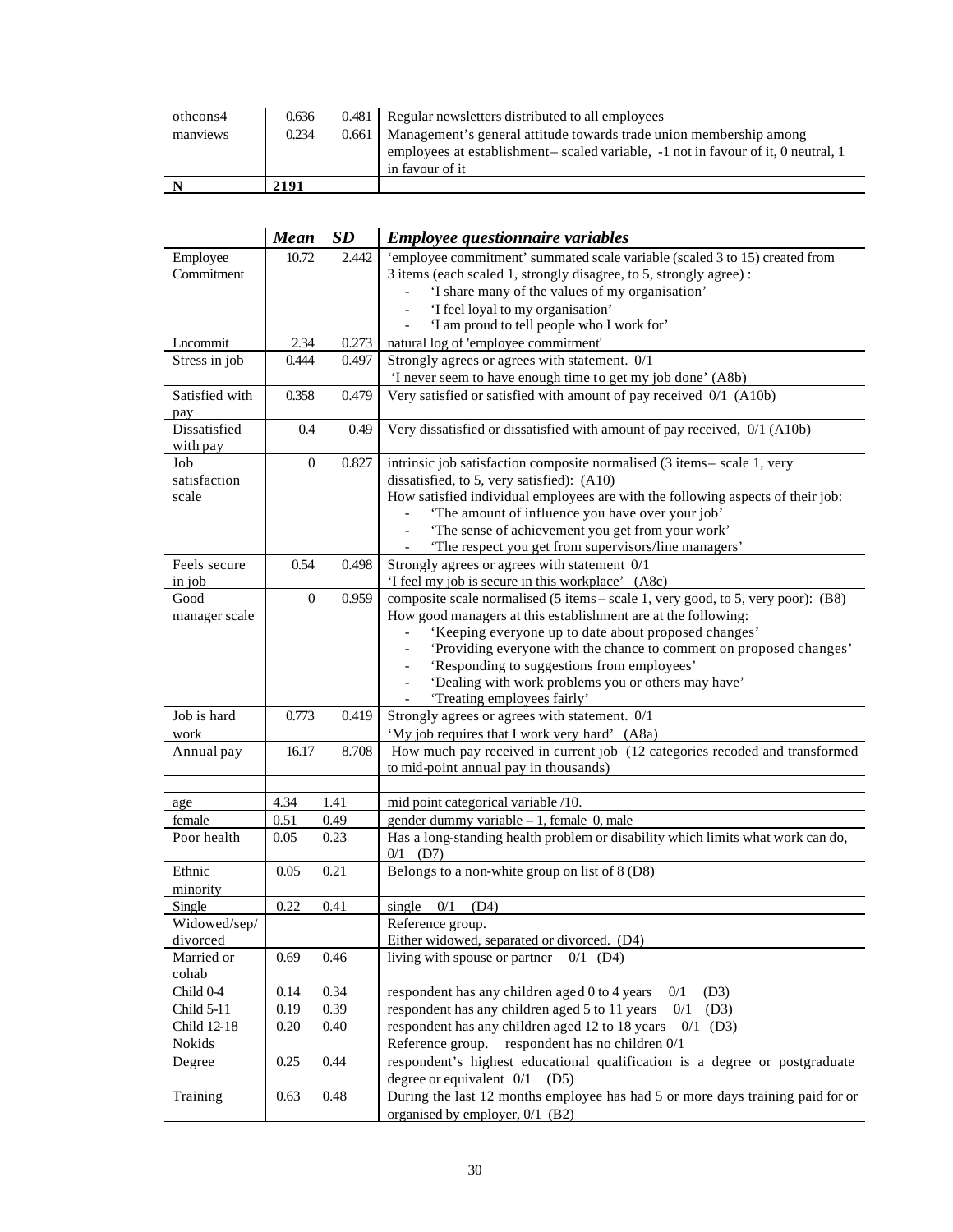| Regular<br>overtime                         | 0.16  | 0.36 | Usually works more than 3 hours extra overtime per week and is normally paid.<br>$0/1$ (A4 and A5)   |
|---------------------------------------------|-------|------|------------------------------------------------------------------------------------------------------|
| Part time                                   | 0.20  | 0.39 | Usually works less than 30 hours per week (A3)                                                       |
| hours                                       |       |      |                                                                                                      |
| Temp or fixed                               | 0.07  | 0.26 | Job is temporary or fixed term, 0/1 (A2)                                                             |
| term                                        |       |      |                                                                                                      |
| Discretion                                  | 0.47  | 0.49 | Has a lot of influence over 'How you do your work' 0/1 (A9c)                                         |
| Job Tenure                                  |       |      | Reference group. Years in total at this workplace less than 1. 0/1 (A1)                              |
| Job tenure 1-2<br>years                     | 0.12  | 0.33 | Years in total at this workplace 1-less than 2. (A1)                                                 |
| Job tenure 2-5<br>years                     | 0.23  | 0.42 | Years in total at this workplace 2-less than 5. (A1)                                                 |
| Job tenure $5+$                             | 0.48  | 0.49 | Years in total at this workplace more than 5. (A1)                                                   |
| years<br>Job manager/<br>Prof               | 0.28  | 0.45 | Managers and senior administrators or professional employee 0/1 (D9)                                 |
| Job associate<br>professional/<br>technical | 0.10  | 0.30 | Associate professional and technical employee (reference category)<br>$0/1$ (D9)                     |
| Job clerical/<br>secretarial                | 0.21  | 0.40 | Clerical or secretarial employee<br>$0/1$ (D9)                                                       |
| Job<br>craft/skilled                        | 0.08  | 0.27 | Craft or skilled service employee 0/1 (D9)                                                           |
| Job<br>semiskilled                          | 0.15  | 0.35 | Personal and protective service or Sales 0/1 (D9)                                                    |
| Job unskilled/                              |       |      | Reference group<br>0/1                                                                               |
| operative                                   |       |      | Operative assembly or other occupations (D9)                                                         |
| Ethos                                       | 0.53  | 0.49 | Strongly agree or agree with statement.                                                              |
|                                             |       |      | Managers here are understanding about employees having tomeet famly<br>responsibilities. $0/1$ (B5b) |
| Consulted                                   | 11.33 | 3.86 | Composite scale (1 to 20) constructed from 5 replies - 1, never to 4,<br>frequently): (B7)           |
|                                             |       |      | How often asked by managers for views on workplace issues?                                           |
|                                             |       |      | Future plans for the workplace                                                                       |
|                                             |       |      | Staffing issues, including redundancy<br>$\overline{\phantom{a}}$                                    |
|                                             |       |      | Changes to work practices                                                                            |
|                                             |       |      | Pay issues                                                                                           |
|                                             |       |      | Health and safety at work                                                                            |
| Works mainly                                | 0.33  | 0.47 | Type of work you personally do at this workplace is done only or mainly by                           |
| men                                         |       |      | men $0/1$ (A7)                                                                                       |
| Works mainly<br>women                       | 0.34  | 0.48 | Type of work you personally do at this workplace is done only or mainly by<br>women $0/1$ (A7)       |
| Works Equal                                 |       |      | Reference group. Type of work you personally do at this workplace is done                            |
| gender mix                                  |       |      | equally by men and women $0/1$ (A7)                                                                  |
| Union<br>member                             | 0.40  | 0.49 | Is a member of a trade union or staff association $0/1$ (C1)                                         |
| Represented                                 | 0.10  | 0.31 | representation at work – member of a trade union or staff association and                            |
|                                             |       |      | frequently in contact with worker representatives $0/1$ (C3)                                         |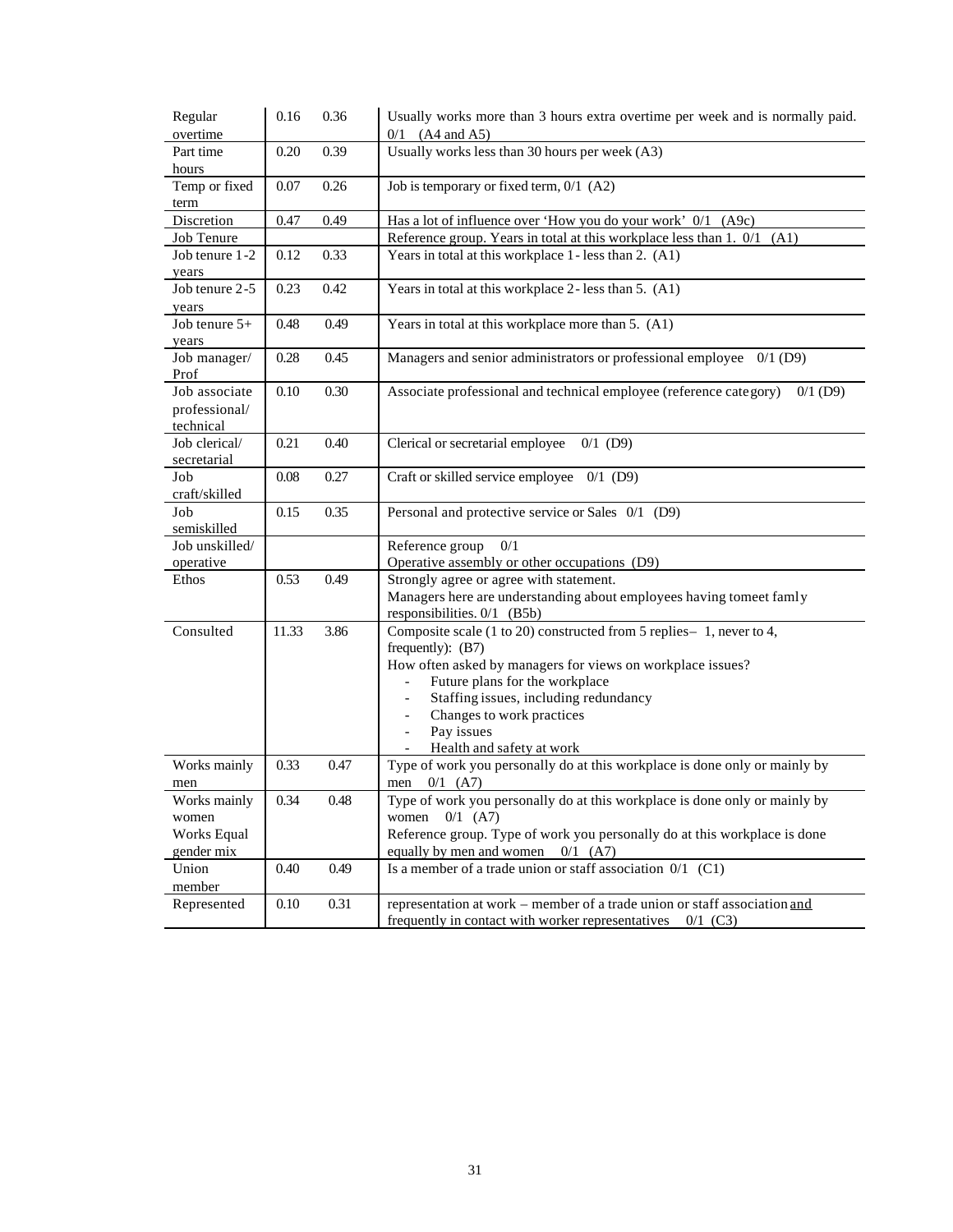| Parental              | 0.28  | 0.45 | If you personally needed parental leave would it be available at this workplace?<br>0/1<br>(B3)                                                                  |
|-----------------------|-------|------|------------------------------------------------------------------------------------------------------------------------------------------------------------------|
| Job share             | 0.18  | 0.38 | If you personally needed job share would it be available at this workplace? $0/1$<br>(B3)                                                                        |
| Working at<br>of from | 0.11  | 0.32 | If you personally needed to work at or from home would it be available at this<br>workplace? 0/1<br>(B3)                                                         |
| home                  |       |      |                                                                                                                                                                  |
| <b>Flexitime</b>      | 0.34  | 0.47 | If you personally needed flexible working hours (flexitime) would it be<br>available at this workplace? $0/1$ (B3)                                               |
| Child care            | 0.04  | 0.19 | If you personally needed a workplace nursery or help with the cost of childcare<br>would it be available at this workplace? 0/1<br>(B3)                          |
| Emergency             | 0.64  | 0.48 | If you needed to take a day off work at short notice for example, to look after a<br>sick family member, how would you usually do it? Use paid leave $=1/0$ (B4) |
|                       |       |      |                                                                                                                                                                  |
| N                     | 28215 |      |                                                                                                                                                                  |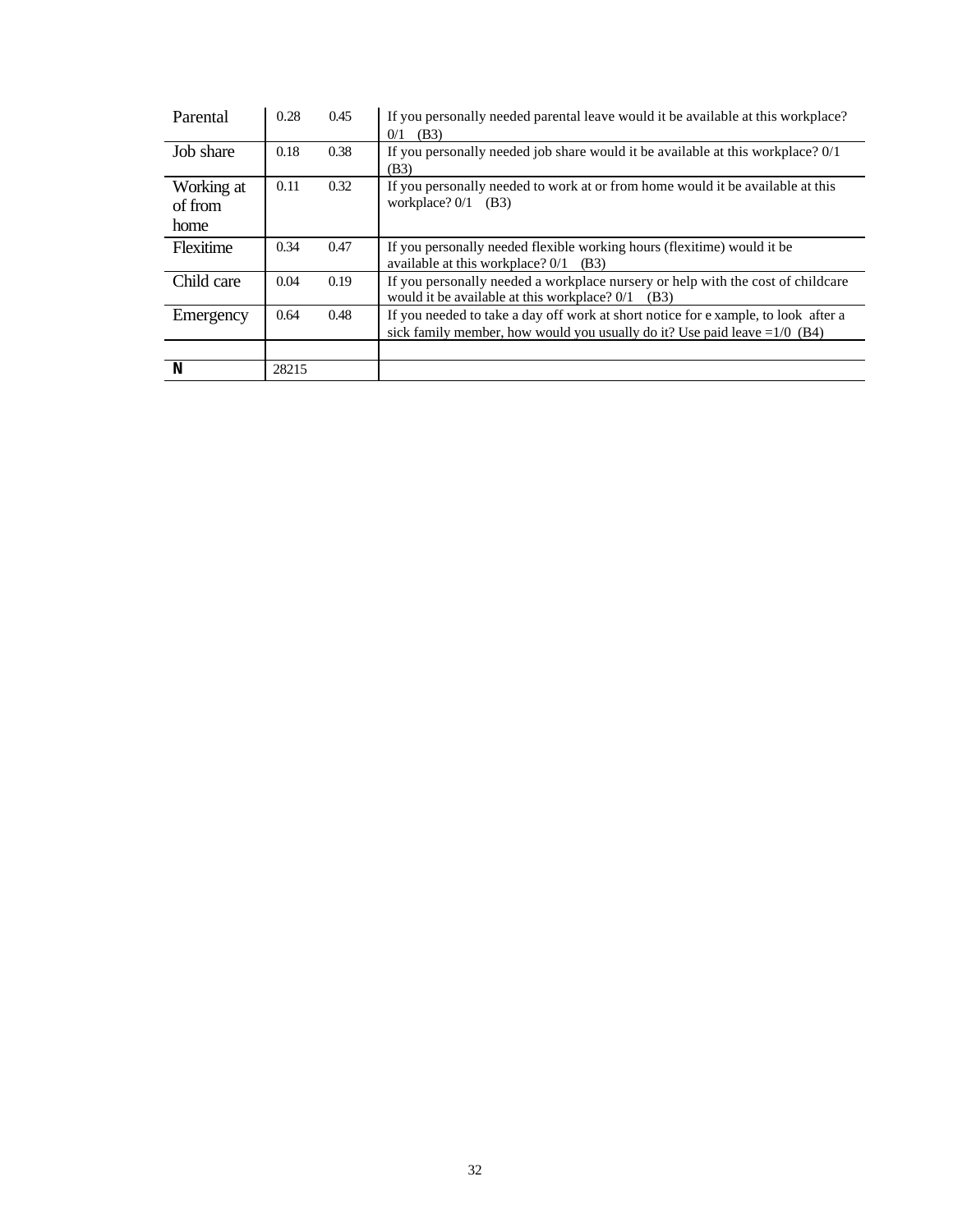| <b>Explanatory</b> | <b>Parental</b> |           | <b>Job</b> share |          | <b>Homework</b> |           | <b>Emergency leave</b> |          | Nursery/child care |           | <b>Flexitime</b> |           |
|--------------------|-----------------|-----------|------------------|----------|-----------------|-----------|------------------------|----------|--------------------|-----------|------------------|-----------|
| variables          | Leave           |           |                  |          |                 |           |                        |          |                    |           |                  |           |
|                    | Coeff.          | P< t      | Coeff.           | P< t     | Coeff.          | P< t      | Coeff.                 | P< t     | Coeff.             | P< t      | Coeff.           | P< t      |
| Estab 25-49        | $-0.130$        | $0.01**$  |                  |          |                 |           |                        |          | $-0.531$           | $0.00*$   | $-0.102$         | $0.04**$  |
| Estab 50-99        |                 |           |                  |          |                 |           |                        |          | $-0.241$           | $0.07 *$  |                  |           |
| Estab 100-199      |                 |           |                  |          |                 |           |                        |          |                    |           | 0.283            | $0.00**$  |
| Estab 200-499      | 0.094           | $0.04$ ** | 0.213            | $0.00**$ | $-0.086$        | $0.17**$  |                        |          | 0.848              | $0.00**$  | 0.076            | 0.13      |
| Estab 500+         | 0.104           | $0.06*$   | 0.279            | $0.00**$ |                 |           |                        |          | 1.296              | $0.00**$  | 0.195            | $0.00**$  |
| Orgsize 500+       |                 |           |                  |          |                 |           |                        |          | $-0.258$           | $0.04**$  |                  |           |
| Org 2k-9999        | 0.120           | $0.01**$  | 0.066            | 0.20     |                 |           | $-0.052$               | 0.17     | $-0.484$           | $0.00**$  | 0.219            | $0.00**$  |
| Org 10k-49999      | 0.132           | $0.02**$  | 0.162            | $0.01**$ |                 |           | $-0.106$               | $0.02**$ | $-0.413$           | $0.01**$  | 0.271            | $0.00**$  |
| Org $50k+$         | 0.212           | $0.00**$  |                  |          |                 |           |                        |          | $-0.950$           | $0.00**$  | 0.239            | $0.00**$  |
| Manufacturing      |                 |           | $-0.649$         | $0.00**$ |                 |           | 0.273                  | $0.00**$ | $-1.459$           | $0.00**$  |                  |           |
| Energy/utilites    | $-0.166$        | $0.04**$  | $-0.343$         | $0.00**$ | 0.711           | $0.00**$  | 0.863                  | $0.00**$ |                    |           | 0.539            | $0.00**$  |
| Construction       | $-0.139$        | 0.12      |                  |          |                 |           | 0.271                  | $0.00**$ | $-0.833$           | $0.01$ ** |                  |           |
| Whole/retail       |                 |           | $-0.791$         | $0.00**$ | $-0.154$        | 0.17      |                        |          | $-1.738$           | $0.00**$  | 0.206            | $0.00**$  |
| Hotel&Cat          | $-0.372$        | $0.00**$  | $-0.302$         | $0.02**$ |                 |           | $-0.111$               | 0.14     | 0.463              | $0.02**$  | 0.313            | $0.00**$  |
| Transport          |                 |           | $-0.405$         | $0.00**$ | 0.646           | $0.00**$  | 0.112                  | 0.11     | $-1.506$           | $0.00**$  |                  |           |
| Financialservs     |                 |           |                  |          | 0.499           | $0.00**$  |                        |          | $-2.561$           | $0.00**$  | 0.388            | $0.00**$  |
| Business servs     | 0.187           | $0.00**$  | $-0.308$         | $0.00**$ | 0.573           | $0.00**$  | 0.109                  | $0.06*$  |                    |           | 0.413            | $0.00**$  |
| Public             | 0.326           | $0.00**$  | 0.329            | $0.00**$ | 0.382           | $0.00**$  | 0.249                  | $0.00**$ |                    |           | 1.259            | $0.00**$  |
| authorities        |                 |           |                  |          |                 |           |                        |          |                    |           |                  |           |
| Education          |                 |           | $-0.492$         | $0.00**$ | $-0.282$        | $0.01$ ** | $-0.507$               | $0.00**$ | 0.320              | $0.03**$  | $-0.931$         | $0.00**$  |
| Health             | $-0.177$        | $0.00**$  | $-0.313$         | $0.00**$ | 0.177           | $0.09*$   |                        |          | 0.276              | $0.04**$  | 0.114            | 0.11      |
| Foreign            | 0.073           | 0.19      | $-0.292$         | $0.00**$ | 0.187           | $0.02**$  | 0.093                  | $0.09*$  | 0.367              | $0.01**$  |                  |           |
| Owner              | 0.126           | $0.05*$   | 0.183            | $0.06**$ |                 |           | $-0.096$               | $0.06*$  | 0.245              | 0.18      | 0.209            | $0.00**$  |
| Multinational      | $-0.105$        | $0.02*$   |                  |          |                 |           | $-0.069$               | $0.08 *$ |                    |           | $-0.157$         | $0.00**$  |
| Recognised         | 0.238           | $0.00**$  | 0.430            | $0.00**$ |                 |           |                        |          | 0.197              | $0.08 *$  | 0.187            | $0.00$ ** |
| union              |                 |           |                  |          |                 |           |                        |          |                    |           |                  |           |
| Local market       |                 |           | 0.185            | $0.01**$ | $-0.162$        | $0.01**$  | $-0.075$               | $0.09*$  | $-0.215$           | $0.05*$   |                  |           |
| Internat markt     |                 |           | $-0.137$         | 0.18     | $-0.201$        | $0.02**$  | 0.151                  | $0.01**$ |                    |           | $-0.143$         | $0.01**$  |

**Table A2. Likelihood of employees thinking they have access to family-friendly policies (Stepwise results) both employee can employer characteristics included**.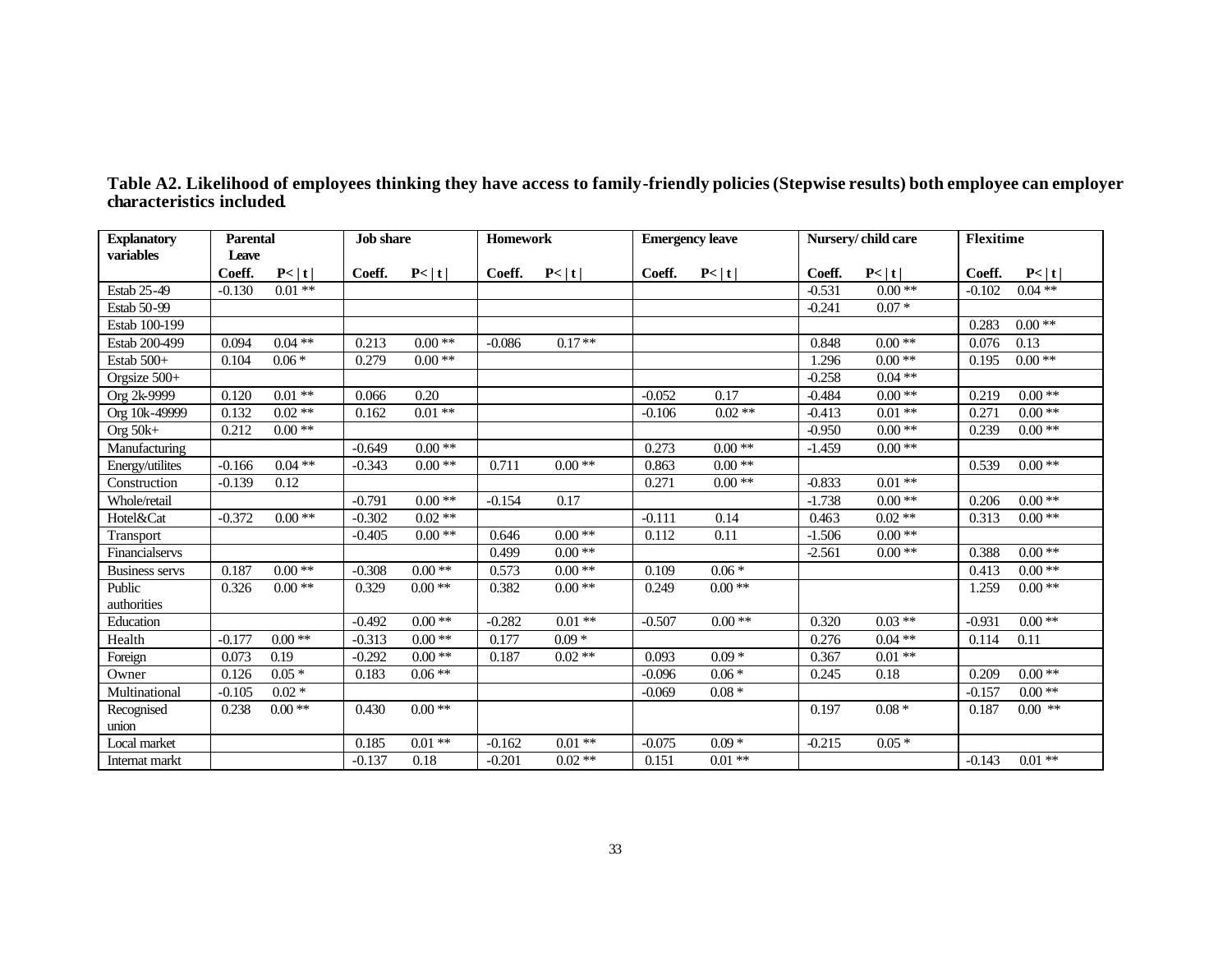| <b>Explanatory</b>          | <b>Parental</b> |            | <b>Job</b> share |          |          | <b>Homework</b> |          | <b>Emergency leave</b> |          | Nursery/child care |          | Flexitime  |  |
|-----------------------------|-----------------|------------|------------------|----------|----------|-----------------|----------|------------------------|----------|--------------------|----------|------------|--|
| variables                   | Leave           |            |                  |          |          |                 |          |                        |          |                    |          |            |  |
|                             | Coeff.          | P< t       | Coeff.           | P< t     | Coeff.   | P< t            | Coeff.   | P< t                   | Coeff.   | P< t <br>$0.00**$  | Coeff.   | P< t       |  |
| NoCompetitor                |                 |            | 0.122            | $0.08 *$ |          |                 | 0.121    | $0.04**$               | $-0.544$ |                    | $-0.082$ | 0.13       |  |
| Few Competitor              | $-0.064$        | 0.10       |                  |          | $-0.109$ | $0.08 *$        |          |                        | $-0.405$ | $0.00**$           |          |            |  |
| Competitors<br>missing      |                 |            | 0.349            | $0.00**$ |          |                 | 0.104    | $0.03**$               | $-0.419$ | $0.00**$           |          |            |  |
| Lab costs50-<br>75%         | $-0.055$        | 0.15       | 0.104            | $0.09 *$ |          |                 | 0.114    | $0.00**$               | $-0.327$ | $0.00**$           |          |            |  |
| Lab costs $75% +$           |                 |            | 0.132            | $0.04**$ | $-0.158$ | $0.01**$        |          |                        | $-0.322$ | $0.00**$           | $-0.168$ | $0.00\;**$ |  |
| Labour costs                |                 |            | 0.194            | $0.01**$ |          |                 | 0.117    | $0.04$ **              |          |                    |          |            |  |
| missing                     |                 |            |                  |          |          |                 |          |                        |          |                    |          |            |  |
| Workplace<br>changes        | $-0.014$        | $0.07 *$   |                  |          | $-0.017$ | 0.14            | $-0.027$ | 0.15                   |          |                    | $-0.013$ | $0.09*$    |  |
| Above average<br>financial  |                 |            | $-0.065$         | 0.11     | 0.159    | $0.00**$        |          |                        | $-0.106$ | $\overline{0.16}$  |          |            |  |
| perform                     |                 |            |                  |          |          |                 |          |                        |          |                    |          |            |  |
| % female<br>employees       | 0.231           | $0.01**$   | 0.928            | $0.00**$ |          |                 |          |                        | 0.369    | 0.12               | 0.480    | $0.00\;**$ |  |
| High female PT              |                 |            | $-0.142$         | $0.01**$ | $-0.264$ | $0.00**$        | $-0.072$ | $0.06*$                | $-0.156$ | 0.12               | $-0.111$ | $0.01**$   |  |
| Share non-<br>man/prof      | $-0.112$        | 0.17       | $-0.330$         | $0.00**$ | $-0.731$ | $0.00**$        | 0.129    | 0.11                   | $-0.410$ | $0.02$ **          | $-0.646$ | $0.00**$   |  |
| Recruit<br>difficulties     | $-0.120$        | $0.00**$   | $-0.064$         | 0.12     | $-0.140$ | $0.01**$        |          |                        | $-0.221$ | $0.01**$           | $-0.185$ | $0.00**$   |  |
| Recruit returner            | 0.193           | $0.00**$   | 0.258            | $0.00**$ |          |                 | $-0.099$ | $0.01**$               | 0.582    | $0.00**$           | 0.194    | $0.00**$   |  |
| female                      |                 |            |                  |          |          |                 |          |                        |          |                    |          |            |  |
| Time to learn<br>$1-6$ mths | 0.167           | $0.00**$   | 0.075            | 0.17     | 0.224    | $0.01**$        |          |                        | 0.143    | 0.18               | 0.168    | $0.00\;**$ |  |
| Time to learn               | 0.140           | $0.00**$   | 0.118            | $0.05*$  | 0.222    | $0.00**$        |          |                        | 0.335    | $0.00**$           | 0.107    | $0.03$ **  |  |
| $6+$ mths                   |                 |            |                  |          |          |                 |          |                        |          |                    |          |            |  |
| Discretion high             |                 |            |                  |          |          |                 |          |                        |          |                    |          |            |  |
| Temp workers<br>$25% +$     | 0.088           | $0.05*$    | $-0.078$         | 0.18     | 0.119    | $0.04**$        | 0.084    | $0.03**$               | 0.304    | $0.00**$           | 0.133    | $0.00**$   |  |
| Family friendly<br>ethos    | 0.107           | $0.01\;**$ | 0.197            | $0.00**$ |          |                 | 0.051    | 0.17                   | 0.219    | $0.01**$           | 0.079    | $0.05 *$   |  |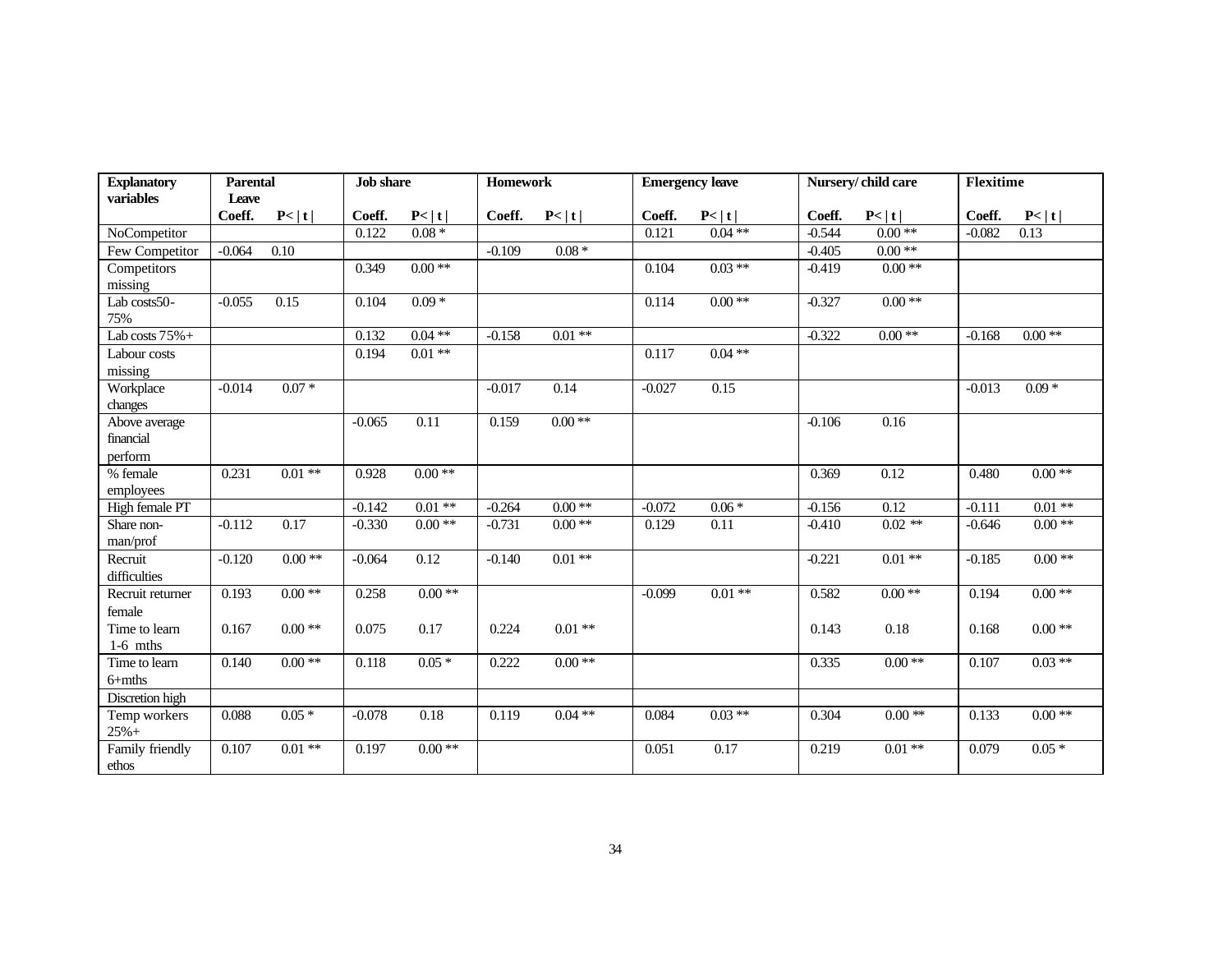| <b>Explanatory</b>    | <b>Parental</b> |                  | <b>Job</b> share |           | <b>Homework</b> |          | <b>Emergency leave</b> |            | Nursery/child care |               | <b>Flexitime</b> |          |
|-----------------------|-----------------|------------------|------------------|-----------|-----------------|----------|------------------------|------------|--------------------|---------------|------------------|----------|
| variables             | Leave<br>Coeff. |                  | Coeff.           |           | Coeff.          | P< t     | Coeff.                 |            | Coeff.             |               | Coeff.           |          |
| Investor in           | 0.067           | P< t <br>$0.06*$ |                  | P< t      | $-0.169$        | $0.00**$ |                        | P< t       | $-0.116$           | P< t <br>0.16 |                  | P< t     |
|                       |                 |                  |                  |           |                 |          |                        |            |                    |               |                  |          |
| People<br>Performance | 0.116           | $0.01**$         |                  |           | 0.084           | 0.18     |                        |            |                    |               |                  |          |
| related pay           |                 |                  |                  |           |                 |          |                        |            |                    |               |                  |          |
| Other fringe          |                 |                  | $-0.090$         | $0.05**$  | 0.263           | $0.00*$  |                        |            | $-0.286$           | $0.00**$      |                  |          |
| benefits              |                 |                  |                  |           |                 |          |                        |            |                    |               |                  |          |
| % on regular          | $-0.143$        | $0.01**$         | $-0.249$         | $0.00**$  | $-0.125$        | 0.10     |                        |            | $-0.861$           | $0.00**$      | $-0.264$         | $0.00**$ |
| overtime              |                 |                  |                  |           |                 |          |                        |            |                    |               |                  |          |
| HR specialist at      | 0.062           | 0.13             | 0.240            | $0.00**$  | $-0.121$        | $0.02**$ |                        |            | 0.384              | $0.00**$      | $-0.082$         | $0.04**$ |
| establishment         |                 |                  |                  |           |                 |          |                        |            |                    |               |                  |          |
| HR specialist at      | 0.119           | $0.00**$         | 0.095            | $0.03$ ** | 0.215           | $0.00**$ |                        |            | 0.406              | $0.00**$      |                  |          |
| HO                    |                 |                  |                  |           |                 |          |                        |            |                    |               |                  |          |
| Consults on           | 0.069           | $0.06*$          |                  |           |                 |          | 0.091                  | $0.00\,**$ |                    |               |                  |          |
| EO/FF                 |                 |                  |                  |           |                 |          |                        |            |                    |               |                  |          |
| <b>Equal Opps</b>     | 0.139           | $0.03**$         | 0.216            | $0.00**$  |                 |          |                        |            |                    |               |                  |          |
| medium                |                 |                  |                  |           |                 |          |                        |            |                    |               |                  |          |
| <b>Equal Opps</b>     | 0.173           | $0.01**$         |                  |           | 0.243           | $0.00**$ |                        |            | 0.219              | $0.03**$      | 0.066            | $0.07 *$ |
| high                  |                 |                  |                  |           |                 |          |                        |            |                    |               |                  |          |
| Recent bad IR         | 0.089           | $0.03**$         | 0.178            | $0.00**$  | 0.176           | $0.00**$ | 0.124                  | $0.00\,**$ | 0.124              | 0.15          |                  |          |
| <b>High Commit</b>    |                 |                  |                  |           |                 |          |                        |            | 0.213              | $0.00**$      | 0.044            | $0.09*$  |
| management            |                 |                  |                  |           |                 |          |                        |            |                    |               |                  |          |
| Employee              |                 |                  |                  |           | 0.015           | 0.19     |                        |            |                    |               | 0.021            | $0.00**$ |
| involvement           |                 |                  |                  |           |                 |          |                        |            |                    |               |                  |          |
| Constant              | $-2.177$        |                  | $-4.232$         | $0.00**$  | $-5.717$        | $0.00**$ | 0.639                  | $0.00**$   | $-3.857$           |               | $-2.326$         | $0.00**$ |
| N                     | 21819           |                  | 21819            |           | 21819           |          | 22059                  |            | 21819              |               | 21819            |          |
| Loglikelihood         | $-11797.24$     |                  | $-8177.34$       |           | $-5938.07$      |          | $-13600.04$            |            | $-2972.37$         |               | $-12232.55$      |          |

+ **Samples**. All employees with manager information on a range of structural and human resource characteristics

\*/\*\* significant at 90/95 % confidence levels respectively